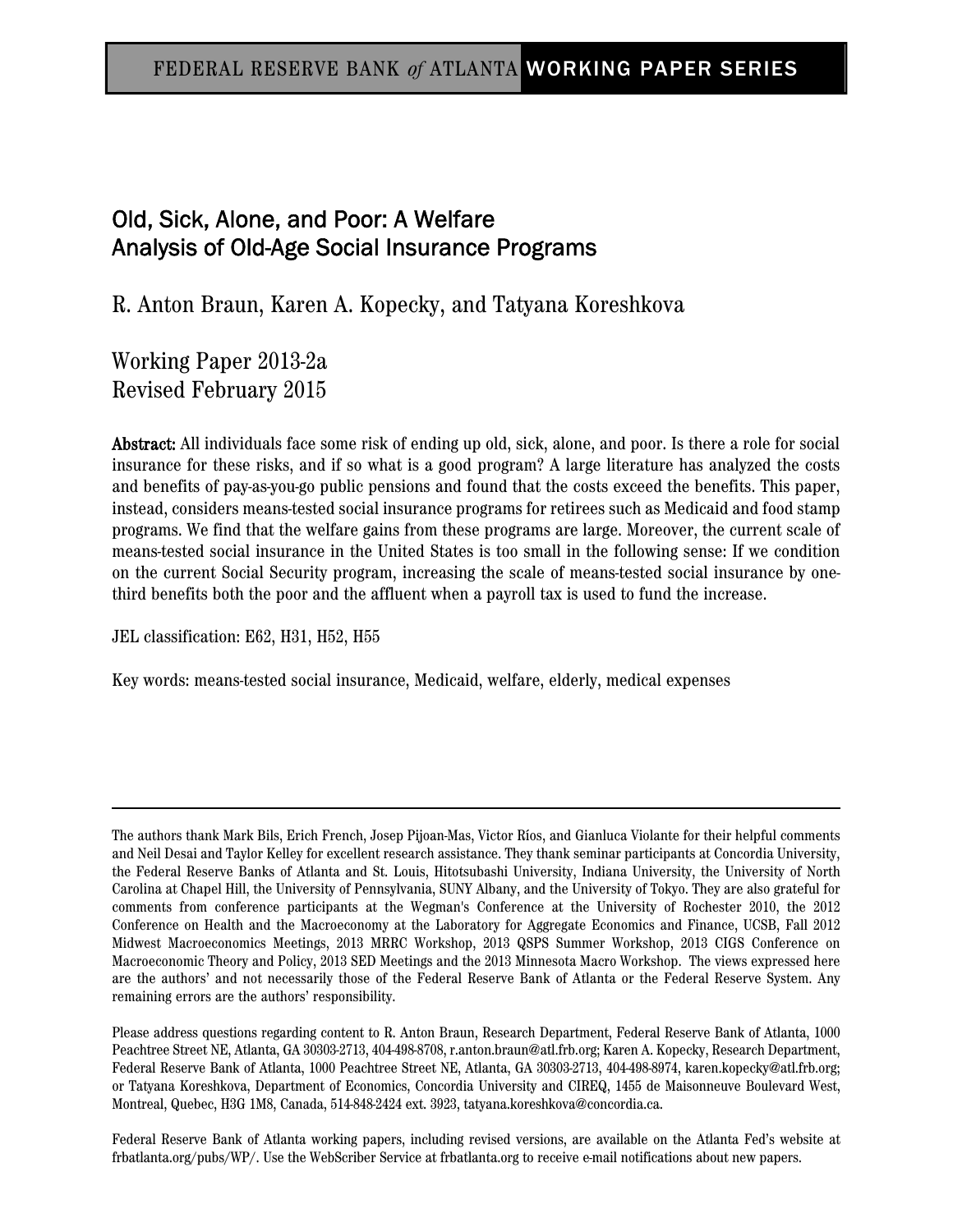## 1 Introduction

All individuals face some risk of ending up old, sick, alone and poor. These risks are significant. Poverty rates of the elderly are large and increase with age. They rise from a level of  $17\%$  $17\%$  for those aged  $75-79$  to  $19\%$  for those aged 80 and over.<sup>1</sup> Important determinants of these poverty outcomes are lifetime earnings risk, longevity, sickness/disability and marital status risk. Some individuals enter retirement with low assets due to bad luck in the labor market. Medical and long-term care expenses are tightly connected with longevity because they increase with age and are highest in the final periods of life. Spousal death events are costly because large nursing home or hospital expenses often precede the death of a spouse.

Poverty among the aged is a particularly troubling problem for society. In contrast to younger individuals, the aged are often unable to self-insure against a medical or spousal death event by re-entering the labor force. Is there a role for social insurance for the aged and, if so, what is a good program?

The largest U.S. social insurance program for retirees is Social Security (SS).<sup>[2](#page-1-1)</sup> SS outlays were 4.1% of GDP in 201[3](#page-1-2) and are predicted to increase to 4.9% of GDP by 2036.<sup>3</sup> A large macroeconomics literature has analyzed the role of SS and found that a pay-as-you-go SS program is a bad public policy. This result has been documented in models with dynastic households as in Fuster, Imrohoroğlu and Imrohoroğlu [\(2007\)](#page-40-0) and also lifecycle OLG models starting with the research of [Auerbach and Kotlikoff](#page-40-1) [\(1987\)](#page-40-1). [˙Imrohoroglu, Imrohoroglu and](#page-41-0) [Joines](#page-41-0) [\(1999\)](#page-41-0) show that this result holds in dynamically efficient economies. [Conesa and](#page-40-2) [Krueger](#page-40-2) [\(1999\)](#page-40-2) find that this result holds when agents face life-time earnings risk. [Hong and](#page-41-1) Ríos-Rull [\(2007\)](#page-41-1) show that this result holds when the economy is open and the pre-tax real interest rate is fixed. They also show that the result does not depend on the availability of private market substitutes such as private annuities and private life insurance. [˙Imrohoroglu,](#page-41-2) [Imrohoroglu and Joines](#page-41-2) [\(1995\)](#page-41-2) reach the same conclusion in a model with catastrophic health risk but no Medicaid or any other means-tested transfers. Perhaps the strongest argument in favor of continuing SS is that it would be even more costly to remove. [Nishiyama and](#page-42-0) [Smetters](#page-42-0) [\(2007\)](#page-42-0) find that the transition costs of privatizing SS can exceed the long-term benefits associated with a smaller SS program in a setting with uninsured labor market risk.

<span id="page-1-0"></span><sup>&</sup>lt;sup>1</sup>For purposes of comparison poverty rates for the general population are  $16\%$ . These numbers are based on the Bureau of Census Supplemental Poverty Measure which is designed to give a more comprehensive picture of the situation of the poor by including tax and other government benefits and accounting for out-ofpocket medical expenses. For more details see: http://www.ssa.gov/policy/docs/ssb/v73n4/v73n4p49.html

<span id="page-1-2"></span><span id="page-1-1"></span><sup>&</sup>lt;sup>2</sup>In the United States this program is referred to as the Old-Age, and Survivors Insurance Program.

<sup>3</sup>These figures are from "The 2014 Annual Report of the Board of Trustees of the Federal Old-Age and Survivors Insurance and Federal Disability Insurance Trust Funds." The GDP projections are from the Congressional Budget Office.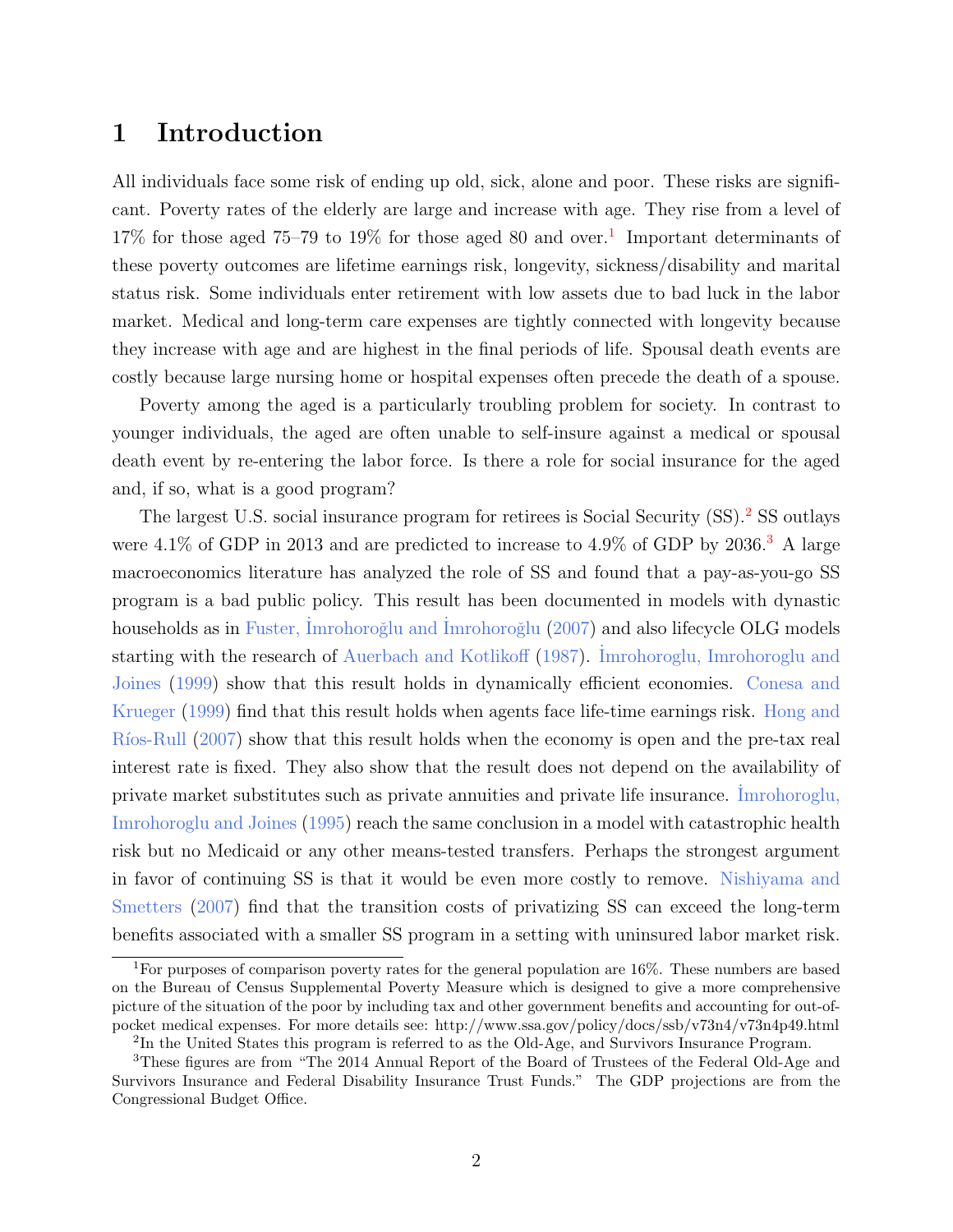It would be a mistake to conclude from this literature that there is no role for society to provide insurance to retirees. We assess the welfare effects of means-tested social insurance (MTSI) programs for the aged and find that these programs are highly valued. MTSI programs that benefit the aged include Medicaid, Supplemental Social Security Income (SSI), food stamps and housing and energy assistance programs. MTSI provides good insurance against longevity risk and is a particularly effective way to insure against large medical expenses, spousal death events and poor lifetime earnings outcomes. MTSI works well because the transfers induced by the means-test line up well with states where demand for the insurance is high. For example, large shocks are particularly costly at the end of life because agents cannot easily self-insure by reentering the labor market and, absent a bequest motive, would like to keep their savings low. At the same time the disutility of low consumption is very high. Thus, insurance for retirees that pays off when wealth is very low is highly valued.

We use a large quantitative model of the U.S. economy to demonstrate that removing MTSI for the elderly has a large negative effect on welfare. This occurs even when SS is maintained at its current U.S. level. Our finding raises the question as to whether there is an opportunity to increase the scale of current MTSI programs. Indeed we document broad based welfare gains if the scale of these programs is increased by 1/3 and financed with a proportionate payroll tax.

Perhaps the most striking feature of MTSI is that its state-contingent nature allows it to deliver valuable insurance with programs that are much smaller than SS. Medicaid, which subsidizes medical costs, is the largest MTSI program for retirees. Yet, Medicaid expenditures for  $65+$  only constitute 0.6% of GDP. Only about 5% of  $65+$  receive assistance from SSI, the second largest program, and expenditures on this program are only about 0.3% of GDP.[4](#page-2-0)

Our findings are surprising given that previous literature has found that MTSI has large distortionary effects on incentives. [Hubbard, Skinner and Zeldes](#page-41-3) [\(1995\)](#page-41-3) find that meanstesting is a 100% tax on wealth in some states of nature. [Feldstein](#page-40-3) [\(1987\)](#page-40-3) shows that old-age MTSI programs can severely distort saving incentives, inducing some individuals to consume all of their income while working so that they can immediately qualify for MTSI when they retire and estimates in [Neumark and Powers](#page-42-1) [\(1998\)](#page-42-1) suggest that these effects are quantitatively significant. Funding these programs requires taxes which create further distortions. We first use a two-period model to illustrate the tradeoffs between the insurance

<span id="page-2-0"></span><sup>4</sup>The Medicaid figure is taken from: U.S. Centers for Medicare and Medicaid Services, Office of the Actuary, "National Health Expenditure Accounts" and is an average from 2000 to 2010. The SSI numbers are from CBO "Growth in Means-tested Programs and Tax Credits for Low-Income Households" (2013).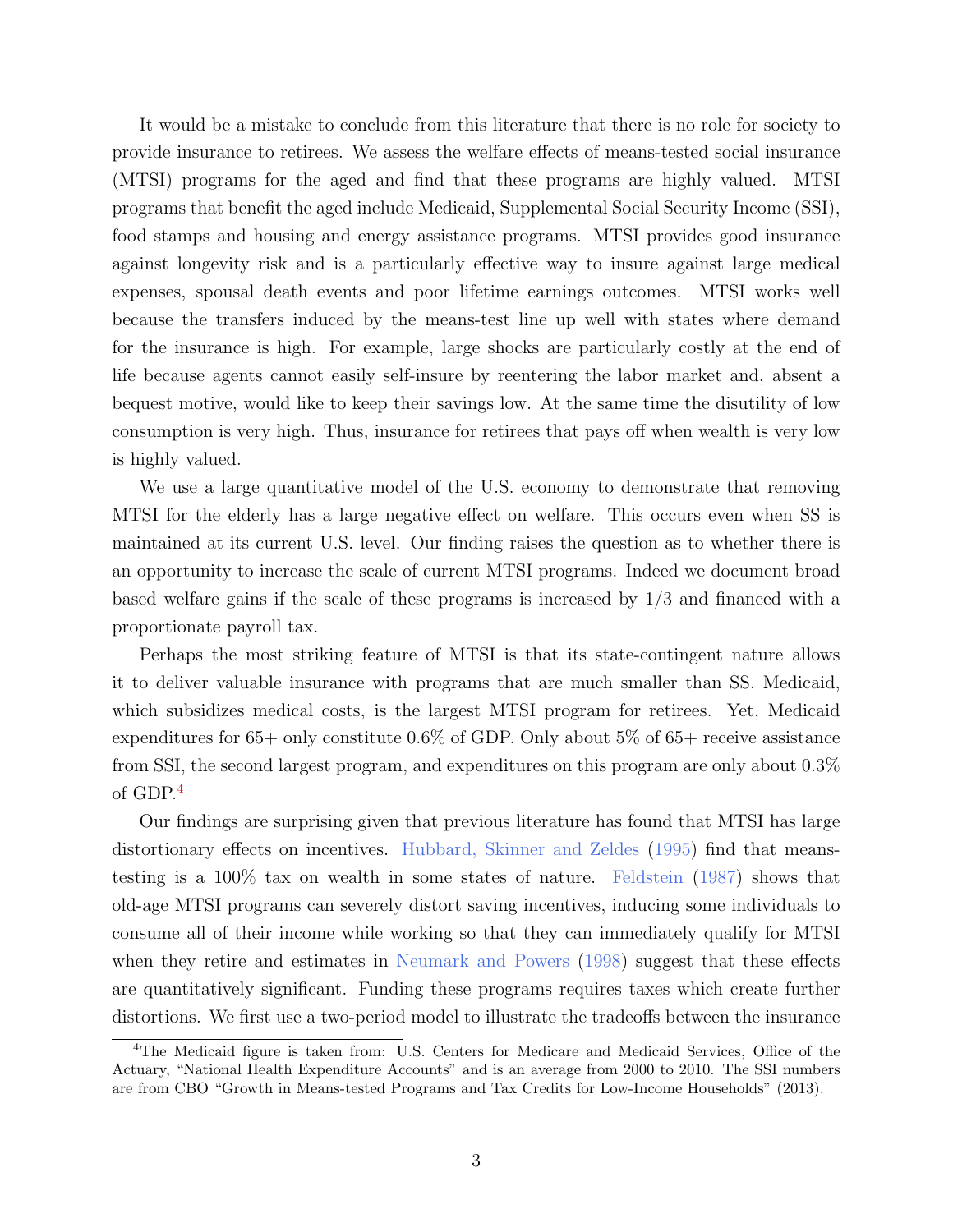and incentive effects of MTSI in a transparent way. The model shows that the value of the insurance provided by MTSI against medical expense, longevity and life-time earnings risks can outweigh the costs due to the negative incentive effects.<sup>[5](#page-3-0)</sup>

Our main objective is to assess U.S. MTSI programs for retirees and this requires a quantitative model that captures the main risks faced by retirees. A large literature has already documented that individuals in the U.S. face significant lifetime earnings risk.<sup>[6](#page-3-1)</sup> Individuals also face significant risks after retirement. For example, [De Nardi, French and Jones](#page-40-4) [\(2010\)](#page-40-4) show that medical expenses are an important driver of precautionary saving by the elderly and [Kopecky and Koreshkova](#page-41-4) [\(2014\)](#page-41-4) find that nursing home expense risks are particularly significant. Old-age risks are also a significant driver of impoverishment. We demonstrate this fact by providing new evidence that widowhood, poor health, and hospital and nursing home stays are all associated with higher transitions into the bottom wealth quintile and higher persistence of stays in that quintile. According to our results even wealthy households can become impoverished by these events.

We capture these risks in a general equilibrium, lifecycle model. Individuals enter the economy with a given level of educational attainment and a spouse, and stay married throughout their working life. Labor productivity of working-age households evolves stochastically over the lifecycle and a borrowing constraint limits their ability to self-insure. Prime-age male labor supply is inelastic, but female participation and hours worked is optimally chosen by the household. To capture the decline in male participation at older ages, we assume that males make a participation decision in each period between ages 55 and 65.

In our model retired individuals, age 65 and over, are subject to survival, spousal death, health and out-of-pocket (OOP) medical expense risk, including the risk of a lengthy nursing home stay. These risks vary with age, gender and marital status of the retiree and are correlated with the retiree's education type. Thus retired households are heterogeneous not only in the size of their accumulated wealth (private savings and pensions), but also in the life expectancies of their members, household OOP medical expenses and household composition. We assume that there are no markets to insure against productivity, health, or survival risk. Partial insurance, however, is available to retirees through a progressive pay-as-you-go SS program that includes spousal and survivor benefits, and a MTSI program that includes both categorically and medically needy paths to Medicaid. We also model Medicare in that medical expenses are net of Medicare transfers and the payroll tax includes

<span id="page-3-0"></span><sup>&</sup>lt;sup>5</sup>We wish to emphasize that following Feldstein we focus on MTSI for retirees. The costs and benefits of offering MTSI to workers are not the same since social insurance programs for workers have been shown, for example, to have much larger effects on labor supply [\(Krueger and Meyer,](#page-42-2) [2002\)](#page-42-2).

<span id="page-3-1"></span><sup>6</sup>See for example [Heathcote, Storesletten and Violante](#page-41-5) [\(2008\)](#page-41-5), [Guvenen](#page-40-5) [\(2009\)](#page-40-5), [Heathcote, Perri and](#page-40-6) [Violante](#page-40-6) [\(2010a\)](#page-40-6) and [Huggett, Ventura and Yaron](#page-41-6) [\(2011\)](#page-41-6).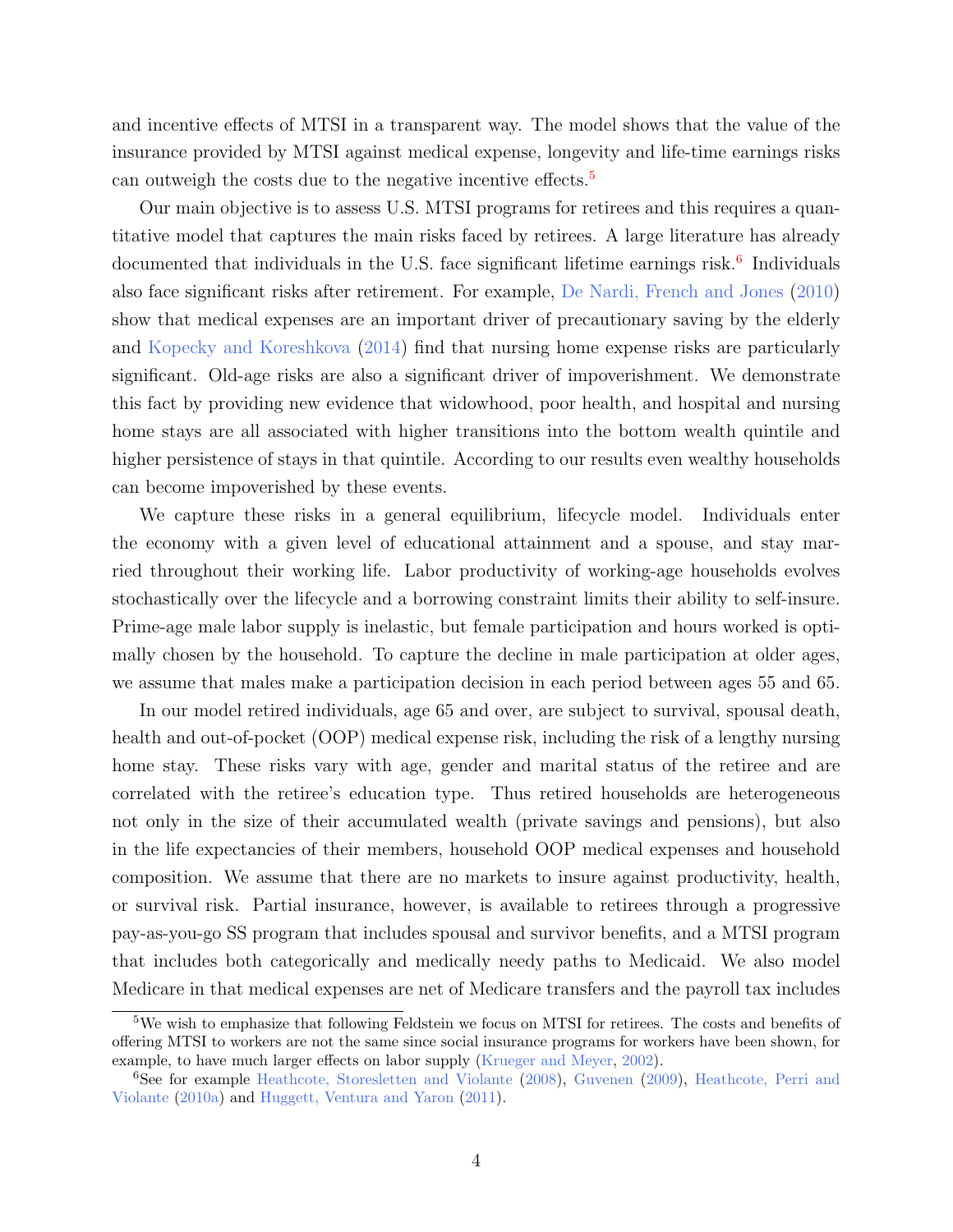Medicare contributions.

We calibrate the model to match a set of aggregate and distributional moments for the U.S. economy, including demographics, earnings, medical and nursing home expenses, as well as features of the U.S. means-tested social welfare, SS and income tax systems. We then assess the model's ability to reproduce key facts observed in the data but not targeted in the calibration. In particular, we show that the model generates patterns consistent with the data with regards to Medicaid recipiency rates, flows into Medicaid and OOP medical expenses by age and marital status. Moreover, we show that the model delivers an increased likelihood of impoverishment for individuals who experience: large acute and long-term care OOP expenses; shocks to health status; or a spousal death event. These patterns of impoverishment in the model are in line with impoverishment statistics in our dataset obtained from the Health and Retirement Survey (HRS).

This economy is then used to investigate the welfare effects of MTSI. Removing MTSI from our baseline model of the U.S. results in large welfare losses for all types of households. Indeed, there is general support for increasing the scale of MTSI for retirees provided that it is financed by increasing the payroll tax. Both poor households and affluent households, as indexed by either educational attainment or lifetime earnings quintile of the male, prefer a larger scale of MTSI. In contrast, welfare of all types of households increases when SS is removed even though the fraction of retirees consuming at the MTSI consumption floor more than doubles. Interestingly, the welfare benefits of MTSI are even larger when SS is not available. When MTSI is available, SS is redundant in the following sense. MTSI provides meaningful insurance against longevity risk and other risks but at a lower social cost. Finally, we find important interaction effects between the two programs. One benefit of offering SS in a world where MTSI is available is that it alters saving patterns of poorer households and this in turn lowers the fraction of households that roll-in to MTSI at retirement.

To our knowledge our paper is the first to demonstrate that MTSI programs for U.S. retirees are welfare enhancing. [De Nardi, French and Jones](#page-40-7) [\(2013\)](#page-40-7) in a complementarity paper propose a detailed partial equilibrium model of Medicaid transfers to single retirees. Medical expenses are endogenous in their model and they are able to estimate their model's parameters. They find that retirees value Medicaid transfers at more than their actuarial cost. Agents only become active at retirement so their model is not able to capture the distortionary effects that MTSI has on working-age individuals. In addition, they are not able to assess the overall welfare effects of MTSI because they do not model the financing of this program.

Other recent research analyzes means-tests in the context of public pension reform in OLG models where lifetime earnings risk and longevity are the only risks faced by retirees.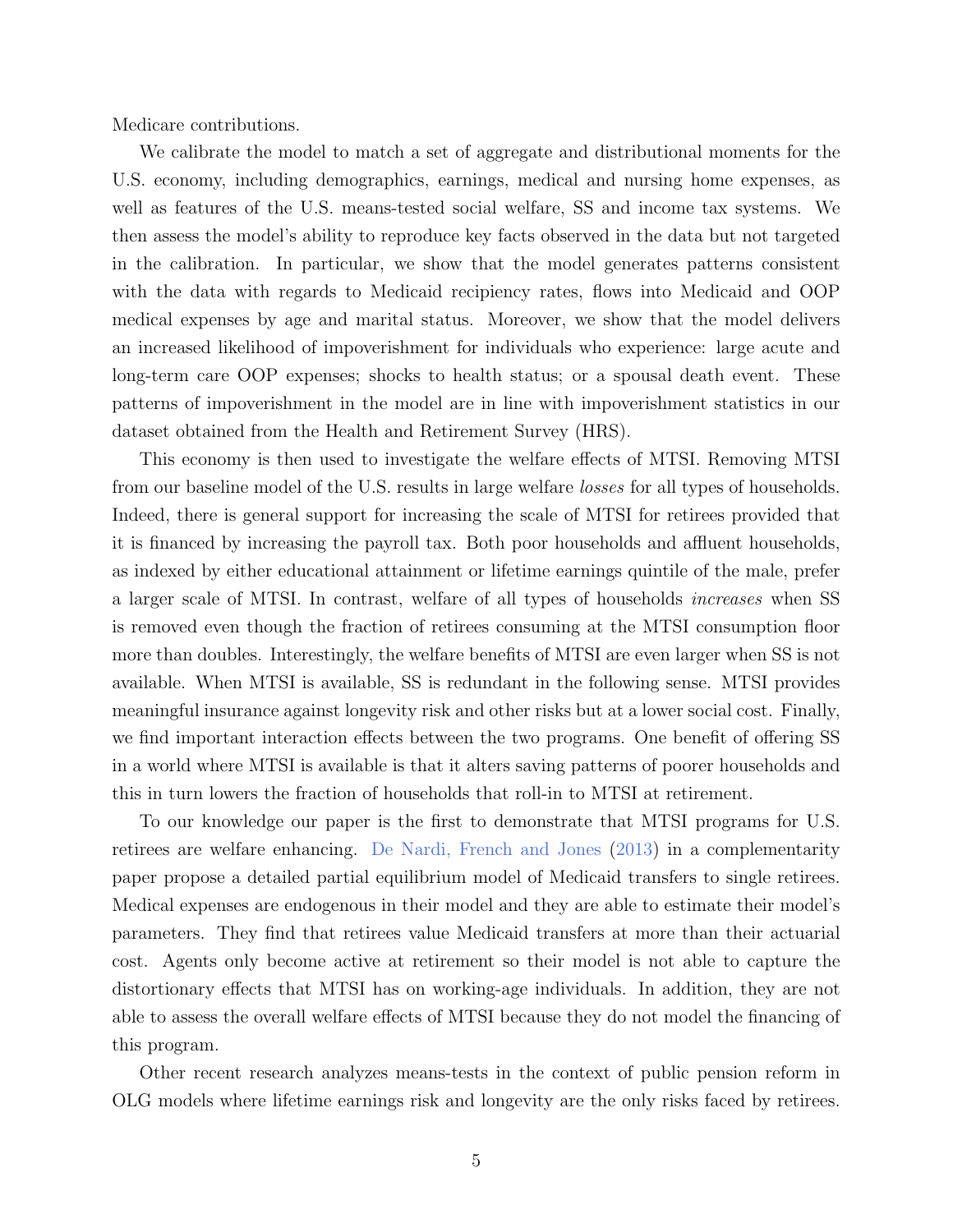[Tran and Woodland](#page-42-3) [\(2012\)](#page-42-3) compare Australia's current means-tested public pension system with an alternative economy with no means-tested public pension. They find that meanstested public pensions may be preferred to a universal public pension plan if means-tested benefits are tapered off in a suitable way. [Sefton, van de Ven and Weale](#page-42-4) [\(2008\)](#page-42-4) find that the Pension Credit program that was instituted in the UK in 2003 and that relaxed the public pension means-test is preferred to both the previous program and a universal SS system.

In addition to transfers from MTSI programs, which are the subject of our analysis, U.S. retirees also receive entitlement transfers to cover acute medical expenses from the Medicare program. We model the Medicare program but do not alter its scale. [Attanasio, Kitao](#page-40-8) [and Violante](#page-40-8) [\(2011\)](#page-40-8) consider Medicare reforms and explore how to fund Medicare as the babyboom generation retirees. The main objective of [Kopecky and Koreshkova](#page-41-4) [\(2014\)](#page-41-4) is to demonstrate that nursing home expenses are important drivers of wealth accumulation in the U.S., but they also consider the welfare effects of replacing Medicaid coverage of nursing home expenses with Medicare coverage.

The remainder of the paper is organized as follows. In Section 2, we provide new evidence on sources of impoverishment for the elderly. Section 3 describes the two-period model. Section 4 develops our quantitative model of the U.S. economy. Section 5 reports how we estimate and calibrate the various parameters and profiles that are needed to solve the model. In Section 6, we assess the ability of the model to reproduce statistics not targeted in the calibration, including flows into Medicaid by age and martial status, as well as a variety of wealth mobility statistics for retirees. Section 7 reports results from our welfare analysis. Finally, Section 8 contains our concluding remarks.

## <span id="page-5-0"></span>2 Sources of Impoverishment Among the Elderly

A large literature has analyzed earnings risk but much less is known about shocks that occur during retirement. Previous work by [De Nardi et al.](#page-40-4) [\(2010\)](#page-40-4) and [Kopecky and Koreshkova](#page-41-4) [\(2014\)](#page-41-4) on saving and wealth suggests that medical expenses might be an important source of impoverishment among the elderly. This section provides new empirical evidence that medical expenses as well as a range of other shocks are sources of impoverishment for retirees. In particular, we find that longevity, widowhood, self-reported health status, hospital stays and nursing home stays are all associated with higher probabilities of transitions into the first (lowest) wealth quintile and longer durations in this quintile.

Table [1](#page-6-0) reports probabilities of 2-year transitions from the five wealth quintiles to quintile 1 using a sample of 65+ retired individuals from the 1995–2010 waves of the HRS/AHEAD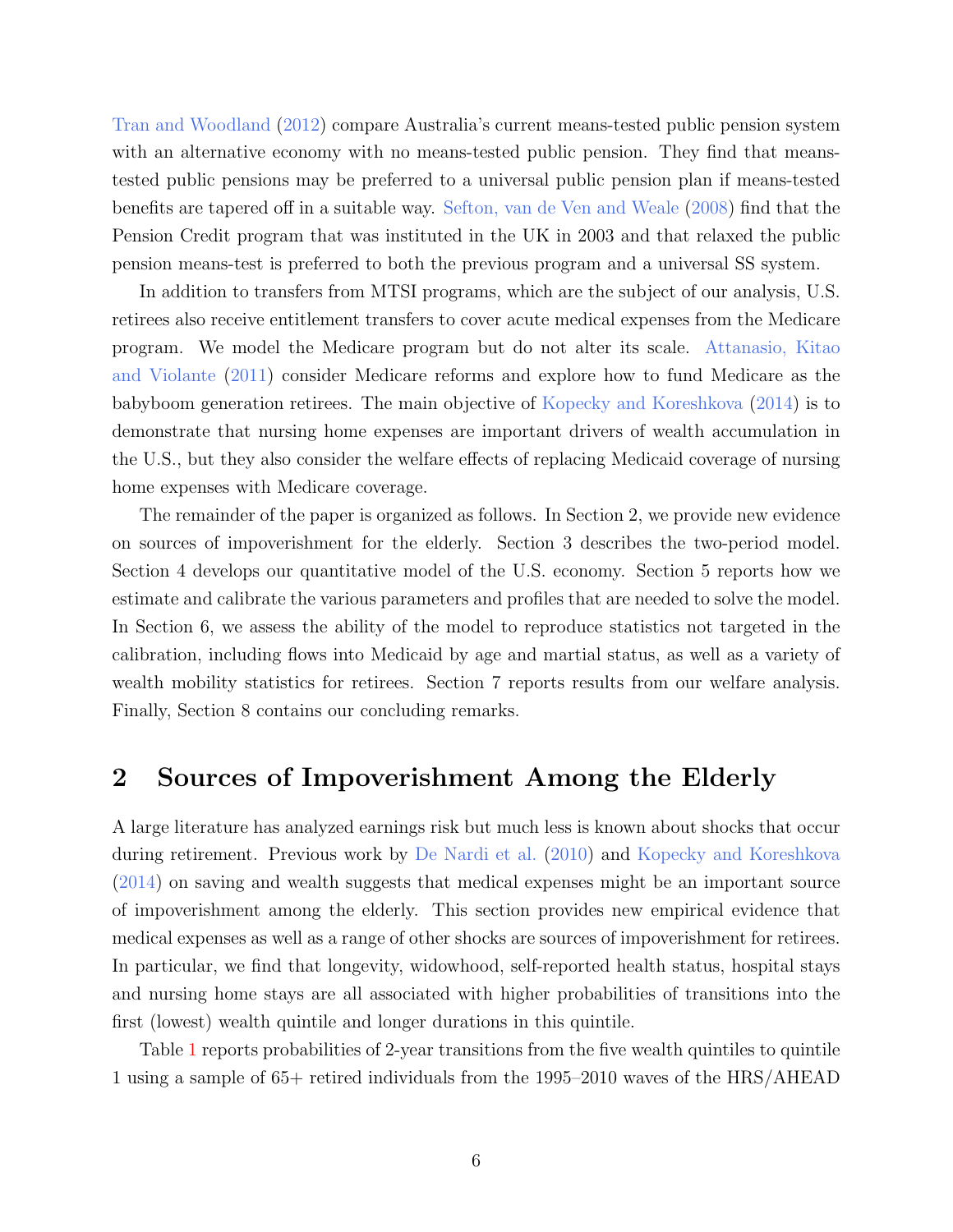|                         | Marital Status |                 |         | Health Status | Nursing Home Status |                |  |
|-------------------------|----------------|-----------------|---------|---------------|---------------------|----------------|--|
| Quintile                |                | Married Widowed | Healthy | Unhealthy     | <b>None</b>         | <b>NH</b> Stay |  |
|                         | 72.4           | 77.9            | 72.4    | 77.9          | 74.3                | 87.4           |  |
| $\overline{2}$          | 18.7           | 22.7            | 18.7    | 22.7          | 17.4                | 39.4           |  |
| 3                       | 4.4            | 7.4             | 4.4     | 7.4           | 4.1                 | 25.0           |  |
| $\overline{4}$          | 1.4            | 2.5             | 1.4     | 2.5           | 1.4                 | 15.3           |  |
| $\overline{\mathbf{5}}$ | 07             | 11              | በ 7     |               | 0.6                 | 3.9            |  |

<span id="page-6-0"></span>Table 1: Percentage of retirees moving from each quintile of the wealth distribution to quintile 1 two years later by marital (women only), health and nursing home status

The percentage of individuals moving down to quintile 1 from quintiles 2–5 in a 2-year period conditional on marital or health status in the initial period, or spending at least 90 days in a nursing home during the 2-year period. Marital status numbers are for women only. The first row is the percentage of individuals who stay in quintile 1. Source: Authors' computations using our HRS sample.

survey.<sup>[7](#page-6-1)</sup> We will subsequently refer this data as 'our HRS sample.' The transitions are conditional on marital status, health status and nursing home status. For example, the first panel shows the probabilities of transiting to quintile 1 for married women and widowed women. To control for age, we computed the transitions separately for 65–74, 75–84 and 85+ year-old individuals and took a weighted average of the results to construct the table. Wealth consists of total wealth excluding the primary residence. More details on the construction of the wealth transitions can be found in Section 1.1 of the Online Appendix.

The table shows, first, that a higher percentage of widowed women, unhealthy individuals, and individuals who experience a nursing home stay transit to quintile 1 from each other wealth quintile as compared to their counterparts. And second, that low wealth is more persistent for these three groups than their counterparts. These patterns arise for each of the three age groups separately and impoverishment increases with age.<sup>[8](#page-6-2)</sup> In Section 1.2 of the Online Appendix we show that patterns by marital status for men look very similar to those by marital status for women.

Another feature of the table is that nursing home stays have the largest impact on impoverishment. The cost of a one-year stay in a nursing home can easily exceed \$60, 000 and, while the average duration is only approximately two years, [Brown and Finkelstein](#page-40-9) [\(2008\)](#page-40-9) estimate that approximately 9% of entrants will spend more than five years in a nursing home. Given the cost and, for some, long duration of nursing home stays, it is not surprising that the percentage of individuals who transit to or stay in quintile 1 is significantly larger if a nursing home stay has occurred. Hospital stays are also associated with a higher

<span id="page-6-1"></span><sup>7</sup>More information on this sample is available in Section 1 of the Online Appendix.

<span id="page-6-2"></span><sup>8</sup>See Table [7.](#page-29-0)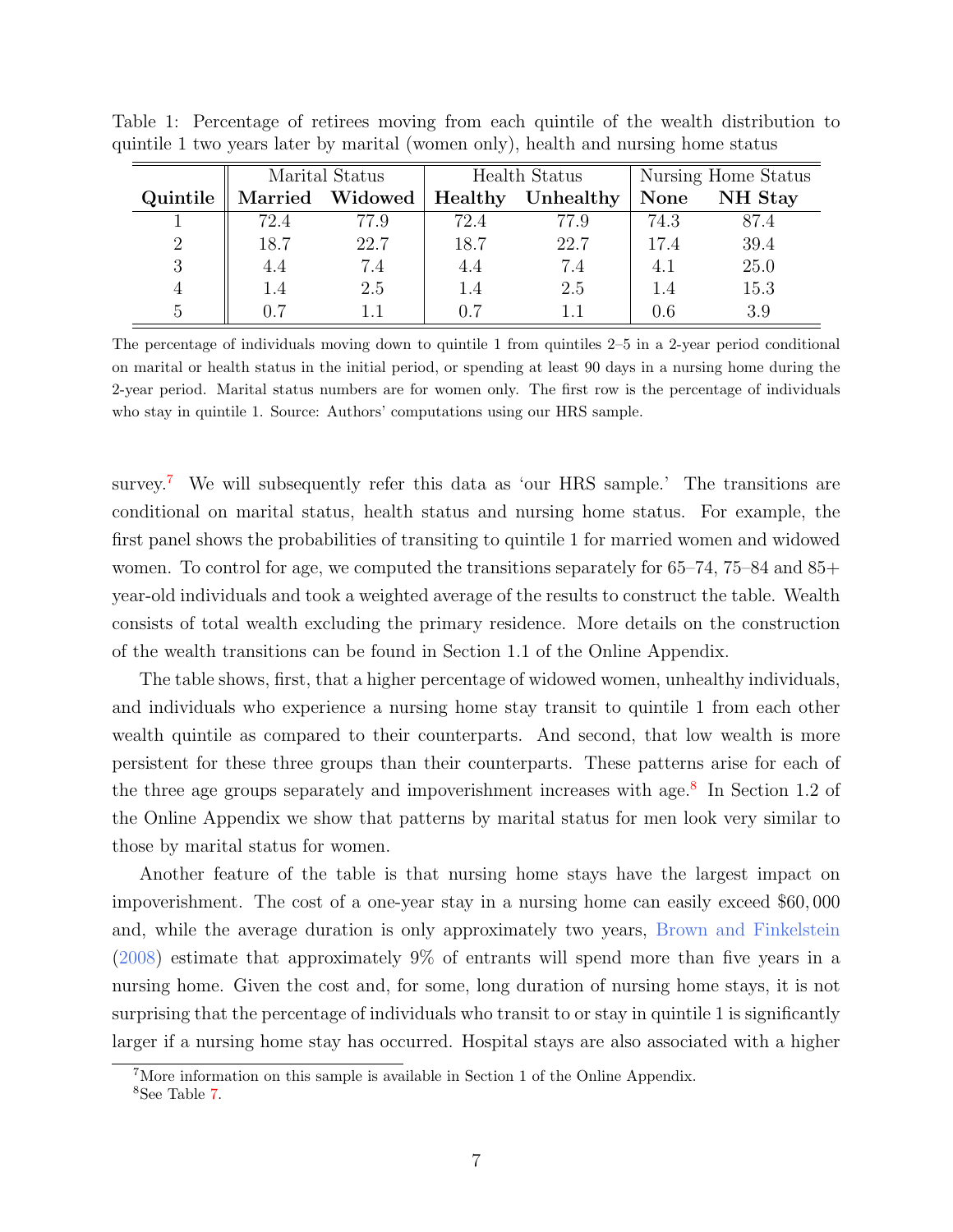risk of impoverishment but the differences are less pronounced.[9](#page-7-0)

The pattern of correlations that emerges in these transitions yields a surprisingly consistent picture. Impoverishment is positively associated with age, widowhood, poor health and both acute and long-term medical events.

# <span id="page-7-1"></span>3 A Two-Period Model

We start by describing the insurance and incentive effects of MTSI in a simple two-period model. We show that MTSI can be welfare improving in the presence of medical expense, longevity and permanent earnings risk and that it is particularly valuable when multiple risks are present. This is accomplished by analyzing how welfare changes as we vary the scale of MTSI in the model.

## 3.1 Economy

Consider a small open economy such that the interest rate r is fixed and exogenous. Assume that the economy consists of a unit measure of individuals. A fraction  $\theta$  receive a high endowment  $y_h$  and the remaining  $1 - \theta$  receive  $y_l \leq y_h$  in period 1. A fraction,  $\gamma$ , survive to period 2 and the remaining agents die after they consume in period 1. Individuals who survive to the second period face high expenses m with probability  $\phi$ . We omit private insurance markets for longevity and medical expenses in this model and also our baseline model. Our reasons for this modeling decision are discussed in Section [7.5.](#page-37-0)

#### 3.1.1 Individuals

The individual chooses consumption  $c^y$  when young, consumption  $c^b$  when old if he experiences positive medical expenses, consumption  $c<sup>g</sup>$  when old if he does not incur a medical expense shock and savings a that solve

$$
V(y) = \max \left\{ \log (c^y) + \gamma \beta \left[ \phi \log (c^b) + (1 - \phi) \log (c^g) \right] \right\},\
$$

<span id="page-7-0"></span><sup>9</sup>To conserve on space, we report transitions conditional on hospital stays in Section 1.2 of the Online Appendix.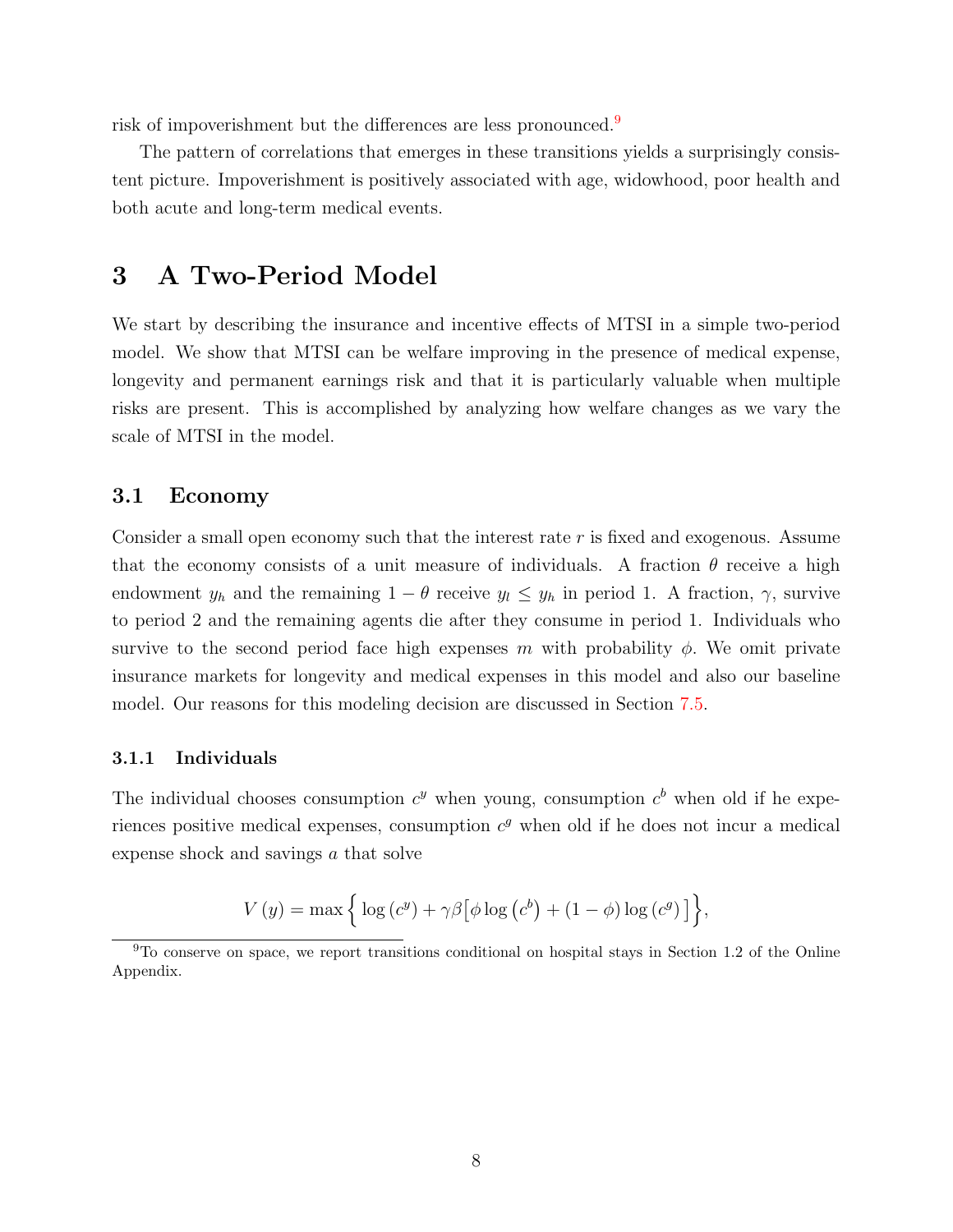subject to

$$
c^{y} = y(1 - \tau) - a,
$$
  
\n
$$
c^{b} = (1 + r)a - m + TR^{b},
$$
  
\n
$$
c^{g} = (1 + r)a + TR^{g},
$$
  
\n
$$
TR^{j} = \max \{0, \underline{c} + mI (j = b) - a (1 + r)\}, \quad j \in \{b, g\}, \text{ and}
$$
  
\n
$$
a \ge 0.
$$

Note that the subscripts denoting type have been omitted. Transfers to the old,  $TR<sup>j</sup>$ , are subject to a means-test. They are zero for those whose wealth net of medical expenses exceeds c. Otherwise, they are large enough to provide the agent with  $c$  units of consumption. These transfers are funded by a tax  $\tau$  on the endowment.

#### 3.1.2 Government and Feasibility

The government can save at the same rate as individuals,  $r$ . It saves the revenues from taxing agents' endowments when young and uses them to finance means-tested transfers to them when old. Accidental bequests are taxed and consumed by the government. The government budget constraints and aggregate resource constraint are displayed in the Appendix.

# 3.2 The Welfare-Enhancing Effects of Means-tested Social Insurance

MTSI provides an insurance benefit to those who have long lives, high medical expenses and/or a low endowment. Notice that, for example, when medical expenses are large an individual is more likely to receive a transfer. In short, MTSI is a state-contingent transfer program. However, it is not obvious that MTSI is welfare enhancing as it distorts saving incentives in two ways. First, it is well known from [Hubbard et al.](#page-41-3) [\(1995\)](#page-41-3) that means-testing creates non-convexities in agents' budget sets. These non-convexities are due to the fact that in certain states of nature the means-test is a 100% tax on wealth. This results in a savings distortion and a small reduction in disposable income or a small increase in the consumption floor can produce a discrete fall in savings. Second, observe that this program is funded with a distortionary tax. In equilibrium, jumps in the saving policies due to a marginal increase in the consumption floor generate jumps in aggregate transfers which in turn produce a discrete increase in the equilibrium tax rate. We now show that the insurance benefit of MTSI can be so large as to offset the negative savings and tax distortions it creates.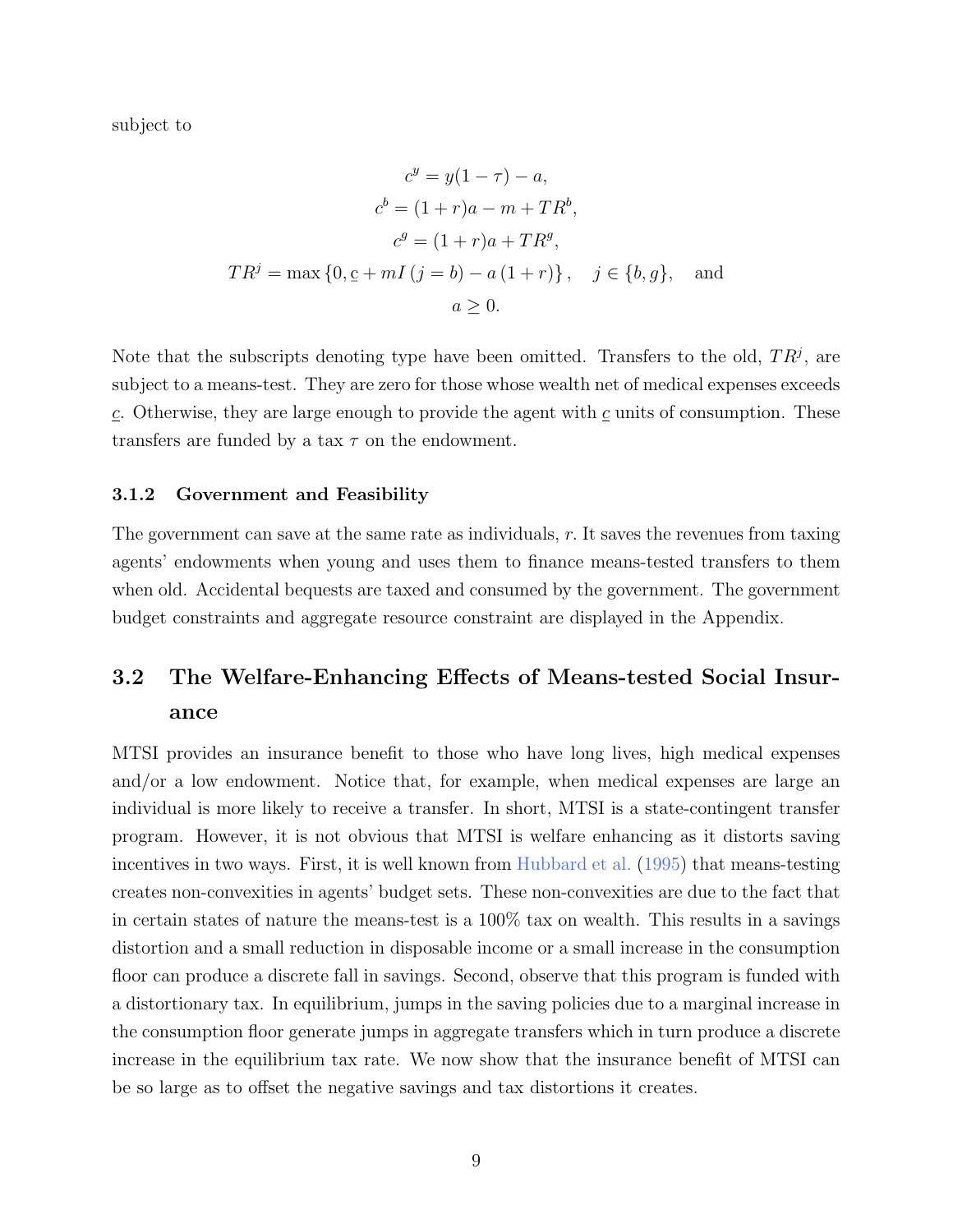<span id="page-9-0"></span>

Figure 1: Welfare effects of MTSI for various levels of the consumption floor,  $c$ , in two versions of the two-period model.

**Medical Expense Risk Only** Consider first a situation where  $y_l = y_h = 1$  and  $\gamma = 1$ so that there is no longevity risk. Under this assumption introducing MTSI into a Laissez-Faire (LF) economy with no social insurance program is welfare improving if medical risks are sufficiently large. However, as Figure [1](#page-9-0) illustrates, welfare is not monotonically increasing in the scale of the MTSI program due a jump in the individual savings policy and the tax rate. The left panel of the figure plots compensating variations for different scales of MTSI as compared to LF.[10](#page-9-1) Notice that MTSI is welfare improving over LF in two distinct ranges of the consumption floor. In region 1 private savings are positive and individuals receive a transfer only when they have medical expenses. In region 2 all individuals receive transfers and private savings are zero. Underlying the result that MTSI is Pareto improving in the two regions is a positive welfare effect provided by the state-contingent nature of the program and a negative effect due to the savings distortions. The positive insurance effect is clearest in region 1 where welfare rises monotonically with the scale of the program. In this region, MTSI reduces ex-post consumption inequality. At a consumption floor of about 0.22 the savings policy discretely falls to zero, taxes jump up and welfare discretely falls. In region 2 the program fully insures against medical expense risk and the only reason why welfare varies is because the size of the consumption floor affects the time profile of consumption. The allocation at point A provides the optimal amount of insurance and time profile of consumption and is thus Pareto Optimal (PO).

<span id="page-9-1"></span>The results illustrated in the left panel of Figure [1](#page-9-0) presume a particular scale of expected

<sup>&</sup>lt;sup>10</sup>We set the endowment  $y = 1$ ,  $m = 0.5$  and  $\phi = 0.05$ . These choices imply that average medical expenses are 2.5% of the endowment and that there is a welfare enhancing role for MTSI. We also assume that  $r = 1/\beta - 1 = 0.$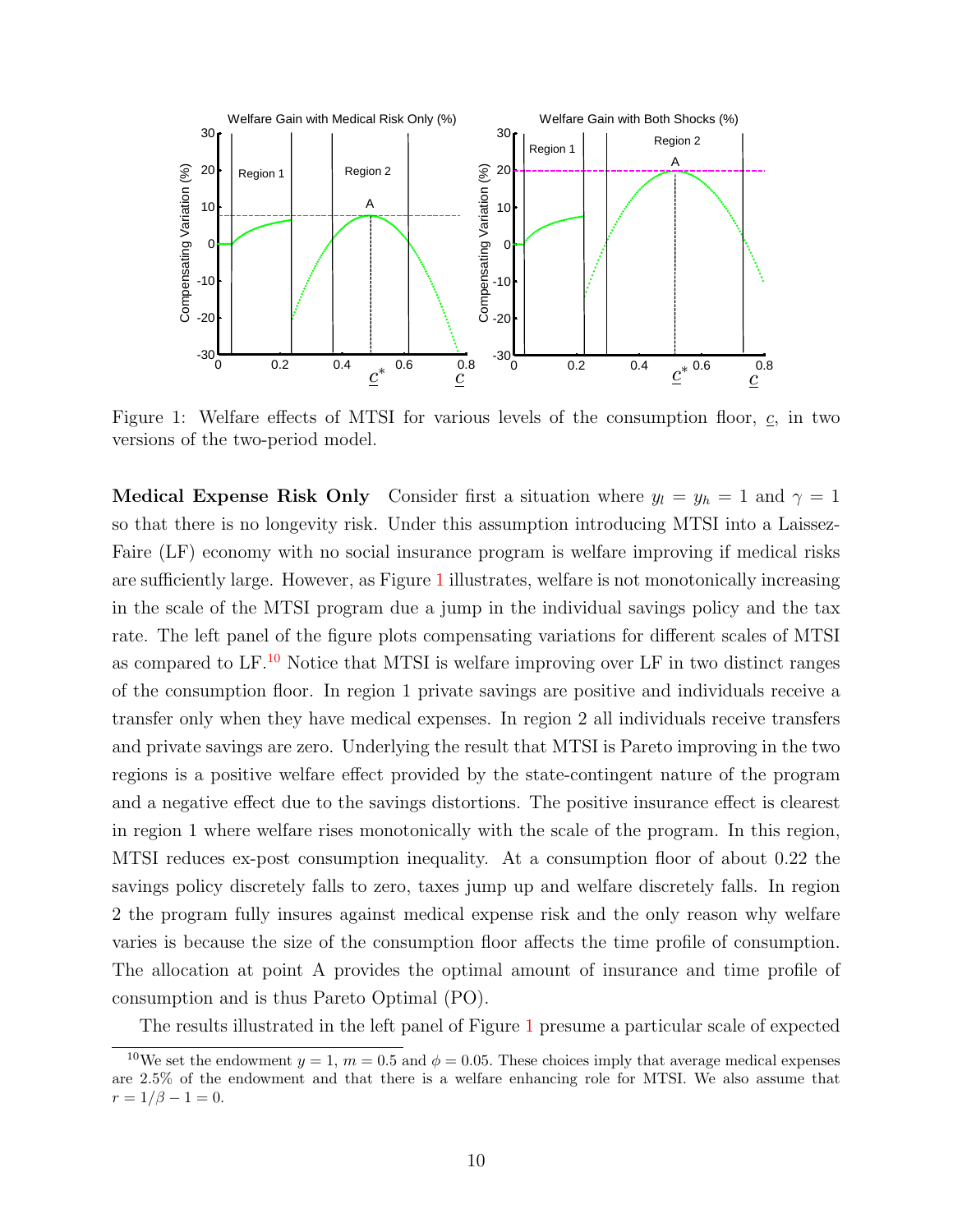<span id="page-10-0"></span>

Figure 2: The left panel shows how the welfare effects of MTSI vary with the size of the consumption floor,  $c$ , for the two-period model with endowment, longevity and medical expense risk. The middle graph shows the levels of savings of the two income types for each value of the floor and the right panel shows the tax rate at each value.

medical expenses. As expected medical expenses are increased the sizes of regions 1 and 2 also increase and at some point all consumption floors less than  $\underline{c}^*$  are Pareto preferred to LF.

Longevity and Medical Expense Risk The right panel of Figure [1](#page-9-0) reports compensating variations for alternative scales of MTSI in comparison with LF for the case where both longevity risk and medical expense risk are present. The general shape of the welfare function in this panel is similar to that of the left panel. MTSI improves over LF in two regions, one with positive private savings and the second with zero private savings, and MTSI can implement the PO allocation. The most significant new feature of the right panel of Figure [1](#page-9-0) is that the welfare benefit of MTSI is now higher in both regions 1 and 2. The reason for this result is that the two risks are positively correlated. In other words, it is more costly to save for period 2 medical expenses when the probability of surviving to that period is less than one. Thus, a higher value is placed on insurance that reduces the need for savings.

Endowment, Longevity and Medical Expense Risk We now consider a parameterization where agents face the risk of a low endowment when young which we interpret as permanent earnings risk. MTSI can help insure against this risk as well but the distortions we described above may also be larger. Figure [2](#page-10-0) shows results for an economy with endowments of  $y_l = 1$  and  $y_h = 4$ , an equal fraction of each type  $(\theta = 1/2)$ ,  $m = 0.95$ ,  $\gamma = 0.9$ and  $\phi = 0.05$ . The left panel of Figure [2](#page-10-0) shows compensating variations relative to LF of newborn individuals before they know their endowment (ex-ante) and after.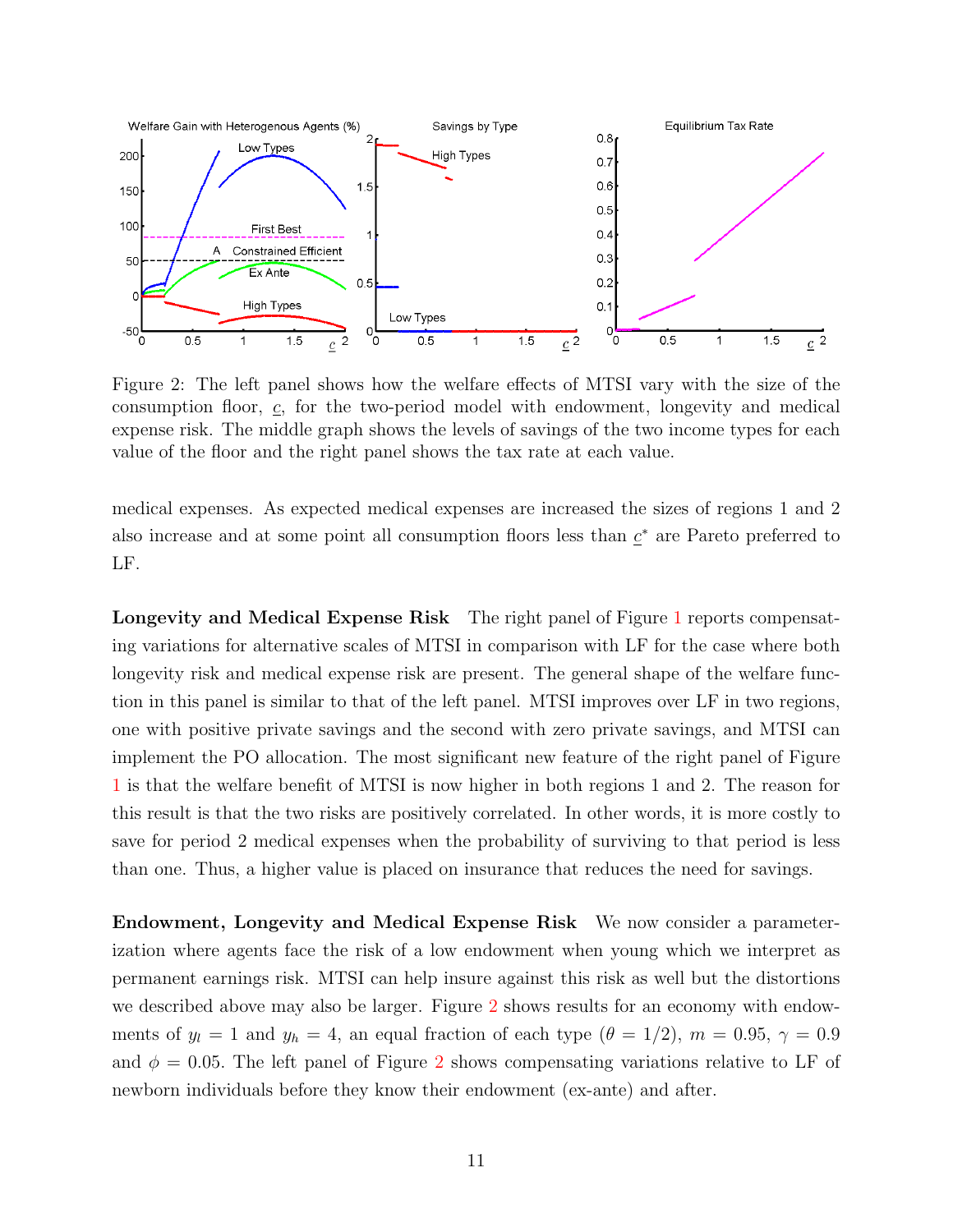Observe that the equilibrium with the optimal ex-ante consumption floor (point A) illustrates the claim of [Feldstein](#page-40-3) [\(1987\)](#page-40-3) that when MTSI is available to retirees, poorer households choose not to save. Instead they consume all of their earnings while working and rely on MTSI during retirement. In this equilibrium, high endowment types save and only receive transfers when they experience the medical expense event. The welfare of the poor is particularly high and the welfare of the rich is particularly low at this point. The rich are paying taxes for insurance that they value but also financing old-age consumption of the poor. In fact, the rich prefer LF over having to fund transfers to poor individuals who have no medical expenses.

In spite of these large distortions, the insurance benefits of MTSI are even larger and ex-ante welfare at point A is positive. In fact, ex-ante welfare is positive for the entire range of consumption floors.

Taken together our results show that, while the distortionary effects of MTSI are significant, it can still provide valuable insurance against a variety of risks faced by retirees. However, this framework is inadequate for assessing the welfare effects of MTSI currently offered to retirees in the U.S. We now turn to develop a quantitative model of the U.S. that we will use to assess this substantive question.

# 4 The Model

Our quantitative model is an overlapping generations model with two-member households that face earnings, health, medical expense and survival risk. Factor markets are competitive and there are no private insurance markets. Households' ability to self-insure is further limited by a no-borrowing constraint.

### 4.1 Demographics

Time is discrete. The economy is populated by overlapping generations of individuals. Newborn individuals are sorted into two-member households. The number of households is normalized to one in each period and the population grows at a constant rate  $n$ . Each household consists of a male and female individual and each individual is endowed with an education type. We use  $x_s^i$  to denote the fraction of individuals of gender  $i \in \{m, f\}$  with either high school or college educational attainment  $s \in \{hs, col\}$ . The distribution of households across education types  $\mathbf{s} \equiv (s^m, s^f)$  is  $\Gamma_{\mathbf{s}}$ .

During the first R periods of life, households make labor supply decisions and we thus refer to them as working-age households. All working-age households are married couples.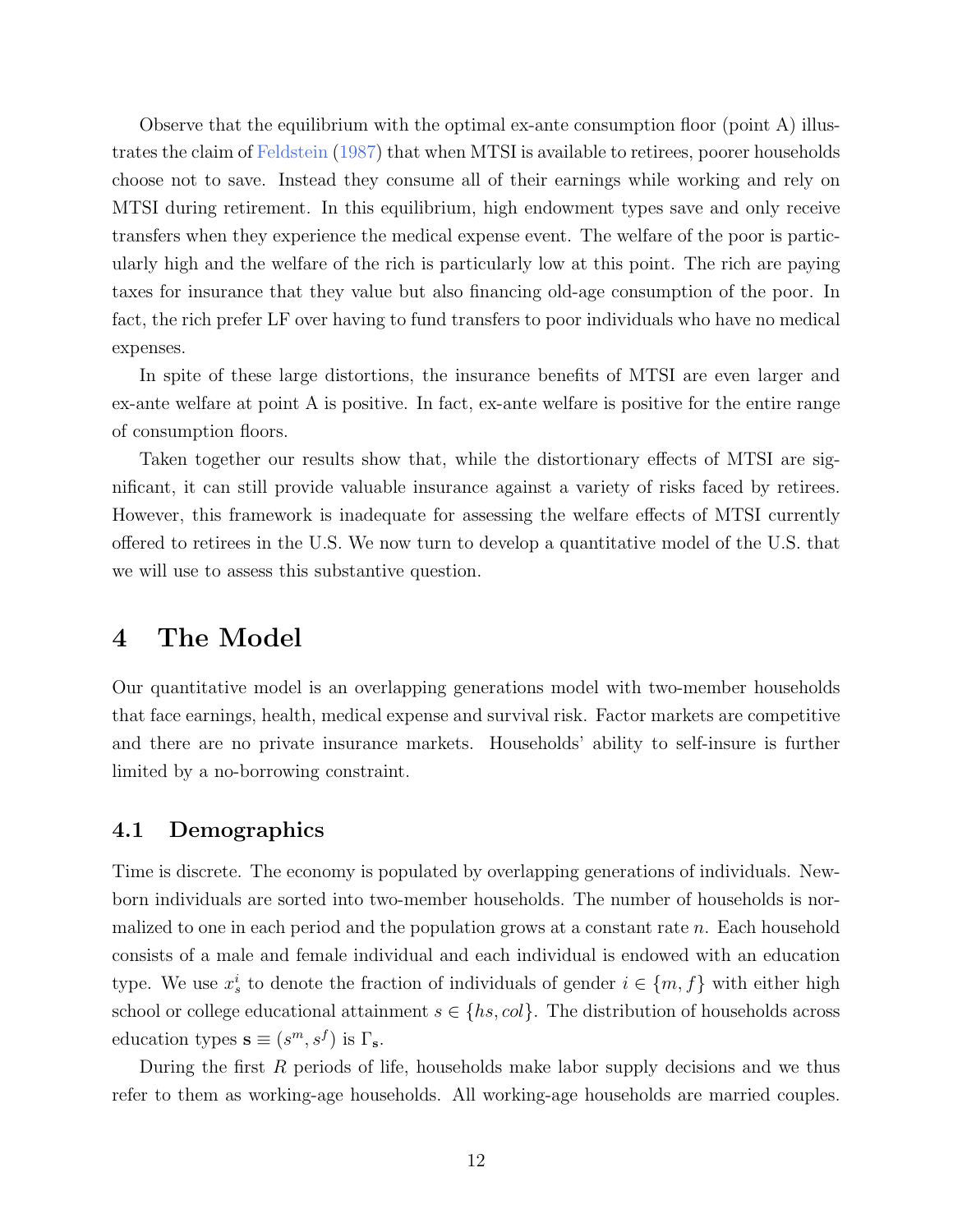Each member of a working-age household retires at age  $R+1$  and becomes subject to survival risk. Thus retired households consist of either married couples, widows or widowers. Marital status of a household is described by the variable d:  $d = 0$  for married,  $d = 1$  for a widow and  $d = 2$  for a widower. Individuals die no later than age J.

## <span id="page-12-0"></span>4.2 The Structure of Uncertainty

The sources of uncertainty vary by age. Each member of a working-age household is exposed to earnings risk. During retirement, each household member faces individual-specific survival, spousal death and health risk and households face household-specific medical expense risk. We describe each of these risks in detail.

Individual productivity evolves over the working period according to functions  $\Omega^{i}(j, \varepsilon_{e}, s^{i}),$  $i \in \{m, f\}$ , that map individual age j, household earning shocks  $\varepsilon_e \equiv (\varepsilon_e^m, \varepsilon_e^f)$  and education type  $s^i$  into efficiency units of labor. The vector of household earning shocks  $\varepsilon_e$  follows an age-invariant Markov process with transition probabilities given by  $\Lambda_{ee}$ . Efficiency units of newborn households are distributed according to  $\Gamma_e$ .

At age  $R + 1$ , the marital status of a household starts to evolve. At the beginning of age  $R + 1$  some individuals become widows (widowers) in that they lose their spouse and the fraction  $\zeta^m$  ( $\zeta^f$ ) of their spouse's lifetime earnings  $\bar{e}^m$  ( $\bar{e}^f$ ) which determines their social security benefits. This shock only occurs at age  $R + 1$  and is assumed to vary with male lifetime earnings. It is used to pin-down the age-65, marital status distribution  $\Gamma_d(\bar{e}^m)$  and is discussed in more detail in Section [5.1.3.](#page-21-0)

During retirement, households face uncertainty about their members' health and survival, and household medical expenses. An individual's health status,  $h^i$ , takes on one of two values: good  $(h^{i} = g)$  and bad  $(h^{i} = b)$ . The probability of having good health next period,  $\nu_{j}^{i}(h, d)$ , depends on age, gender, current health status and marital status. The initial distribution of health status,  $\Gamma_h^i(s^i)$ , depends on education. We denote a household's health status by  $h \equiv (h^m, h^f)$ . The probability of an individual surviving to age j+1 conditional on surviving to age j is given by  $\pi_j^i(h, d)$  and depends on age, gender, health status and marital status. Household marital status changes as individual household members die. Let  $\pi_j(d'|\mathbf{h}, d)$ denote the probability of marital status  $d'$  at age  $j + 1$  for an age-j household with health status  **and marital status**  $d$ **. The probabilities are given by** 

$$
\frac{d' = 0}{d = 0} \frac{d' = 1}{\pi_j^m(h^m, 0)\pi_j^f(h^f, 0)} \frac{d' = 1}{[1 - \pi_j^m(h^m, 0)]\pi_j^f(h^f, 0)} \frac{d' = 2}{\pi_j^f(h^f, 1)} \nd = 1
$$
\n
$$
\frac{d}{d = 2} \frac{d'}{0} \frac{1}{\pi_j^f(h^f, 1)} \frac{d'}{0} \frac{1}{\pi_j^m(h^m, 0)} \frac{1}{\pi_j^m(h^m, 2)}
$$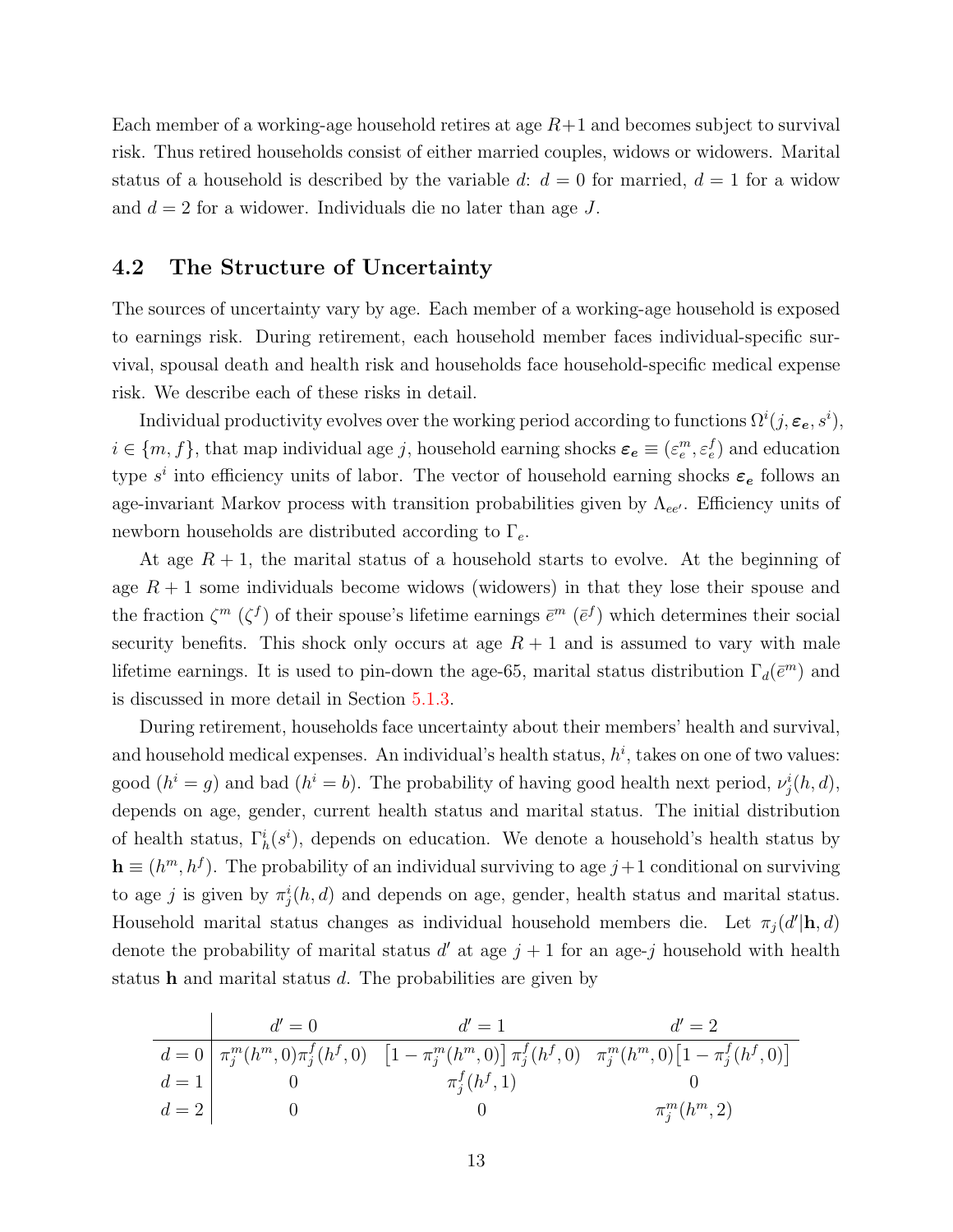Household-level medical and long-term care expenses evolve stochastically according to the function  $\Phi(j, h, \epsilon_M, d)$  that depends on household age j, household health status h, the vector of medical expense shocks  $\varepsilon_M \equiv (\varepsilon_m^p, \varepsilon_m^t)$  and demographic status  $d^{11}$  $d^{11}$  $d^{11}$ . The first medical expense shock follows an age-invariant Markov process with transition probabilities  $\Lambda_{MM'}$  and initial distribution  $\Gamma_{M_p}$ . The largest realization of this persistent medical expense shock is a nursing home event and is denoted by  $\bar{\varepsilon}_m^p$ . The second shock is a transient, *iid* shock with probability distribution  $\Gamma_{M_t}$ .

## 4.3 Government

The government uses revenues from corporate, payroll and income taxes to finance SS payments, means-tested transfers and government expenditures, G.

#### 4.3.1 Social Security

We model SS as a pay-as-you-go system. The benefit function  $S(\bar{e}, d)$  depends on lifetime earnings of both household members,  $\bar{e}$ , and the household's current marital status, d. The specific benefit formula is reported in Section 3.6 of the Online Appendix. We note here that it captures the following features of the U.S. Social Security system. First, married couples have the option of either receiving their own benefits or 1.5 times the benefit of the highest earner in the household. Second, widows/widowers have the choice of taking their own benefit or their dead spouses benefit. SS benefits are financed by a capped, proportional tax on earnings that we denote by  $\tau_{ss}(\cdot)$ .

#### 4.3.2 Medicaid and Other Means-Tested Programs for the Elderly

Medicaid has grown into the largest means-tested program in the U.S. It provides medical expense insurance to the elderly, the disabled, children and single women with children. General guidelines for Medicaid benefits for the elderly are determined by the federal government. However, states establish and administer their own Medicaid programs and determine the scope of coverage. Retirees may qualify for other means-tested welfare benefits including SSI, subsidized housing, food stamps and energy assistance. The federal government determines SSI eligibility and most states use the same means test to determine eligibility for Medicaid and other state-run welfare programs.

[De Nardi, French, Jones and Goopta](#page-40-10) [\(2012\)](#page-40-10) provide an excellent description of eligibility rules for SSI and Medicaid programs for the elderly and argue that there are two basic ways

<span id="page-13-0"></span><sup>&</sup>lt;sup>11</sup>The assumption that medical expense shocks are household level is made for reasons of tractability.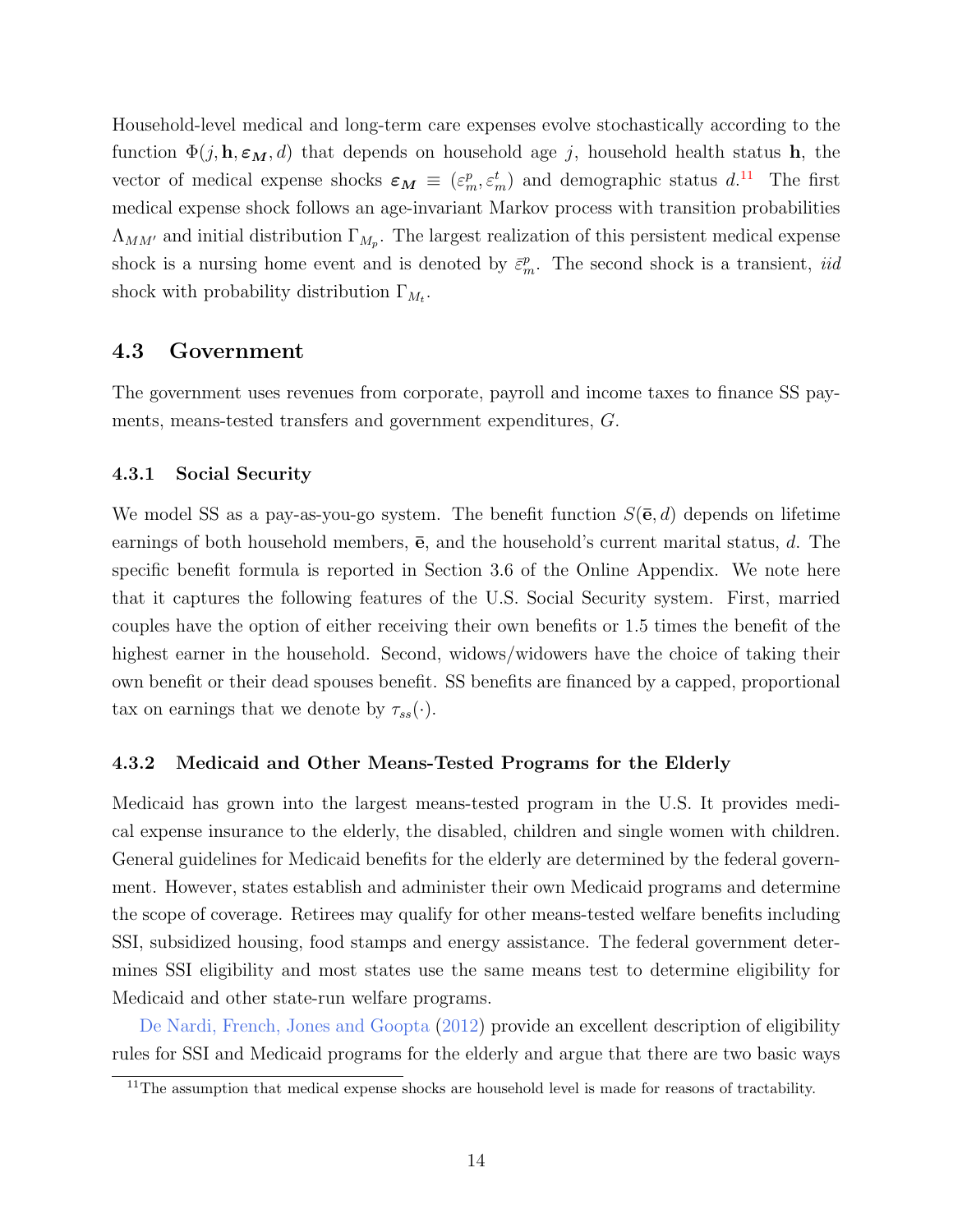to qualify. We thus model MTSI transfers in the following way

<span id="page-14-1"></span>
$$
Tr^{R} \equiv \begin{cases} \max \{ \underline{y}^{d} + \varphi M - S(\bar{\mathbf{e}}, d), \underline{c}^{d} + M - S(\bar{\mathbf{e}}, d) \}, & \text{if } S(\bar{\mathbf{e}}, d) < \underline{y}^{d}, a < \underline{a}^{d} \text{ and } \varepsilon_{m}^{p} \neq \bar{\varepsilon}_{m}^{p}, \\ \max \{ 0, \underline{c}^{d} + M - I^{R} \}, & \text{otherwise.} \end{cases}
$$
(1)

Households not experiencing a nursing home event,  $\varepsilon_m^p \neq \overline{\varepsilon}_m^p$ , can qualify for MTSI by demonstrating that their SS income  $S(\bar{\mathbf{e}}, d)$  and assets a lie below the means-test thresholds  $y^d$  and  $\underline{a}^{d}$ .<sup>[12](#page-14-0)</sup> This path, which is given by the first line of equation [\(1\)](#page-14-1), is referred to as categorically needy. Most states require that these households make copayments for medical expenses. The size of copayments,  $(1 - \varphi)M$ , varies depending on the type and amount of the expense incurred and are capped. A result is that categorically needy have significant OOP medical expenses. The term in the first argument recognizes these OOP expenses and the second argument caps OOP expenses such that a household's total income is at least  $\underline{c}^d$ . Households who experience a nursing home event and households with high medical expenses can qualify for MTSI via the medically needy path which is given by the second line of the equation. This occurs when medical expenses are large relative to cash-on-hand  $I<sup>R</sup>$  (assets plus after-tax income).

Note that equation [\(1\)](#page-14-1) insures that total household consumption is bound below by  $\underline{c}^d$ . This transfer function also has the property that average consumption of categorically needy households exceeds average consumption of medically needy households which [De Nardi et al.](#page-40-10) [\(2012\)](#page-40-10) show is a property of U.S. MTSI.

Medicaid and other means-tested social welfare programs are jointly financed by states and the federal government using a variety of revenue sources. In the model, we assume that all funding for means-tested transfers comes out of general government revenues.

#### 4.3.3 Medicare and Government Purchases

Medicare outlays are financed by a payroll tax  $\tau_{mc}$ . It follows that total payroll taxes are  $\tau_e(e) = \tau_{ss}(e) + \tau_{mc}(e)$ . We do not formally model the distribution of Medicare benefits. The main reason for this is a lack of data on individual or household level Medicare benefits. HRS only reports post-Medicare OOP medical expenses. In our model, medical expenses covered by Medicare are included in government purchases, G, instead.

The government budget is balanced period-by-period. It follows that revenues from the corporate tax  $\tau_c$ , income taxes  $T_y^W$  and  $T_y^R$ , and Medicare tax  $\tau_{mc}(\cdot)$  finance means-tested transfers and G.

<span id="page-14-0"></span> $12$ Our income test follows the Medicaid and SSI programs which exclude asset income.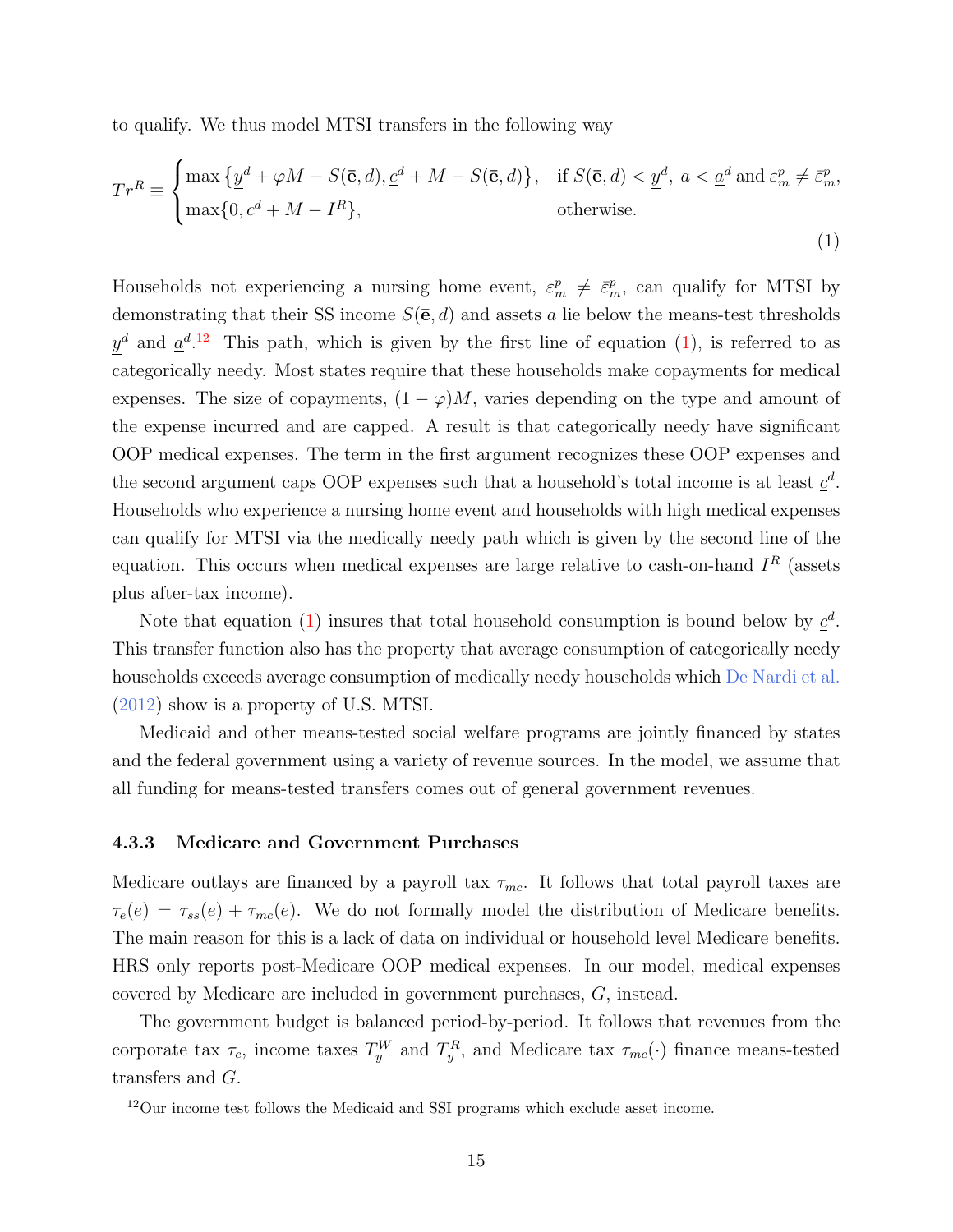#### 4.4 Household's Problem

We start by describing the household's preferences. For married U.S. households, most of the variation in labor supply is due to changes in labor force participation of the female and older male as well as hours worked by the female (see e.g. [Keane and Rogerson](#page-41-7) [\(2012\)](#page-41-7) for a survey). For this reason, we only model a participation decision for older males but model both a participation and hours decision for females.

Let c denote consumption and  $\{l_f, l_m\}$  denote non-market time of the female and male. Then the utility function of a working household is given by

$$
U^{W}(c, l_{f}, l_{m}, \mathbf{s}) =
$$
  

$$
2\frac{(c/(1+\chi))^{1-\sigma}}{1-\sigma} + \psi(\mathbf{s})\frac{l_{f}^{1-\gamma}}{1-\gamma} - \phi_{f}(\mathbf{s})\mathbf{I}(l_{f} < 1) - \phi_{m}(\mathbf{s})\mathbf{I}(j \ge \bar{j})\mathbf{I}(l_{m} < 1),
$$
\n
$$
(2)
$$

where **I** is the indicator function,  $\sigma > 0$ ,  $\gamma > 0$ ,  $\psi(\mathbf{s}) > 0$  for all **s** and  $\phi_i(\mathbf{s}) > 0$  for all **s** and i. This specification of preferences assumes a unitary household in which each member is fully altruistic towards their spouse. The parameter  $\chi \in [0,1]$  determines the degree to which consumption is joint within the household. For instance, when  $\chi$  is 1, all consumption is individual and when  $\chi$  is 0, all consumption is joint. The third term in the utility function captures the utility cost of female participation in the labor force and the final term captures the utility cost of a male of age  $j \geq j$  participating. Modeling the participation cost of females helps us match both the intensive and extensive margins of female labor supply. We allow the parameters  $\psi(\mathbf{s})$  and  $\phi_i(\mathbf{s})$  to vary by household type when we calibrate the model. This allows us to capture how hours and participation rates of females and participation rates of older males differ across household types in U.S. data. The utility function of a retired household with N living members (determined by  $d$ ) is given by

$$
U^{R}(c,d) = 2^{N-1} \frac{\left(c/(1+\chi)^{N-1}\right)^{1-\sigma}}{1-\sigma}.
$$
\n(3)

The constraints and decisions of working households and retired households are quite different. We thus describe each problem separately.

#### 4.4.1 Working Household's Problem

A working household of age j with education type  $\mathbf{s} \equiv (s^m, s^f)$  enters each period with assets a and average lifetime earnings of the male and female  $\bar{\mathbf{e}} \equiv (\bar{e}^m, \bar{e}^f)$ . It then receives the current labor productivity shocks  $\varepsilon_e \equiv (\varepsilon_e^m, \varepsilon_e^f)$  and chooses consumption c, savings a', male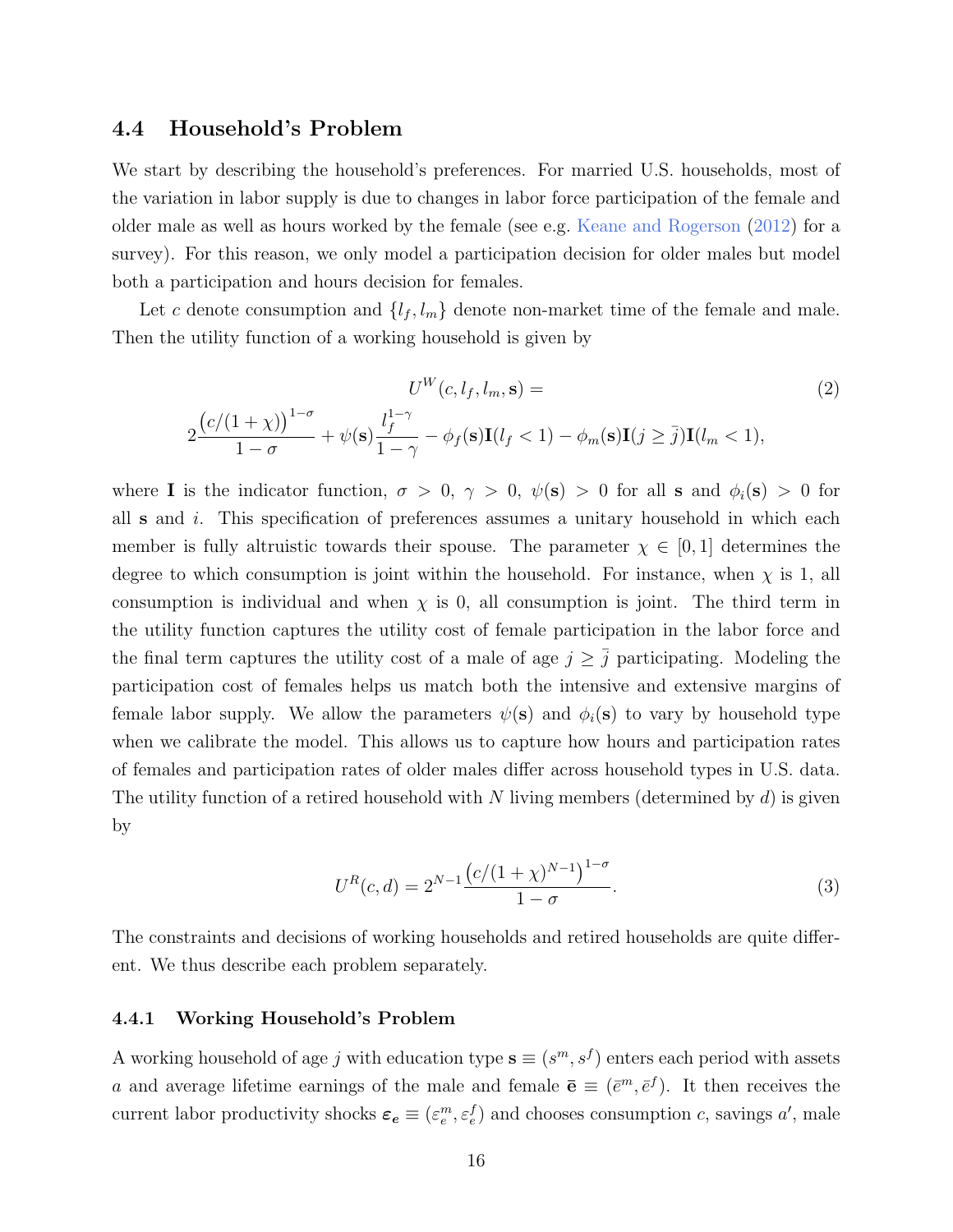non-market time  $l_m$  and female non-market time  $l_f$ . Let individual earnings be

$$
e^{i} = w\Omega^{i}(j, \varepsilon_{e}, s^{i}) \Big( 1 - l_{f} \mathbf{I}_{i=f} - \left[ \bar{l} \mathbf{I}_{j < \bar{j}} + l_{m} \mathbf{I}_{j \ge \bar{j}} \right] \mathbf{I}_{i=m} \Big), \quad i \in \{m, f\}.
$$
 (4)

The optimal choices are given by the solution to the following problem

$$
V^{W}(j, a, \bar{\mathbf{e}}, \varepsilon_{e}, \mathbf{s}) = \max_{c, l_f, l_m, a'} \left\{ U^{W}(c, l_m, l_f, \mathbf{s}) + \beta \mathbf{E} \left[ V(j+1, a', \bar{\mathbf{e}}', \varepsilon'_{e}, \mathbf{s}) | \varepsilon_{e} \right] \right\},\tag{5}
$$

subject to the law of motion for  $\varepsilon_e$  and its initial distribution, as described in Section [4.2,](#page-12-0) and the following constraints:

- $c \geq 0$ ,  $0 \leq l_f \leq 1$ ,  $a' \geq 0$ ,  $l_m \in \{\bar{l}, 1\}$ , (6)
- $\bar{e}^{i} = (e^{i} + j\bar{e}^{i})/(j+1), \quad i \in \{m, f\}, \text{ and}$  (7)

<span id="page-16-4"></span><span id="page-16-3"></span><span id="page-16-2"></span><span id="page-16-1"></span><span id="page-16-0"></span>
$$
c + a' = a + yW - T_yW,
$$
\n
$$
(8)
$$

where

$$
y^W \equiv e^m + e^f + (1 - \tau_c)ra, \quad \text{and} \tag{9}
$$

$$
T_y^W \equiv \tau_y \left( y^W - \tau_e(e^m)e^m - \tau_e(e^f)e^f \right) + \tau_e(e^m)e^m + \tau_e(e^f)e^f. \tag{10}
$$

Equation [\(6\)](#page-16-0) describes regularity conditions on consumption and leisure and imposes a borrowing constraint which rules out uncollateralized lending. The dynamics of average lifetime earnings, which determine social security benefits, are given in equation [\(7\)](#page-16-1) and the household budget constraint is given by equation  $(8)$ . Household income, equation  $(9)$ , has two components: labor income and capital income. Capital income is subject to a corporate tax  $\tau_c$ , and equation [\(10\)](#page-16-4) states that households face a nonlinear income tax  $\tau_y(\cdot)$  and a nonlinear payroll tax  $\tau_e(\cdot)$ . Finally, note that  $l_m$  only appears for  $j \geq \overline{j}$  or, in other words, only older males make a participation decision.

#### 4.4.2 Retired Household's Problem

During retirement the household's problem changes. Men and women spend all of their time enjoying leisure. Retirees face health, medical expense, spousal death and survival risk.

We assume that individuals observe their own and their spouses death event one period in advance. It follows that bequests are zero for households with a single member. This assumption has the following motivations. First, there is considerable evidence that bequests and inheritances are low. One reason for this is that wealth is low in the final year of life. [Poterba, Venti and Wise](#page-42-5) [\(2011\)](#page-42-5) report that 46.1% of individuals have less than \$10,000 in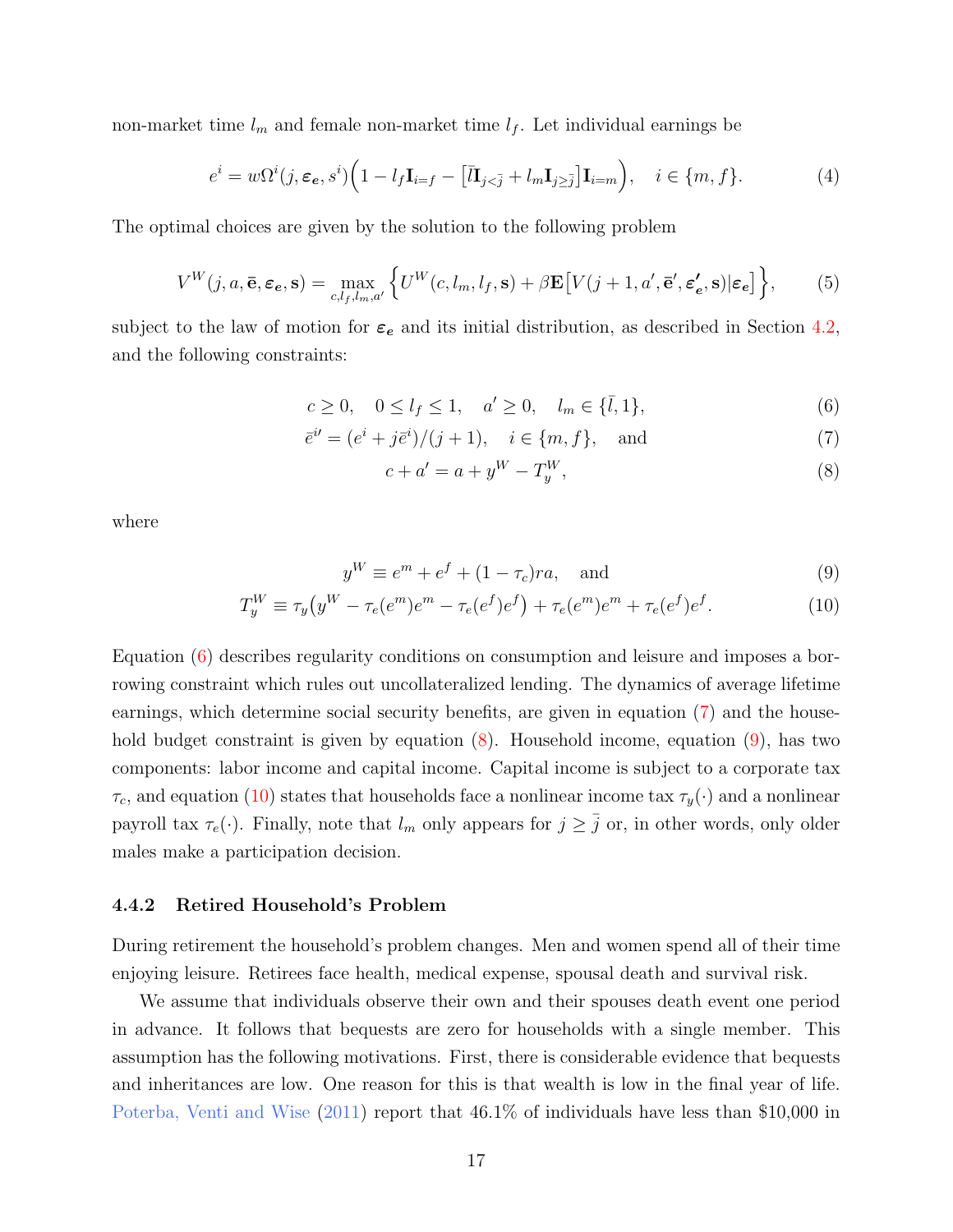financial assets in the last year observed before death and 50% have zero home equity using data from HRS. In a separate study of the Survey of Consumer Finances (SCF), [Hendricks](#page-41-8) [\(2001\)](#page-41-8) reports direct measurements of inheritances. He finds that most households receive very small or no inheritances. Fewer than 10% of households receive an inheritance larger than twice average annual earnings and the top 2% account for 70% of all inheritances.

The second reason for this assumption is that it allows us to capture the fact that both OOP and Medicaid medical expenses are large in the final year of life. In our HRS sample of retirees, OOP expenses in the last year of life are 3.43 times as large as OOP expenses in other years. Medicaid expenses are not available in our dataset. However, [Hoover, Crystal,](#page-41-9) [Kumar, Sambamoorthi and Cantor](#page-41-9) [\(2002\)](#page-41-9) report that Medicaid expenses in the final year of life account for 25% of total Medicaid expenses for those aged 65 and older. This result is based on Medicare Beneficiary Survey data from 1992–1996.

Previous research has found that changes in the size and distribution of accidental bequests due to changes in government policy muddle analysis of the welfare effects of policy reform. For examples of this see Hong and Ríos-Rull [\(2007\)](#page-41-1) and [Kopecky and Koreshkova](#page-41-4) [\(2014\)](#page-41-4). We avoid this problem because under our assumption accidental bequests are zero.

To maintain tractability we assume that for retirees the household's education type is no longer a state variable. Education does enter indirectly since the initial distribution of individual health status varies with educational attainment. Health, and thus education, affect both individual survival probabilities and household medical expenses as described in Section [4.2.](#page-12-0)

An age-j household with assets a, average lifetime earnings  $\bar{e}$ , health h, medical expense shock  $\varepsilon_M$ , current demographic status d and next period demographic status d' chooses c and  $a'$  by solving

$$
V^{R}(j, a, \bar{\mathbf{e}}, \mathbf{h}, \varepsilon_{\mathbf{M}}, d, d') =
$$
\n
$$
\max_{c, a'} \left\{ U^{R}(c, d) + \beta \mathbf{E} \Big[ \sum_{d''=0}^{2} \pi_{j+1}(d''|\mathbf{h}', d') V(j+1, a', \bar{\mathbf{e}}, \mathbf{h}', \varepsilon'_{\mathbf{M}}, d', d'') | \mathbf{h}, \varepsilon_{\mathbf{M}} \Big] \right\}
$$
\n(11)

subject to the laws of motion for h and  $\varepsilon_M$ , their initial distributions, as described in Section [4.2,](#page-12-0) and the following constraints

<span id="page-17-0"></span>
$$
c \ge 0, \quad a' \ge 0, \quad \text{and} \tag{12}
$$

$$
c + M + a' = a + yR - T_yR + TrR,
$$
\n(13)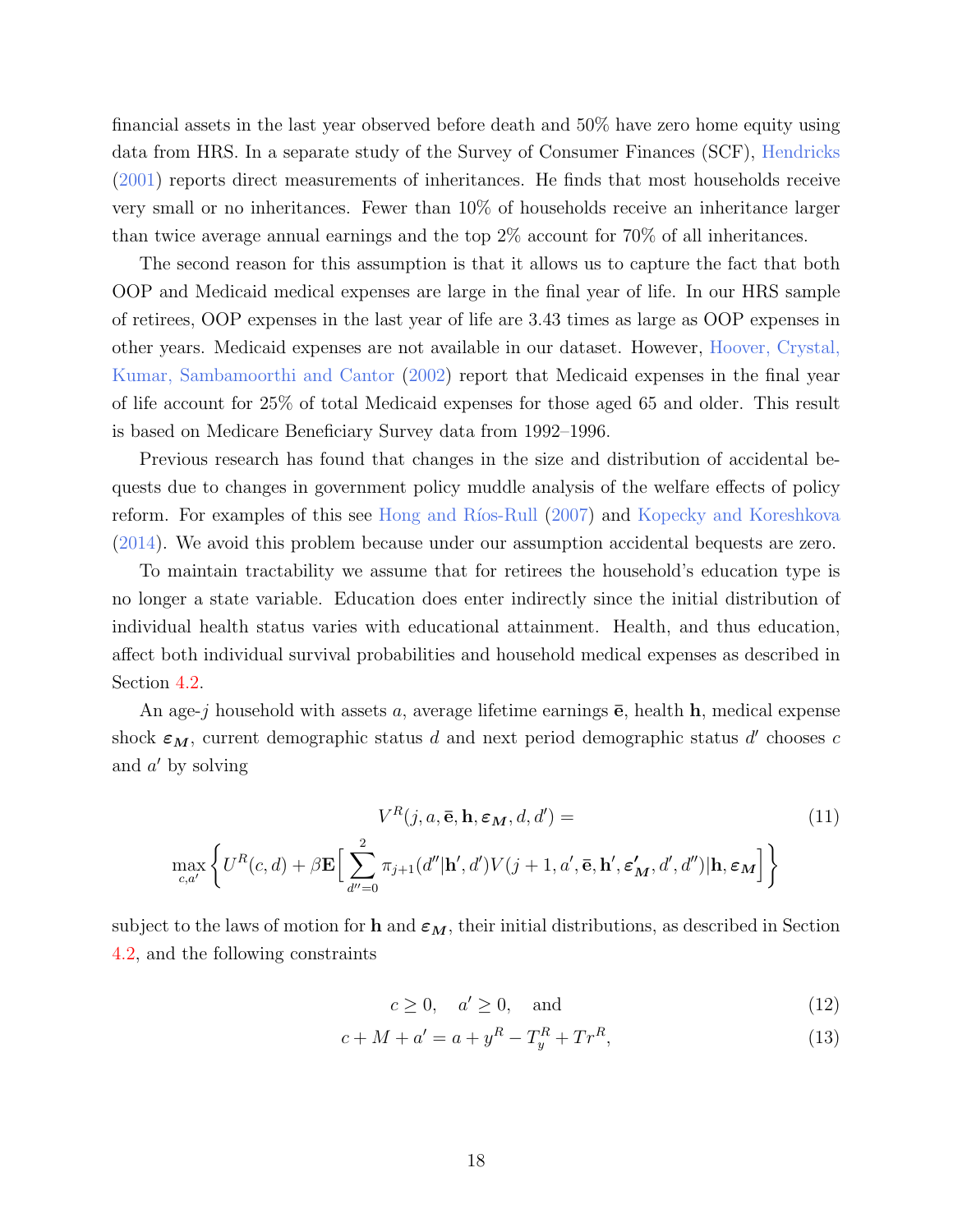where

$$
M \equiv \Phi(j, \mathbf{h}, \varepsilon_M, d, d'),\tag{14}
$$

$$
y^R \equiv S(\bar{\mathbf{e}}, d) + (1 - \tau_c)ra,\tag{15}
$$

$$
T_y^R \equiv \tau_y^R \big( (1 - \tau_c) a r, S(\bar{\mathbf{e}}, d), d, M \big), \tag{16}
$$

$$
I^R \equiv a + y^R - T_y^R,\tag{17}
$$

and the expectations operator **E** is taken over  $\epsilon_M'$  and  $h'$ . The means-tested transfer  $Tr^R$  is defined in equation [\(1\)](#page-14-1).

The main differences between the working household's problem and the retired household's problem are as follows: medical expenses M now enter the household's budget constraint, equation [\(13\)](#page-17-0), and households have no labor income but instead receive social security benefits. Retired households also face a nonlinear income tax schedule. In particular, their social security benefits are subject to income taxation if these benefits exceed the exemption level specified in the U.S. tax code. We allow for a deduction of medical expenses that exceed  $\kappa$  percent of taxable income. The specific formulas used to compute income taxes are reported in the appendix.

#### 4.4.3 Problem for a Household about to Retire

The previous two cases cover all situations except that of a household in its last working period, R. Such a household enters the period with the state variables of a working household and chooses consumption, savings, female labor supply and male labor supply, recognizing that in period  $R + 1$  it will face the problem of a retired household. Consequently, when evaluating next period's value function, they form expectations using the distributions  $\Gamma_h^m$ ,  $\Gamma_h^f$  $_{h}^{f}$ ,  $\Gamma_{M_p}$ ,  $\Gamma_{M_t}$  and  $\Gamma_d(\bar{e}^m)$ .

#### 4.5 Technology

Competitive firms produce a single homogeneous good by combining capital  $K$  and labor  $L$ using the constant-returns-to-scale production technology

$$
Y \equiv F(K, L) = AK^{\alpha}L^{1-\alpha},
$$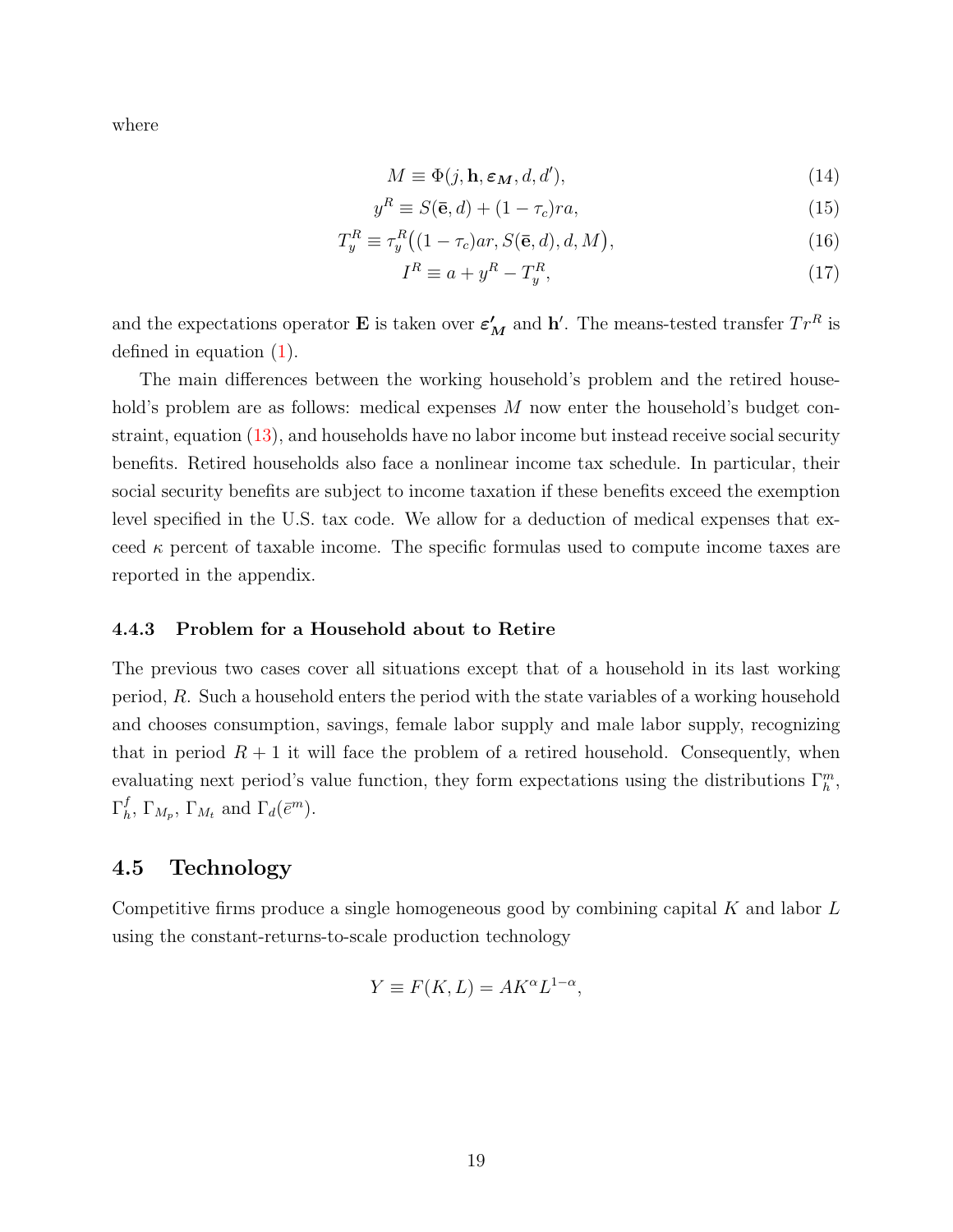<span id="page-19-1"></span>Table 2: Key Structural Parameters in the Baseline Economy

| Parameter $ \beta $ |  |  |                                                                                    |  |
|---------------------|--|--|------------------------------------------------------------------------------------|--|
| Value               |  |  | $\vert 0.97 \quad 2 \quad 0.67 \quad 0.55 \quad 2 \quad 5.6\% \quad 0.3 \quad 7\%$ |  |

Note that  $r$  is the annual pre-tax interest rate. The average post-tax rate is  $4.1\%$ .

where A is fixed. They rent capital and labor in perfectly competitive factor markets. The aggregate resource constraint, expressed in per capita terms, is

$$
Y + (r + \delta)(\bar{K} - K) = C + (1 + n)\bar{K}' - (1 - \delta)\bar{K} + \tilde{M} + G,
$$

where  $\bar{K}$  is per capita private wealth, C denotes per capita consumption,  $\tilde{M}$  is per capita medical expenses, G is government purchases and  $\delta$  is the depreciation rate on capital.

#### 4.6 General Equilibrium

We consider a steady-state competitive equilibrium for a small open economy. Even though the U.S. is a large economy, capital markets are integrated and thus it is not clear how important changes in domestic savings are for determination of the real interest rate. We therefore choose to hold the real interest rate fixed. The definition of equilibrium for our economy can be found in Section 2.2 of the Online Appendix.

# 5 Calibration

The model is parameterized to match a set of aggregate and distributional moments for the U.S. economy, including demographics, earnings, medical and nursing home expenses, as well as features of U.S. social insurance programs for retirees and the U.S. tax system. Some of the parameter values can be set directly, others are formally calibrated so that moments generated by the model reproduce corresponding moments in the data.<sup>[13](#page-19-0)</sup> Table [2](#page-19-1) reports the value of some of the standard, structural parameters.<sup>[14](#page-19-2)</sup> The remainder of this section discusses the most novel aspects of the calibration.

<span id="page-19-0"></span> $\frac{13}{13}$  Solving the quantitative model takes over 45 minutes on a computer with 16 cores due to the computational complexity. For this reason it is not feasible to implement a formal method-of-moments estimation strategy.

<span id="page-19-2"></span><sup>&</sup>lt;sup>14</sup>Details on the calibration of these parameters as well as other preference parameters, income tax functions, and contribution and benefit formulas for SS can be found in Section 3 of the Online Appendix.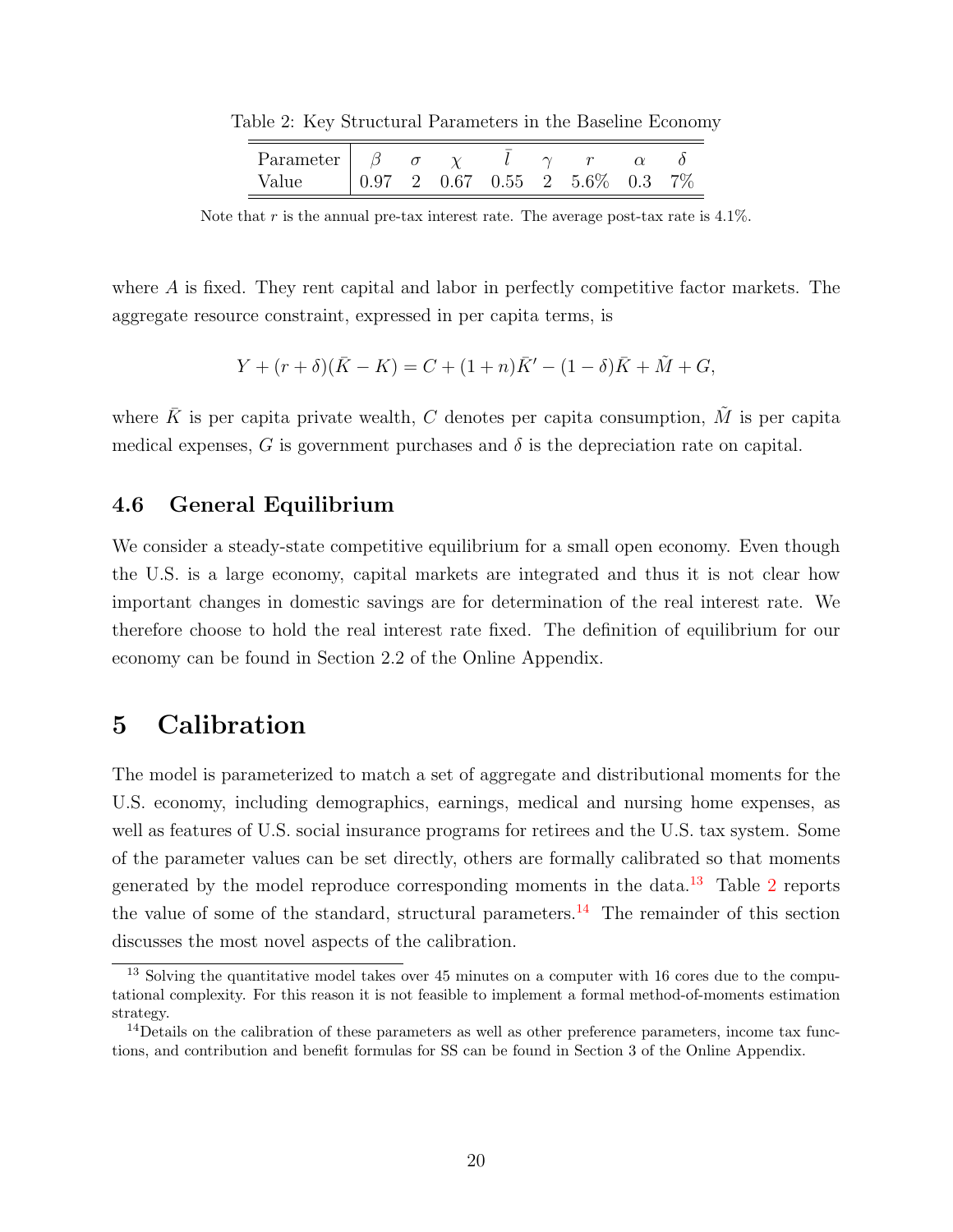<span id="page-20-0"></span>

Figure 3: The population distribution of retirees by age. Individuals are classified by gender, health and marital status. The data for this figure is our HRS sample.

## 5.1 Demographics

Given that the focus of our analysis is on retirees, we want to reproduce the demographic structure of the 65+ population. Figure [3](#page-20-0) reports the evolution of this distribution by marital status, health and gender estimated from our HRS sample. At the beginning of retirement, half of the population is healthy and married. As individuals age, three things happen: the fraction of singles increases, the fraction of unhealthy increases and males die faster than females. Below we will describe how we estimate this demographic structure and reflect it into our model.

#### 5.1.1 Age Structure

Agents are born into our economy at age 21 and can live to a maximum age of 100. We set the model period to two years because the data on OOP medical expenses is only available bi-annually. Thus the maximum life span is  $J = 40$  periods. Agents work for the first 44 years of life, i.e. the first 22 periods. At the beginning of period  $R + 1 = 23$  (age 65), they retire and begin to face survival risk.

The target for the population growth rate  $n$  is the ratio of population 65 years old and over to that 21 years old and over. According to U.S. Census Bureau, this ratio was 0.18 in the year  $2000<sup>15</sup>$  $2000<sup>15</sup>$  $2000<sup>15</sup>$  We target this ratio rather than directly setting the population growth rate because the fraction of retirees in the total population determines the tax burden on

<span id="page-20-1"></span><sup>15</sup>We frequently use 2000 as a reference year because it is the only census year that falls in the range of our HRS sample.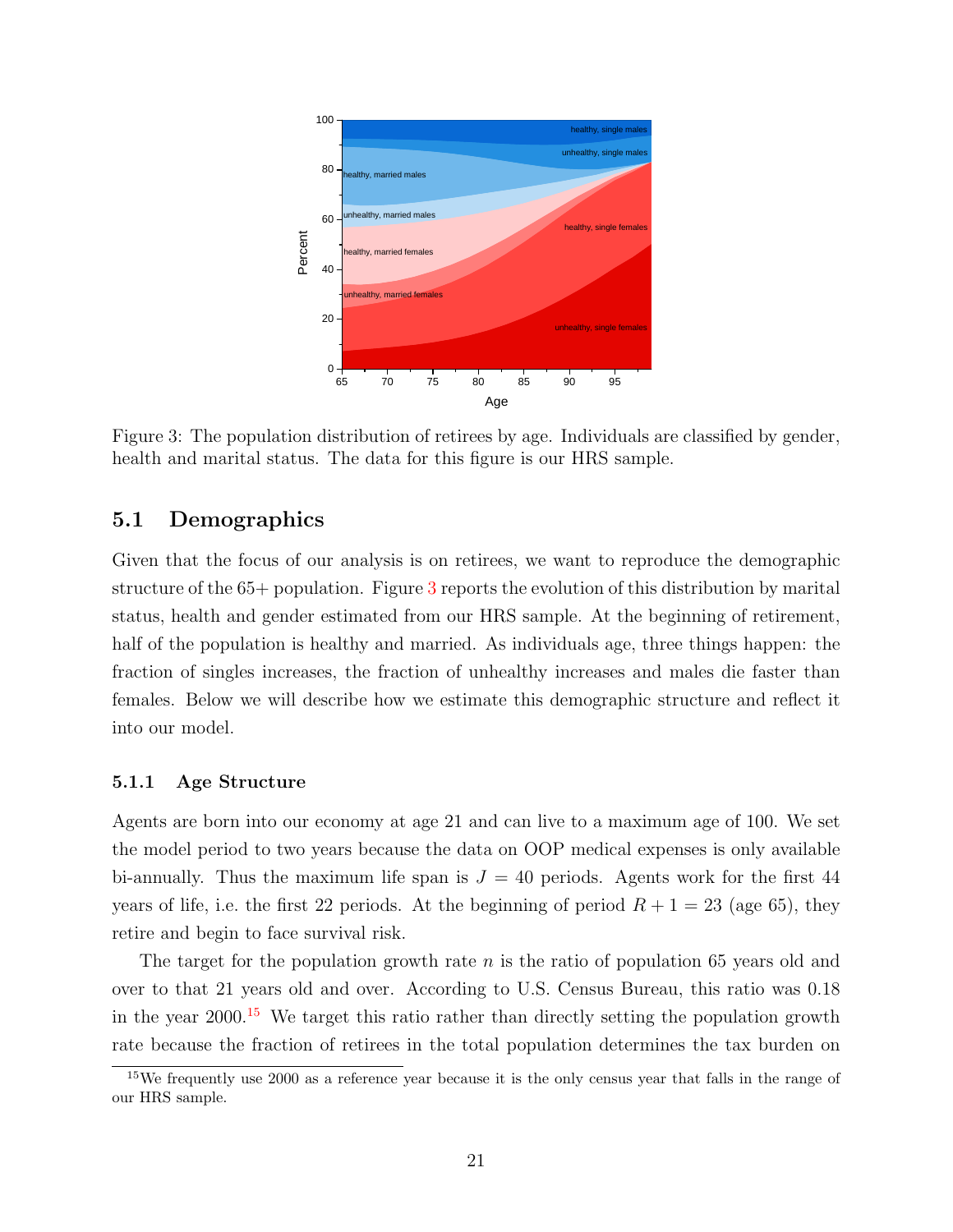| Quintile                                                                   |  |                                         |      |
|----------------------------------------------------------------------------|--|-----------------------------------------|------|
|                                                                            |  |                                         |      |
| Married 0.19 0.24 0.36 0.67 0.95<br>Single Female 0.56 0.55 0.45 0.21 0.03 |  |                                         |      |
| Single Male                                                                |  | $0.25 \quad 0.21 \quad 0.20 \quad 0.12$ | 0.02 |

<span id="page-21-1"></span>Table 3: Marital status distribution of households with 65–66 year-old household heads by social security benefit quintiles

The fraction of households in each social security income quintile who are married, single female or single male households. Source: Authors' computations using our HRS sample.

workers, which is an object of primary interest in our policy analysis. This results in an 1.8% annual growth rate of population.

#### 5.1.2 Education

Newborn individuals are endowed with either high school or college educational attainment which is fixed throughout their working life. The model distribution of schooling types is set to reproduce its empirical counterpart in our HRS data sample for 65–66 year-old married households. In our data, both spouses have college degrees in  $14\%$  of households, in  $14\%$ only the male has a college degree, in 5% only the female has a college degree, and in 67% neither spouse has a college degree.

#### <span id="page-21-0"></span>5.1.3 Marital Status

Newborn individuals are matched with a spouse and remain married until at least age 65. In our HRS sample, only 48% of 65–66 year-old households are married couples, 36% are single females and 16% are single males. For the most part, these figures reflect the cumulative effects of divorce and spousal death in the ages prior to age 65. Since our primary objective is to model retirees, we summarize these effects with a spousal death event and associated loss in spousal lifetime earnings at age 65. This event, which is distinct from the health-related survival risk agents face throughout retirement, ensures that  $\Gamma_d(\bar{e})$  reproduces the marital status distribution of 65 year-olds. An important feature of our HRS data is that there are very large differences in social security benefits across the three types of households. Married households have the highest benefits and single males receive higher benefits than females. In order to reproduce the empirical magnitudes of these differences, we assume that the spousal death shock is negatively related to average lifetime earnings of the male. We then calibrate the death shock so that it reproduces the fractions of married, single male and single female households by social security benefit quintiles shown in Table [3.](#page-21-1)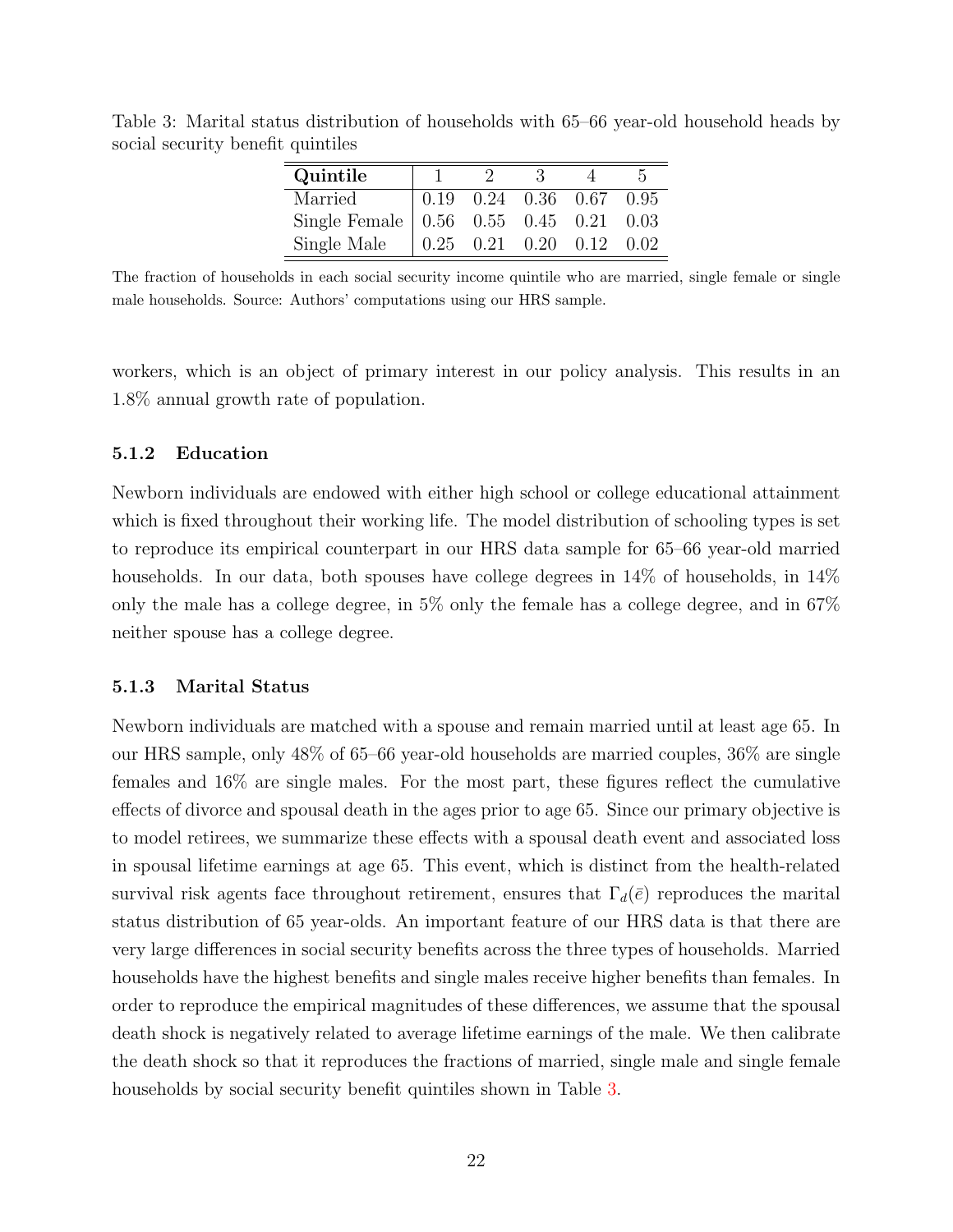|                   | Female | Male | $\Delta$ ll |
|-------------------|--------|------|-------------|
|                   | 19.5   | 16.6 | 18.2        |
| $By$ health       |        |      |             |
| good              | 20.5   | 17.6 | 19.2        |
| bad               | 15.8   | 12.2 | 14.3        |
| By marital status |        |      |             |
| married           | 20.1   | 17.2 | 18.6        |
| single            | 18.4   | 14.3 | 17.0        |

<span id="page-22-0"></span>Table 4: Expected additional years of life at age 65 by health, gender and marital status

Source: Authors' computations using our HRS sample. Note that life expectancies in our HRS sample are lower than those in the 2000 U.S. Census. We thus scaled up the survival probabilities to match Census life expectancies at age 65.

The loss of spousal earnings associated with the age 65 death event also helps the model to replicate the left tail of the SS income distribution conditional on marital status and hence Medicaid recipiency rates in the data. We defer a discussion of this to Section [5.4.2.](#page-26-0)

#### 5.1.4 Survival Probabilities and Health Status

Survival probabilities for males and females,  $\pi_{j+1}^i(h^i, d)$ , are estimated using our HRS sample. They are assumed to be a logistic function of age, age-squared, health status, marital status, health status interacted with age and marital status interacted with age. Transition probabilities for health status are also estimated separately for males and females, using the same logistic functions. The initial distributions of individuals across health status at age 65,  $\Gamma_h^i(s^i)$ , are set to match the distribution of health status by education in the HRS sample for 65–66 year-olds. Expected years of life by gender, health and marital status generated by these objects are reported in Table [4.](#page-22-0) All three factors have large effects on longevity. Having a spouse at age 65 is particularly beneficial for males extending their longevity by 2.9 years compared to 1.7 years for females. Good health extends life by about five years for both genders. Finally, females live on average 2.9 years longer than males.

#### 5.2 Earnings Process

Our strategy for calibrating the labor productivity process follows [Heathcote, Storesletten](#page-41-10) [and Violante](#page-41-10) [\(2010b\)](#page-41-10) who also consider earnings for married households. However, their earnings process cannot account for the fact that some households in our HRS sample receive very little social security income during their retirement. To address this problem, we augment their earnings process to allow for a low earnings state for males and set the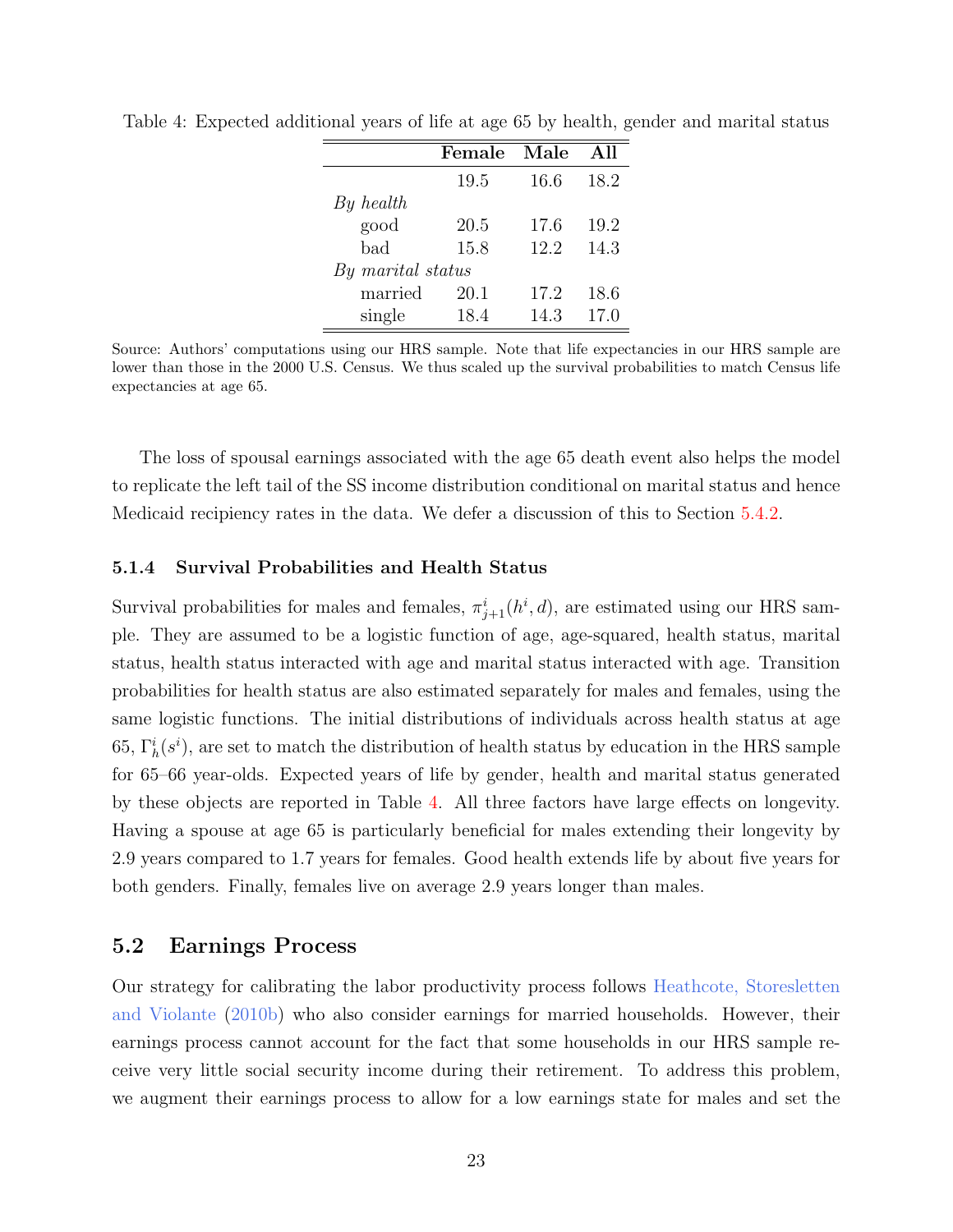| Quintiles                                       |  |    |  | $\overline{Top}$ Percentiles $Gini$ |  |              |  |  |
|-------------------------------------------------|--|----|--|-------------------------------------|--|--------------|--|--|
|                                                 |  | Q2 |  | $Q3 \tQ4 \tQ5$                      |  | $10\qquad 5$ |  |  |
|                                                 |  |    |  | share of total, $\%$                |  |              |  |  |
| Data 7.3 14.2 18.8 24.7 35.0 13.6 10.7 2.5 0.28 |  |    |  |                                     |  |              |  |  |
| Model 7.8 13.3 18.1 25.6 35.2 18.7 9.5 2.1 0.28 |  |    |  |                                     |  |              |  |  |

<span id="page-23-1"></span>Table 5: Social security income distribution in the data and the model.

Source: Authors' computations using our HRS sample. Data is adjusted for cohort-effects.

value of earnings in this state to reproduce the SS income Gini coefficient. We assume that this state has the same persistence as other states. The resulting earnings process is non-Gaussian.[16](#page-23-0) Table [5](#page-23-1) reports the Gini and other moments of the SS income distribution in the model and the data. Notice that the model does a good job of reproducing the bottom tail of this distribution. This specification of the earnings process also improves the model's implications for the bottom tail of the earnings distribution.

## 5.3 Medical Expense Process

Medical expenses vary systematically with age, gender, health and marital status. We assume that medical expenses have a deterministic and stochastic component and describe each of these components in turn.

#### 5.3.1 Deterministic Medical Expense Profiles

Medical expenses are household-specific in the model. We start by estimating deterministic medical expense profiles for individuals and then sum these expenses over spouses for married couples. The shape of the medical expense profiles is determined by regressing individual medical expenses on a quartic in age and a quartic in age interacted with gender, marital status, mortality status (a dummy variable that takes on the value of one if death occurs in the next period) and health status using a fixed-effects estimator.<sup>[17](#page-23-2)</sup>

Our HRS data only reports household expenses paid OOP and not those covered by Medicaid. However, when solving the model, we need to specify pre-Medicaid medical expenses, defined as the sum of OOP and Medicaid payments. To resolve this issue, we exploit the fact that individuals in the top lifetime earnings quintile (or who have/had spouses in the top lifetime earnings quintile) are unlikely to qualify for means-tested Medicaid transfers,

<span id="page-23-0"></span> $16$ In order to make this process consistent with the estimates of [Heathcote et al.](#page-41-10) [\(2010b\)](#page-41-10), we use a simulated method of moments strategy described in Section 3.4 of the Online Appendix.

<span id="page-23-2"></span><sup>&</sup>lt;sup>17</sup>As pointed out by [De Nardi et al.](#page-40-4)  $(2010)$ , the fixed effects estimator overcomes the problem with the variation in the sample composition due to differential mortality and also accounts for cohort effects.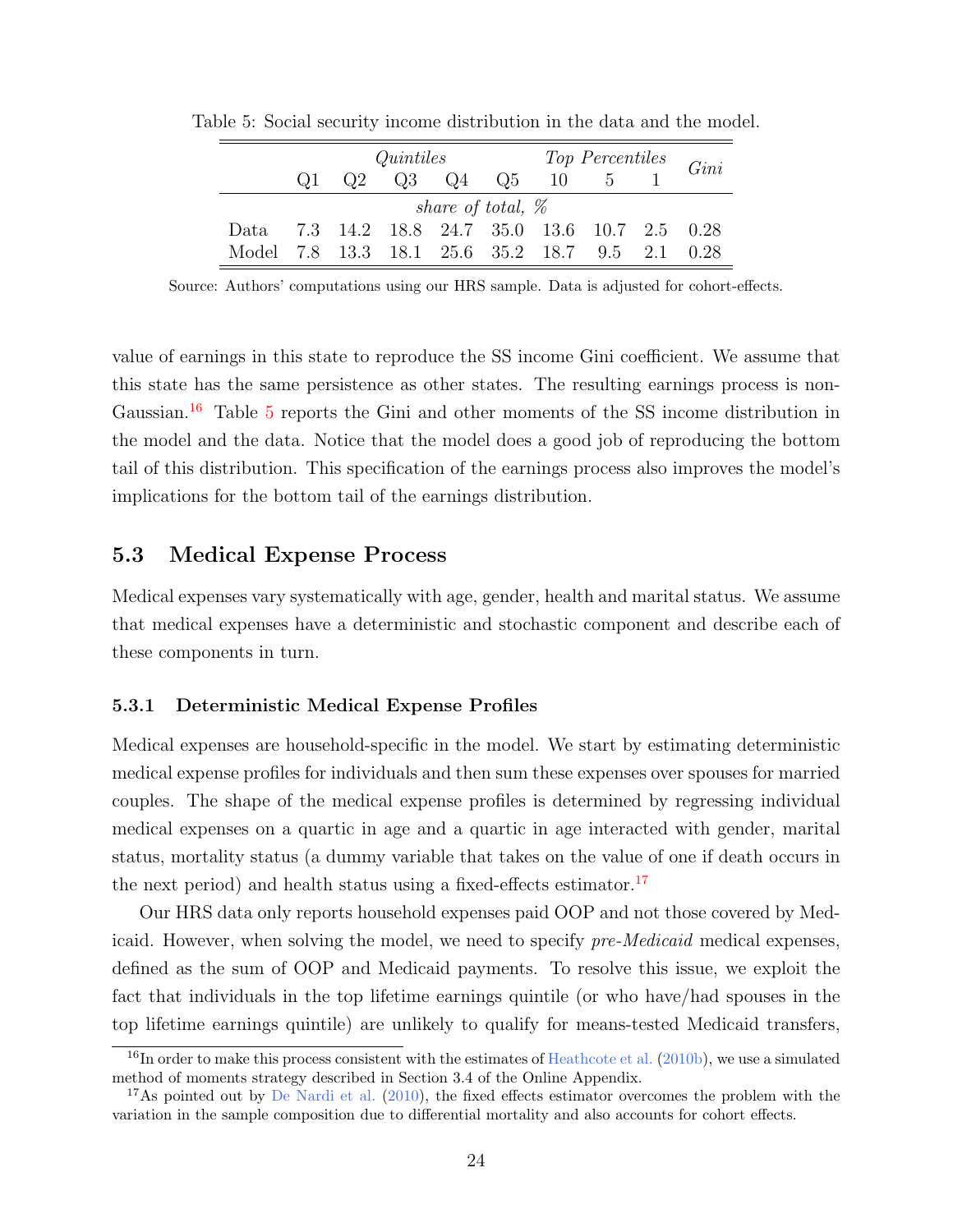<span id="page-24-1"></span>

Figure 4: Estimated effects of marital status, health and death year (DY) conditional on marital status on individual medical expenses by age. The vertical axis is the ratio of estimated medical expenses for each type pair. Source: Authors' computations using our HRS sample.

and hence their OOP medical expenses are, on average, very close to their pre-Medicaid expenses. Thus, the control variables in our medical expense regression include permanent income quintile dummies and their age-interaction terms. These latter controls reduce the estimation bias arising from the fact that Medicaid transfers increase with age. The estimated coefficients from this regression for permanent earnings quintile 5 pin down the shape of the deterministic age-profile of the pre-Medicaid medical expense process.[18](#page-24-0)

The obtained medical expense profiles are similar to profiles reported in [De Nardi et al.](#page-40-4) [\(2010\)](#page-40-4) and [Kopecky and Koreshkova](#page-41-4) [\(2014\)](#page-41-4). OOP expenses increase with permanent income and age. Moreover, OOP medical expenses are higher for females relative to males and higher if self-reported health status is poor.

Our estimated medical expense profiles also provide new information about how medical expenses vary by marital status and death year. Figure [4](#page-24-1) shows the effects of marital status and death year on medical expenses. For purposes of comparison, we also report how medical expenses vary with gender and health. The most striking feature of the figure is that death year has a very large effect on medical expenses and its importance increases with age. At age 65 medical expenses for singles in their death year are 15% higher than for singles not in their death year. By age 85 the difference has risen to 45%. The effect of death year is smaller for married individuals but still important. Notice also that the effect of marital status on medical expenses is as large as or larger than the effect of health for those under age 95.

<span id="page-24-0"></span><sup>&</sup>lt;sup>18</sup>All of the coefficients documented here are significant at conventional significance levels. Estimated coefficients and standard errors from these regressions are available from the authors.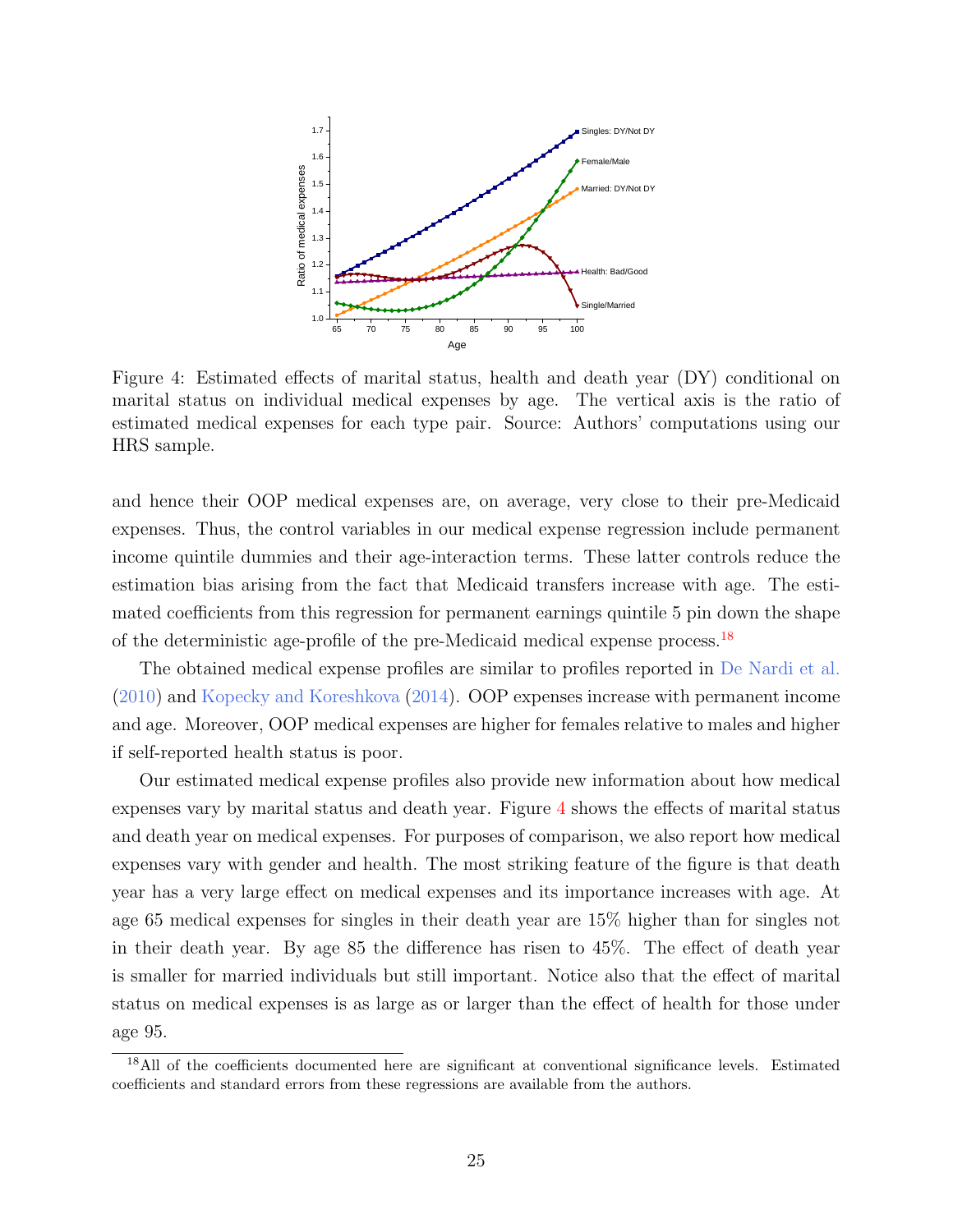#### 5.3.2 Stochastic Structure of Medical Expenses

The stochastic component of medical expenses has a persistent and a transitory component. The standard deviation of the transitory component is 0.816 and the persistent component is assumed to follow an  $AR(1)$  at annual frequencies with an autocorrelation coefficient of 0.922 and a standard deviation of 0.579. These values are taken from [French and Jones](#page-40-11) [\(2004\)](#page-40-11).<sup>[19](#page-25-0)</sup> The initial distribution of the persistent medical expense shock,  $\Gamma_{M_p}$ , is set to the distribution of OOP expenses at age 65–66 in our HRS data sample.

Previous work has found that an important source of variation in retirees medical ex-penses is long-term care needs.<sup>[20](#page-25-1)</sup> To capture long-term care risk, we approximate the persistent shock with a five state Markov chain and assume that the fifth state is associated with nursing home care. This calibration of the Markov chain captures both the small variation in medical expenses due to acute costs and the large variation due to long-term care costs. In particular, we target data facts pertaining to the cost of nursing home care for a Medicaid recipient, the expected duration of nursing home stays, the distribution of age at first entry and the overall size of nursing home expenses. The resulting Markov process recovers the serial correlation and standard deviation of the AR(1) process but is not Gaussian. More details on this aspect of the calibration are reported in Section 3.1 of the Online Appendix.

Finally, we scale the medical expense profiles so that aggregate medical expenses in the model are 2.1% of GDP. This target corresponds to the average total expenses on medical care paid OOP or by Medicaid during the period 1999 to 2005.<sup>[21](#page-25-2)</sup>

#### 5.4 Government

The government raises revenue from three taxes: a proportionate corporate profits tax, and nonlinear income and payroll taxes. And it has three principal uses of funds: it pays social security benefits to retirees, provides means-tested social welfare benefits, and purchases goods and services from the private sector.

#### 5.4.1 Sources of Government Revenue

We choose the corporate tax rate and level of income taxes to reproduce the revenues of each of these taxes expressed as a fraction of GDP in U.S. data. The specific targets are 2.8%

<span id="page-25-0"></span><sup>&</sup>lt;sup>19</sup>Their estimates are based on individuals. We use these values for the household but assume that the medical expense shocks to husbands and wives are independent.

<span id="page-25-1"></span> $^{20}$ See for example [Kopecky and Koreshkova](#page-41-4) [\(2014\)](#page-41-4) who find that nursing home expenses are important drivers of wealth accumulation over the lifecycle.

<span id="page-25-2"></span><sup>&</sup>lt;sup>21</sup>Total medical expenses paid OOP or by Medicaid are taken from the "National Health Expenditure" Accounts," U.S. Centers for Medicare and Medicaid Services and include payments for insurance premia.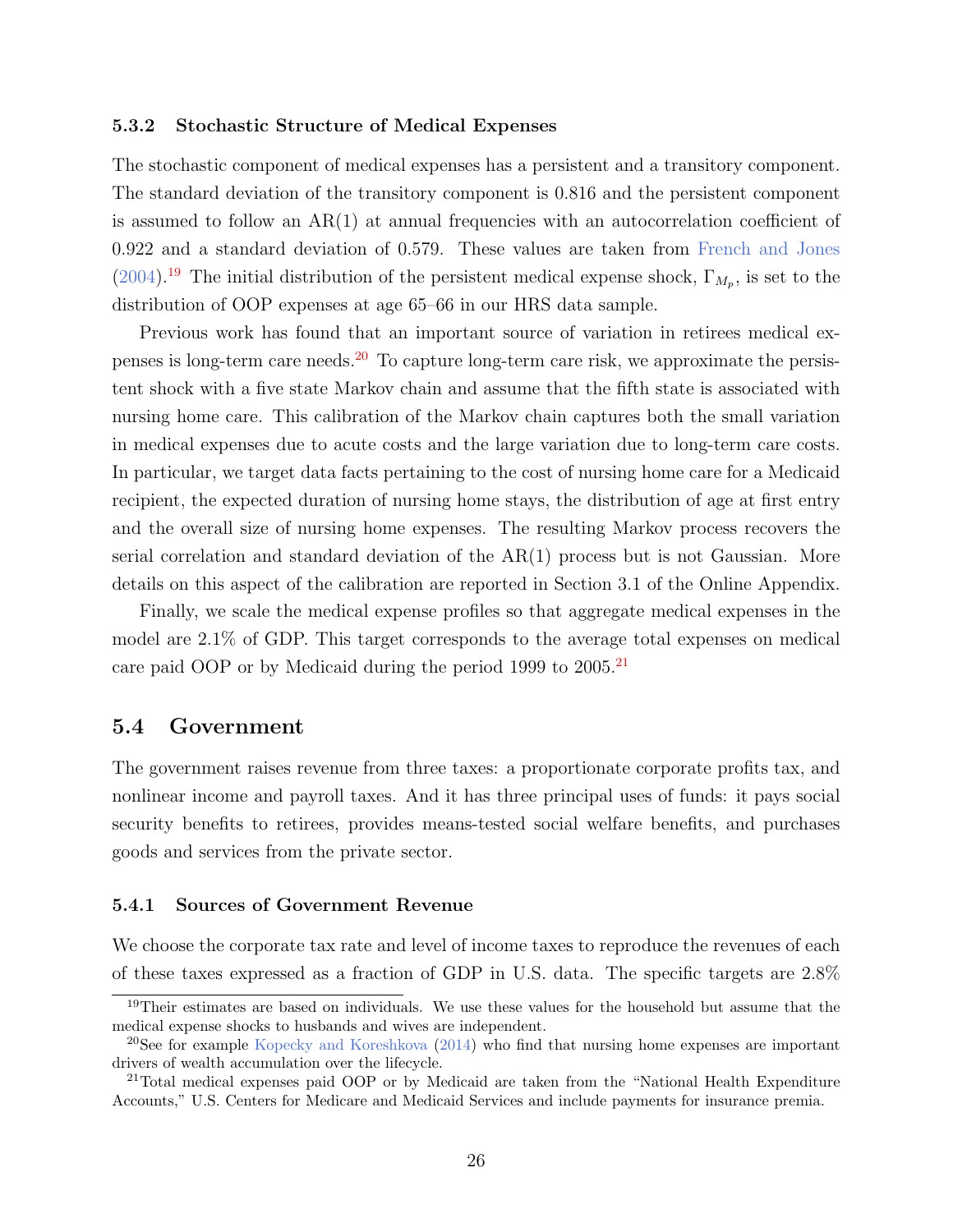of GDP for the corporate profits tax and 8% of GDP for the income tax. These targets are averages over the years 1950–2008 as reported in Table 11 of "Present Law and Historical Overview of the Federal Tax System."

U.S. income tax schedules vary with marital status. Using the IRS Statistics of Income Public Use Tax File for the year 2000, [Guner, Kaygusuz and Ventura](#page-40-12) [\(2012\)](#page-40-12) estimate effective income tax functions for both married households and singles following the methodology of [Kaygusuz](#page-41-11) [\(2010\)](#page-41-11). We use their estimates (see Section 3.5 of the Online Appendix for more details.).

Contributions for SS and Medicare are financed by the payroll tax,  $\tau_e = \tau_{ss} + \tau_{mc}$ . The SS component of this tax,  $\tau_{ss}$ , is set to 12.4%, and subject to a cap of \$72,000. The Medicare component,  $\tau_{mc}$ , is set to 2.9%. All of these figures are year 2000 values.

#### <span id="page-26-0"></span>5.4.2 Uses of Government Revenue

Government expenditures on SS in our model are based on a social security benefit function that reproduces the progressivity of the U.S. social security system and provides spousal and survivor benefits. The calibration is standard and can be found in Section 3.6 of the Online Appendix.

MTSI expenditures in our model, are derived from equation [\(1\)](#page-14-1) and represent public assistance programs in the U.S. for retirees, including Medicaid, SSI, food stamps, and energy and housing assistance programs. Medicaid and SSI are the two largest MTSI programs, but Medicaid has less stringent eligibility rules. Hence our asset and income thresholds are based on Medicaid program rules for the years 2009–10. The asset thresholds,  $\underline{a}^d$ ,  $d \in \{0, 1, 2\}$ are set to  $14\%$  of average earnings of full-time, prime-age, male workers.<sup>[22](#page-26-1)</sup> The income thresholds,  $y^d$ , are set to 43% and 33% for married and single households.<sup>[23](#page-26-2)</sup>

We choose the consumption floors,  $\underline{c}^d$ , to reproduce Medicaid recipiency rates by marital status of retirees but restrict them to fall in an interval ranging from 10 to 20% of male average earnings. This interval is consistent with previous estimates.<sup>[24](#page-26-3)</sup> The first column of Table [6](#page-27-0) shows Medicaid recipiency rates in the model and the data. The resulting consumption floor for married households is 14% of average male earnings. For widows and widowers,

<span id="page-26-1"></span><sup>22</sup>According to the Social Security Administration, average earnings for full-time, prime-age, male workers was \$47,552 in the year 2000.

<span id="page-26-2"></span><sup>&</sup>lt;sup>23</sup> There are alternative types of Medicaid beneficiaries. Our choices of the income and asset thresholds insure that the following groups qualify under the categorically needy criterion: individuals who receive SSI transfers, qualified Medicare beneficiaries, specified low-income beneficiaries and qualified income beneficiaries. See our data source: the Kaiser Commission on Medicaid and the Uninsured, "Medicaid Financial Eligibility: Primary Pathways for the Elderly and People with Disabilities," (February, 2010) for more details.

<span id="page-26-3"></span> $24$ See [Kopecky and Koreshkova](#page-41-4) [\(2014\)](#page-41-4) for a discussion of the literature on consumption floors.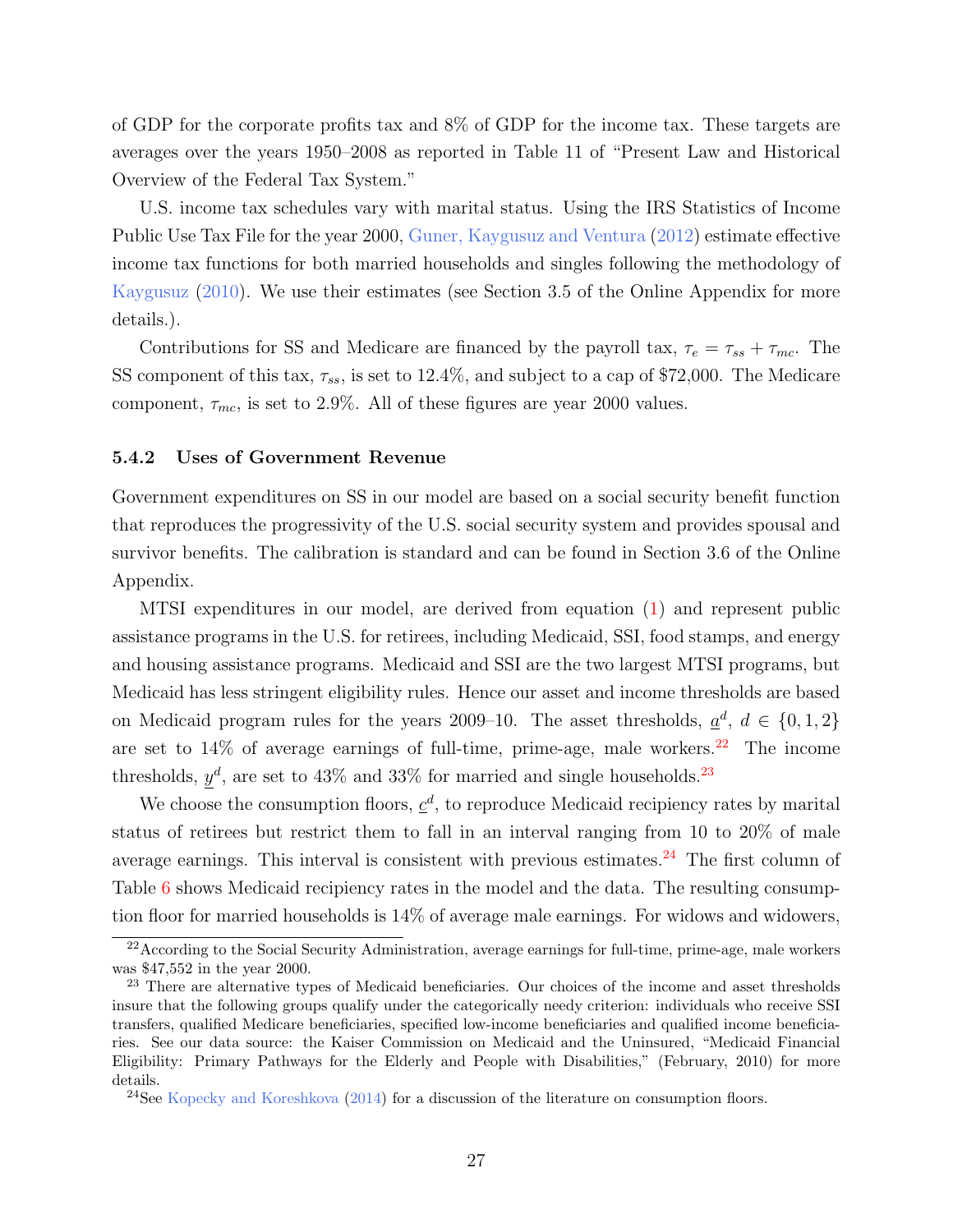|                | $65+$ | $65 - 74$ | 75–84 | 85+  |
|----------------|-------|-----------|-------|------|
| <i>Married</i> |       |           |       |      |
| data           | 0.07  | 0.07      | 0.07  | 0.11 |
| model          | 0.07  | 0.07      | 0.07  | 0.10 |
| Widows         |       |           |       |      |
| data           | 0.22  | 0.22      | 0.19  | 0.24 |
| model          | 0.22  | 0.22      | 0.21  | 0.22 |
| Widowers       |       |           |       |      |
| data           | 0.17  | 0.19      | 0.15  | 0.19 |
| model          | 0.17  | 0.18      | 0.16  | 0.14 |

<span id="page-27-0"></span>Table 6: Medicaid recipiency rates by age and marital status

The fraction of individuals receiving Medicaid transfers by age group and marital status in the data and the model. Data source: Authors' computations using our HRS sample.

recipiency rates from the model are too low even at the upper end of the interval. This is because widows and widowers in our model have too much social security income. We use the low earnings state to reproduce the average distribution of social security income but not the distribution by marital status. In order to bring this distribution and ultimately Medicaid recipiency rates more in line with the data, we fix the consumption floors for widows and widowers at 20% of average male earnings and adjust  $\zeta^i$ ,  $i \in \{m, f\}$  introduced in Section [4.2.](#page-12-0) The resulting loss of spousal income of a widow is 20% of the spouse's average lifetime earnings and the corresponding figure for widowers is 90%.

In our HRS sample average OOP expenses of individuals on Medicaid are 46% of average OOP expenses of all retirees. Setting the Medicaid copay rate,  $1 - \varphi$ , to 13% allows the model to reproduce this data fact.<sup>[25](#page-27-1)</sup>

Finally, we adjust government purchases, G, of goods and services to close the government budget constraint. This results in a  $G/Y$  ratio of 0.11 for our baseline parameterization of the model.

# 6 Assessment of Baseline Calibration

In this section we compare statistics from the model that were not targeted with the data. One way to assess the model is in terms of its implication for wealth. In U.S. data the share of wealth held by individuals aged 65 and older ranges from  $0.25$  to  $0.33<sup>26</sup>$  $0.33<sup>26</sup>$  $0.33<sup>26</sup>$ . The share in our

<span id="page-27-1"></span><sup>&</sup>lt;sup>25</sup>Given the variation in OOP expenses across the two paths to MTSI one might be concerned that we are overstating copayments by the poor (categorically needy). However, as Figure [5](#page-28-0) shows the model understates OOP expenses of this group.

<span id="page-27-2"></span> $^{26}$ These numbers are taken from [Kopecky and Koreshkova](#page-41-4)  $(2014)$ .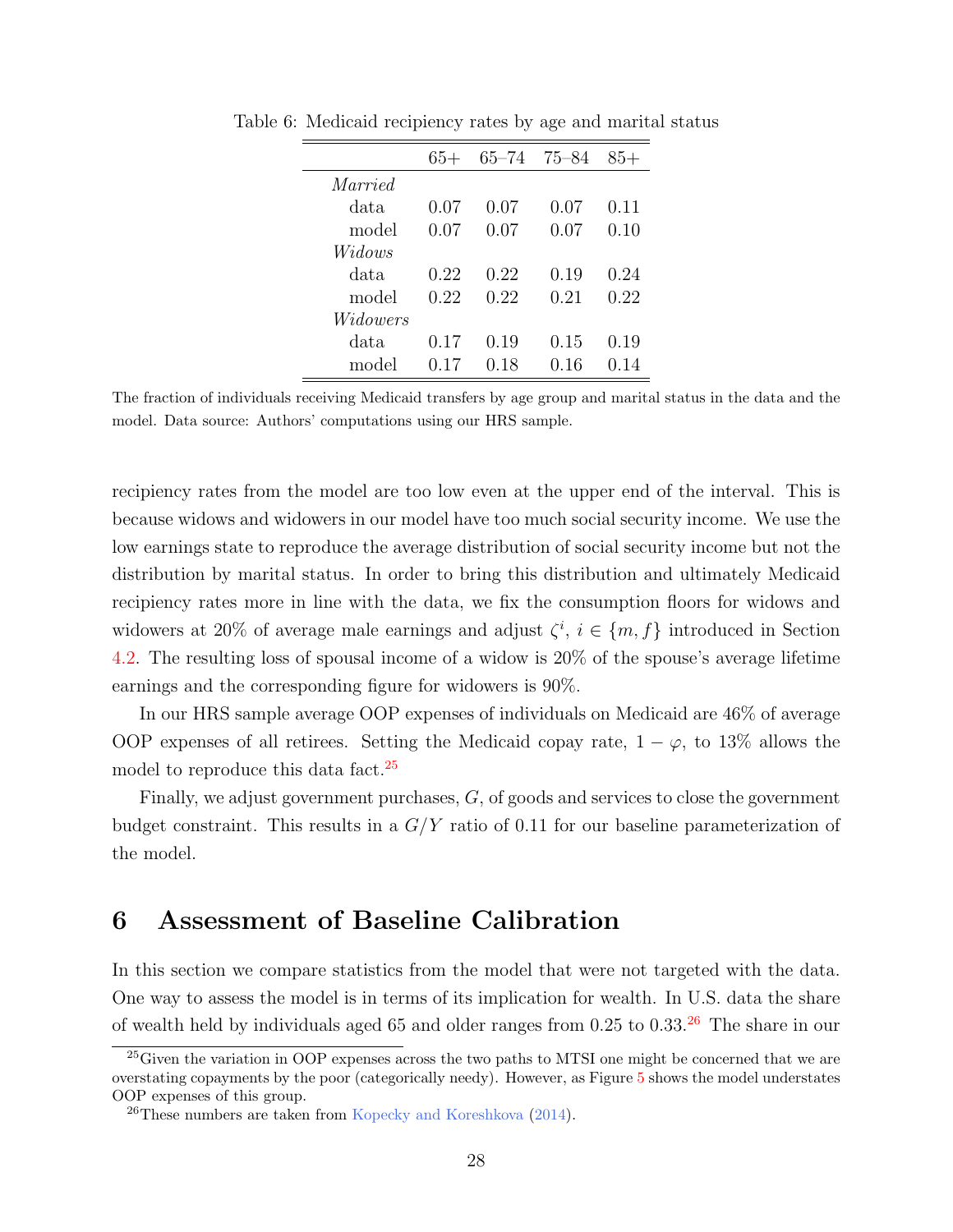<span id="page-28-0"></span>

Figure 5: Out-of-pocket health expenses of married couples (left panel), single females (middle panel) and single males (right panel) relative to mean OOP expenses of all households by social security income quintile in the model (red squares) and the data (blue circles).

baseline model at 0.25 is on the low end of this interval. Given that we have not modeled all risks faced by retirees nor bequest motives, the fact that we are on the low end is not surprising.

We will now show that the model also delivers patterns close to the data on Medicaid recipiency rates and OOP medical expenses by age and marital status. Then we will show that the model delivers an increased likelihood of impoverishment for individuals with large acute and long-term care OOP expenses, bad health status and those whose spouse has died, that is in line with the evidence documented in Section [2.](#page-5-0) Additional model assessment results can be found in Section 4 of the Online Appendix.

Medicaid recipiency rates by age were not calibration targets and thus are another way to assess the model's performance. The last three columns of Table [6](#page-27-0) compare Medicaid recipiency rates by age for the three household types in the model and the data. The model does a good job of reproducing recipiency rates for each age group. The worst fit is for 85+ widowers. However, the number of individuals in this situation is very low in our HRS sample.

Figure [5](#page-28-0) reports OOP medical expenses of households in the data and the model by marital status and social security income quintile. [De Nardi et al.](#page-40-4) [\(2010\)](#page-40-4) show that OOP medical expenses of single individuals are increasing by permanent income quintile.<sup>[27](#page-28-1)</sup> Consistent with these findings, Figure [5](#page-28-0) shows that household's OOP expenses increase with social security income in the data. Observe that OOP expenses also increase with social security income in the model. The primary reason for this is that, as income increases, the fraction of medical expenses covered by Medicaid falls.

<span id="page-28-1"></span> $^{27}$ [De Nardi et al.](#page-40-4) [\(2010\)](#page-40-4) use annuitized income to proxy for permanent income. Constructing annuitized income for households is subtle. So we use social security income instead. It is the largest component of annuitized income and we can observe it at the household level in both the model and the data.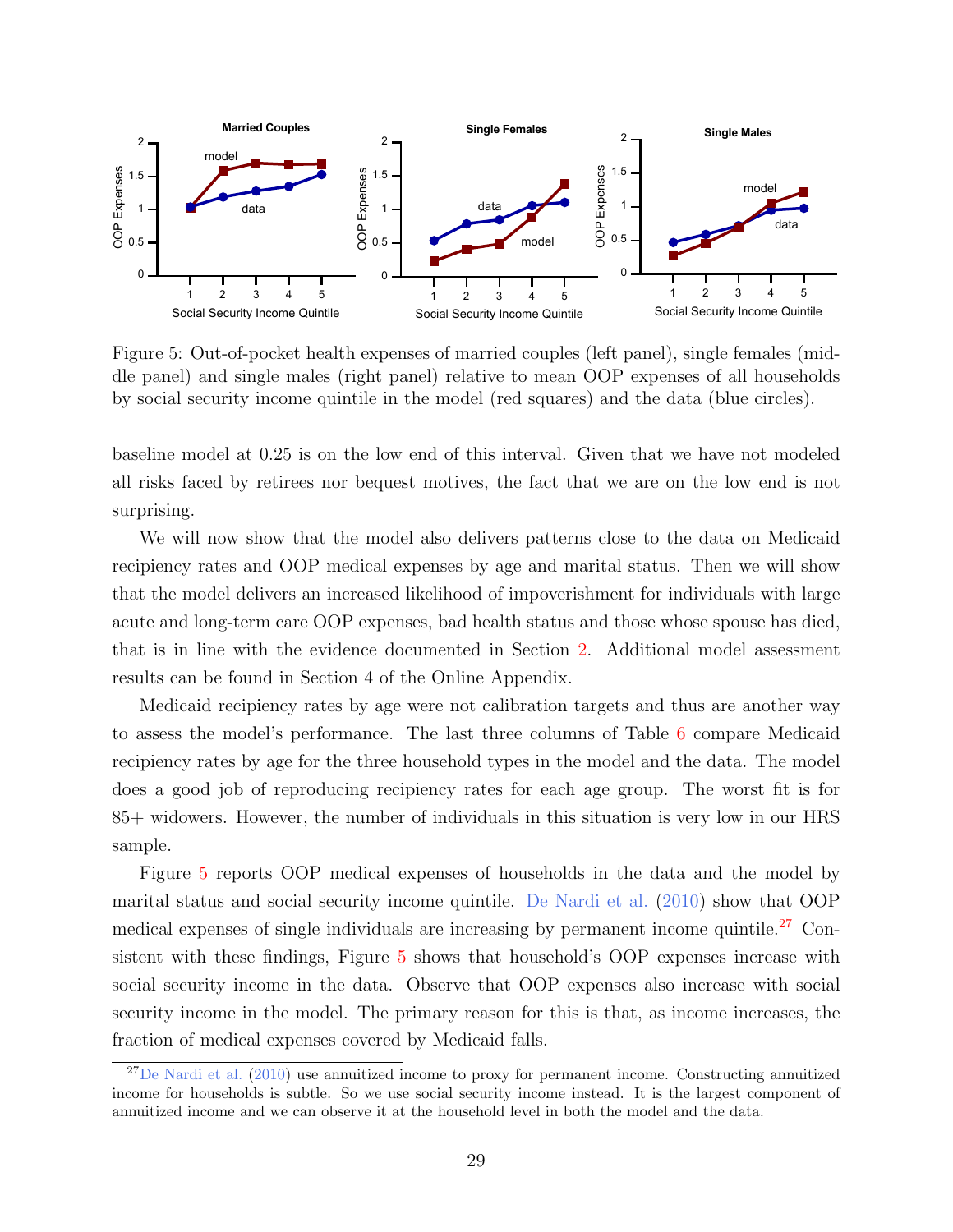|                         |           | Model     |       |           | Data      |       |
|-------------------------|-----------|-----------|-------|-----------|-----------|-------|
| Cohort                  | $65 - 74$ | $75 - 84$ | $85+$ | $65 - 74$ | $75 - 84$ | $85+$ |
| Marital Status, (Women) |           |           |       |           |           |       |
| married                 | 3.57      | 9.05      | 9.63  | 5.49      | 5.76      | 10.64 |
| widow                   | 8.58      | 7.11      | 10.01 | 8.01      | 7.59      | 12.11 |
| Health Status           |           |           |       |           |           |       |
| good                    | 4.23      | 6.42      | 7.89  | 5.06      | 5.16      | 7.76  |
| bad                     | 4.90      | 7.01      | 8.72  | 7.94      | 8.68      | 10.78 |
| Nursing Home            |           |           |       |           |           |       |
| no NH stay              | 4.35      | 6.21      | 6.12  | 5.79      | 5.67      | 7.16  |
| NH stay                 | 7.57      | 17.22     | 27.86 | 23.19     | 18.64     | 18.49 |
| Marital Status (Women)  |           |           |       |           |           |       |
| married                 | 68.4      | 51.2      | 63.2  | 72.5      | 69.6      | 80.2  |
| widow                   | 76.6      | 73.4      | 60.7  | 80.0      | 75.9      | 76.1  |
| <b>Health Status</b>    |           |           |       |           |           |       |
| good                    | 81.4      | 73.1      | 68.4  | 69.7      | 70.8      | 67.8  |
| bad                     | 85.3      | 75.3      | 65.2  | 80.9      | 79.3      | 73.1  |
| Nursing Home            |           |           |       |           |           |       |
| no NH stay              | 82.2      | 71.9      | 58.9  | 75.8      | 74.4      | 67.5  |
| NH stay                 | 97.6      | 99.9      | 99.2  | 90.7      | 85.2      | 80.2  |

<span id="page-29-0"></span>Table 7: Conditional transitions into and persistence of low wealth

The upper (lower) panel numbers are the percentage of individuals in wealth quintiles 2–5 who move to (stay in) quintile 1 two years later conditional on their status. Wealth quintiles are determined from an individual wealth distribution specific to each age group. Married individuals are assigned half of the household wealth.

Table [7](#page-29-0) shows that our model reproduces the differentials in downward mobility discussed in Section [2.](#page-5-0) The upper panel of this table reports conditional transitions into the lowest wealth state and the lower panel reports the persistence of the low wealth state over a period of two years. Singles have a higher incidence of transitions to the lowest wealth state as compared to married individuals. Poor health status and nursing home expenses also increase the likelihood of a low wealth outcome. The model also reproduces the magnitudes of the persistence of the bottom wealth quintile by marital and health status but overstates the magnitudes by nursing home status. This is due to our assumption that nursing home residents can only qualify for MTSI via the medically needy path.<sup>[28](#page-29-1)</sup>

<span id="page-29-1"></span><sup>&</sup>lt;sup>28</sup>In Section 5 of the Online Appendix we show that if nursing home residents can qualify for MTSI via either path the model understates the magnitudes by nursing home status but our welfare results are essentially unchanged.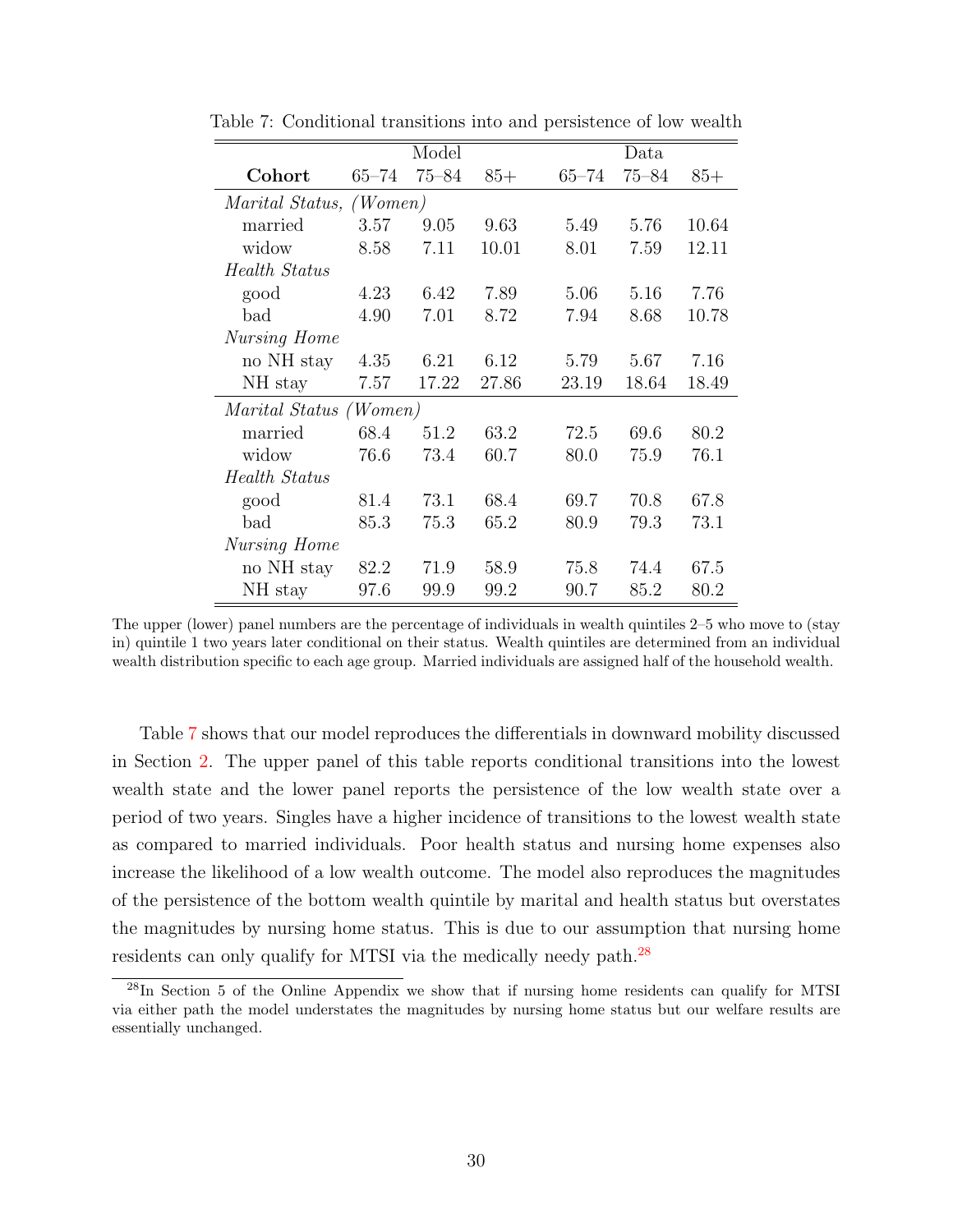# 7 Welfare Analysis

We now analyze the welfare effects of MTSI in our quantitative model of the U.S. economy. The analysis of the two-period model in Section [3](#page-7-1) demonstrates that MTSI can improve welfare by insuring medical expense, life expectancy and permanent earnings risks. However, the welfare benefits depend on the pattern of endowments, the extent of the risks and the specification of the means tests. Our quantitative model specifies these parameters to reproduce features of the U.S. economy and this makes it possible to understand whether the effects documented in the two-period model are empirically relevant.

### 7.1 The Value of Means-Tested Social Insurance for Retirees

One way to assess the welfare effects of MTSI is to consider how welfare changes when MTSI is removed. This approach requires us to describe what informal insurance opportunities would be available to retirees if MTSI were absent. Our strategy here is to assume that, absent MTSI, retirees are guaranteed the largest consumption floor that all types of households, as indexed by education, can agree on. We refer to this as the Townsendian consumption floor. Our implicit assumption here is that if all newborn households can agree on a particular floor, given enough time, informal social arrangements would arise that deliver it. Households with two college-educated members turn out to be the marginal types who determine the size of this floor.[29](#page-30-0)

Table [8](#page-31-0) reports the welfare effects from removing MTSI in our baseline economy and two other versions of our quantitative model. The 'no medical expenses' economy has no medical expenses whereas the 'no earnings risk' economy has no idiosyncratic shocks to earnings. Welfare effects of removing MTSI are computed by comparing welfare of newborn households across steady-states. Welfare is measured as an equivalent consumption variation — a constant percentage change in consumption of each household in every period of its life which makes the household indifferent between the economy with MTSI and an alternative economy with no MTSI. The top rows of Table [8](#page-31-0) display ex-ante welfare of a newborn before education is known, welfare of newborn households after educational status is known and welfare by male permanent earnings quintiles.<sup>[30](#page-30-1)</sup> The bottom two rows of the table report recipiency rates of MTSI by retirees in each economy when this insurance is provided

<span id="page-30-0"></span><sup>&</sup>lt;sup>29</sup>When computing the Townsendian consumption floors the asset thresholds are held fixed and the income thresholds are adjusted down proportionately. The Townsendian consumption floor for retirees is 0.001% of average earnings. At this level 0.001% of retirees are on the floor. We show that our results are robust to larger settings of the consumption floor, absent MTSI, in Section 4 of the Online Appendix.

<span id="page-30-1"></span><sup>30</sup>We use permanent earnings of males aged 21 to 55 because they are exogenous. This makes it possible to compare the same households across economies.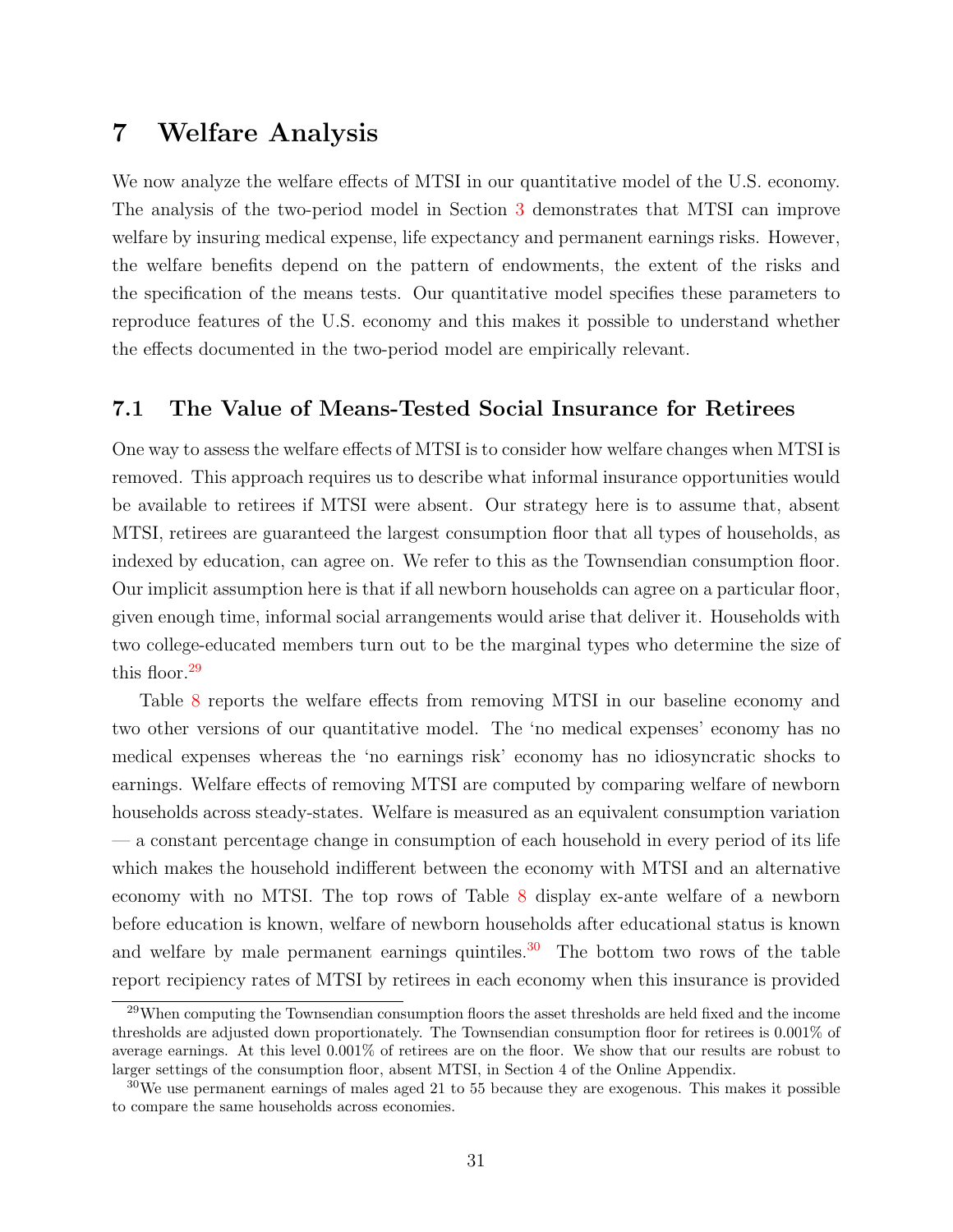<span id="page-31-0"></span>

|                                      | <b>Baseline</b> | No Medical | No Earnings |
|--------------------------------------|-----------------|------------|-------------|
| Economy                              |                 | Expenses   | Risk        |
| Welfare                              |                 |            |             |
| Ex-ante                              | $-4.31$         | 0.40       | 2.85        |
| By HH education type (female, male): |                 |            |             |
| high school, high school             | $-5.36$         | 0.26       | 2.99        |
| high school, college                 | $-2.27$         | 0.72       | 1.73        |
| college, high school                 | $-1.74$         | 0.62       | 4.91        |
| college, college                     | $\theta$        | 0.93       | 2.31        |
| By male permanent earnings:          |                 |            |             |
| quintile 1                           | $-7.02$         | 0.04       | 2.99        |
| quintile 2                           | $-4.93$         | 0.30       | 2.99        |
| quintile 3                           | $-3.89$         | 0.45       | 2.99        |
| quintile 4                           | $-2.95$         | 0.58       | 2.95        |
| quintile 5                           | $-1.21$         | 0.83       | 2.11        |
| Initial levels of MTSI               |                 |            |             |
| recipiency rates, $%$                | 13.1            | 8.1        | 1.0         |
| outlays, % of GNP                    | 1.02            | 0.41       | 0.12        |

Table 8: Welfare effects of removing MTSI from three economies

The welfare effects of removing MTSI from the baseline (first column), an economy in which medical expenses have been set to zero (second column) and an economy in which each household faces the average earnings profile conditional on its education type (third column). Welfare is measured as the percentage change in consumption in every period of life that makes a household indifferent between the reference economy with MTSI and the economy with no MTSI. The bottom two rows show the recipiency rates and total outlays to retirees of MTSI in each reference economy before MTSI is removed.

and the size of the associated government transfers expressed as a percentage of output. Removing MTSI requires adjustments to the government budget constraint. We hold the ratio of government purchases to GDP fixed and adjust the proportional tax coefficient in the income tax schedule to satisfy the government budget constraint.

The first column of Table [8](#page-31-0) shows that MTSI provides valuable insurance against oldage risks in the quantitative model. The fall in ex-ante welfare when the MTSI program is replaced by the Townsendian floor is equivalent to a 4.3% decrease in consumption. Notice next that the insurance benefits of MTSI are broadly based. All newborn households experience welfare loses when welfare is indexed by permanent earnings quintile. This result may be surprising given that the high permanent earnings types preferred no MTSI in our two-period model. The insurance benefits of MTSI are so strong here, that they overwhelm the large income taxes that households in quintile 5 are paying to subsidize consumption and medical expenses of poor retirees. If welfare is indexed by educational attainment instead, all but the household with college-educated females and males benefit from MTSI. This final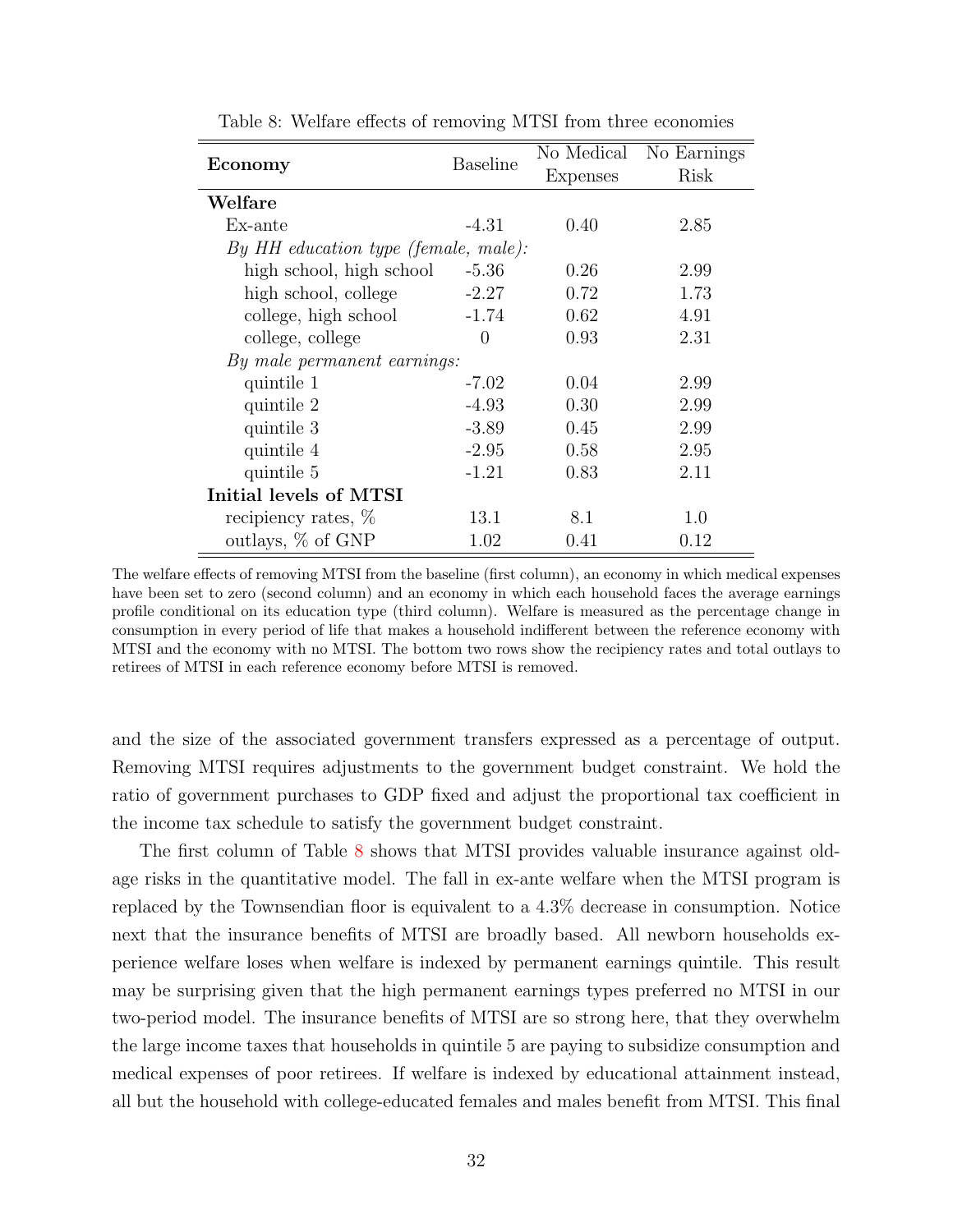group is by construction indifferent between the current scale of MTSI and the Townsendian floor.

Removing MTSI leads households to provision for their retirement by saving more and on aggregate working more. Table [11](#page-39-0) displays changes in output (GNP), private consumption net of medical expenses, private wealth and various labor market indicators when MTSI is removed. Even though removing MTSI stimulates the economy, it also exposes households to more risk during retirement. With less insurance households save more and aggregate wealth goes up by 45%. Aggregate labor input also goes up, albeit slightly, from 1.00 to 1.002. The small increase in labor input may be surprising because social insurance programs for workers such as unemployment insurance and workers' compensation are known to have significant negative incentive effects on labor supply as described in the survey [Krueger and Meyer](#page-42-2) [\(2002\)](#page-42-2). However, our result is consistent with other research cited in their survey that finds that social insurance for retirees has much smaller effects on labor supply of working-age individuals.

Interestingly, the increase in aggregate labor when MTSI is removed is due to a rise in female labor input; male labor input actually declines. The decline in male labor is due to a positive wealth effect because income taxes fall. Females, in contrast, compensate for the loss of social insurance by working more. Working-age females have lower earnings on average but face less earnings risk than males. Thus having females work more helps to insure the household against the higher level of idiosyncratic risk they now face. The insurance benefit of higher female earnings is particularly valuable to poorer households absent MTSI. Not surprisingly, we find that the increases in female participation and hours reported in Table [11](#page-39-0) are concentrated among the poorest households. Labor supply of females in more affluent households does not change or falls slightly.

Columns 2 and 3 provide additional welfare results that help to understand why the welfare gains are so large and broadly based. Comparing column 1 with column 2 shows that medical expenses significantly increase the benefits of MTSI. When medical expenses are absent all households, indexed either by permanent earnings quintile or educational status, actually prefer the Townsendian floors to those provided by MTSI. The intuition for this result was discussed in Section [3](#page-7-1) where we illustrated that MTSI transfers are statecontingent offering large payouts in situations where medical expenses are large. We also demonstrated that the need for insurance is larger because these risks are correlated.

Our finding that the welfare benefits of MTSI are largest when medical expenses are present is surprising because the two negative incentive effects of MTSI described in Section [3](#page-7-1) are also most pronounced in this setting. First, MTSI transfers, which are funded by the income tax, are 1.02% of GNP in the baseline economy but only 0.41% in the no medical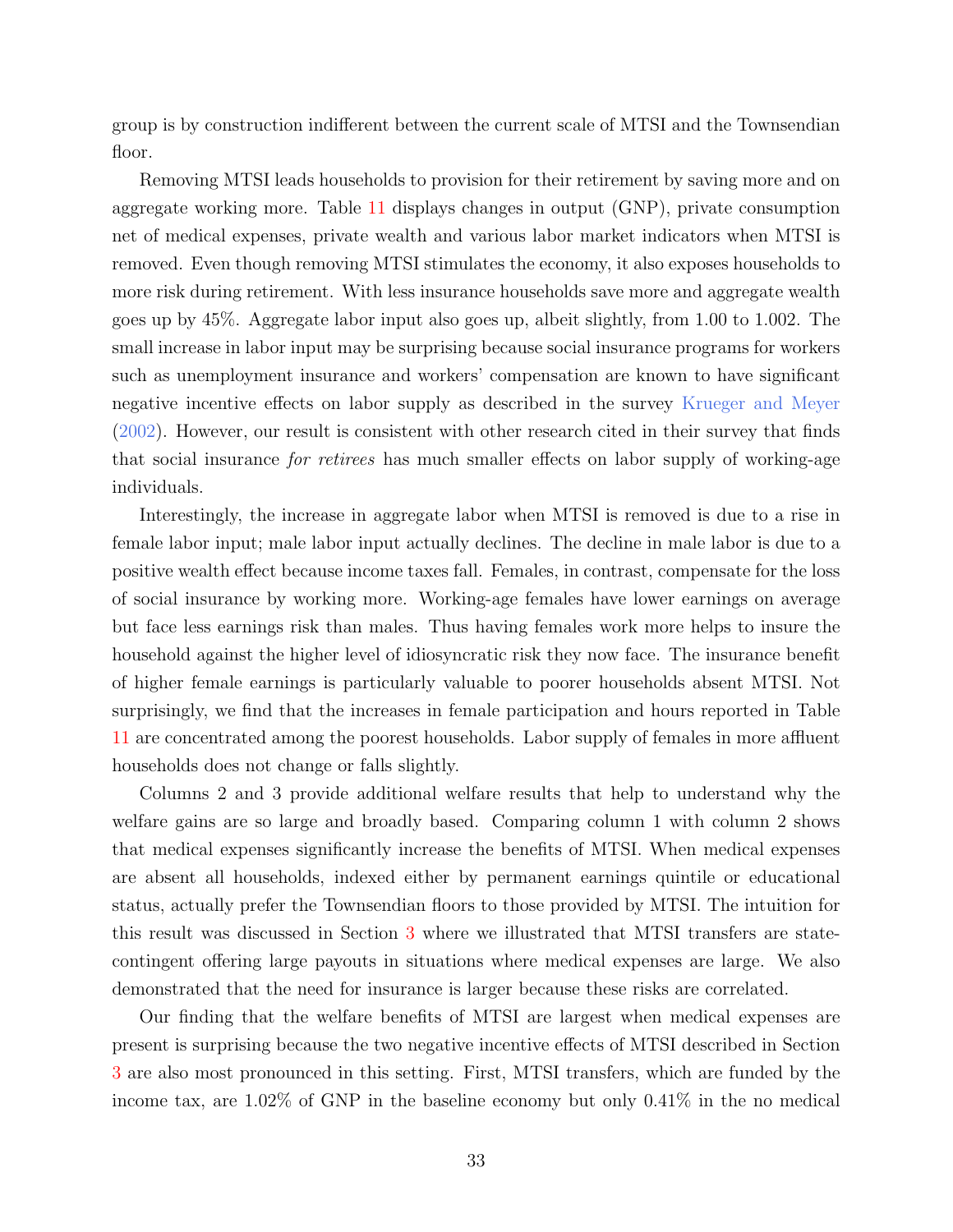<span id="page-33-0"></span>

| Consumption Floors                   | $30\%$ up | $30\%$ up | no change | $30\%$ up | $30\%$ down |
|--------------------------------------|-----------|-----------|-----------|-----------|-------------|
| Income Thresholds                    | $30\%$ up | no change | $30\%$ up | $30\%$ up | $30\%$ down |
| Tax Adjusted                         | Payroll   | Payroll   | Payroll   | Income    | Income      |
| Welfare                              |           |           |           |           |             |
| Ex-ante                              | 0.32      | 0.16      | 0.17      | $-0.77$   | 0.25        |
| By HH education type (female, male): |           |           |           |           |             |
| high school, high school             | 0.35      | 0.18      | 0.19      | $-0.61$   | $-0.06$     |
| high school, college                 | 0.23      | 0.11      | 0.12      | $-1.17$   | 0.69        |
| college, high school                 | 0.37      | 0.16      | 0.21      | $-0.92$   | 0.50        |
| college, college                     | 0.22      | 0.10      | 0.12      | $-1.40$   | 0.94        |
| Final levels of MTSI                 |           |           |           |           |             |
| recipiency rates, $%$                | 21.7      | 15.7      | 16.5      | 22.0      | 6.32        |
| outlays, % of GNP                    | 1.82      | 1.15      | 1.44      | 1.87      | 0.40        |

Table 9: Welfare and fiscal effects of changes in MTSI

The columns show the welfare and fiscal effects of changing both or one of the MTSI consumption floors and income thresholds by 30% financed by the indicated tax. The bottom two rows show the levels of the recipiency rates and government outlays for MTSI in the economy after MTSI is changed.

expense economy. Second, when MTSI is present, some poorer households will choose not to save and to rely on MTSI when they retire. In the baseline economy 10.9% of individuals start receiving means-tested benefits when they retire at age 65. In the economy with no medical expenses, this fraction falls to about 7%.

A comparison of the results in column 1 with column 3 shows that removing lifetime earnings risk has an even bigger effect on the value of MTSI. The main reason why households don't value MTSI in the economy with no lifetime earnings risk is because this economy has less dispersion in wealth at retirement and social security retirement income. In particular, there are fewer poor households and thus fewer beneficiaries of MTSI. This can be seen by the fact that MTSI recipiency rates fall from 13.1% in the baseline economy to 1.0% once lifetime earnings risk is removed.

## 7.2 Reforming Means-Tested Social Insurance for Retirees

Removing MTSI entirely is an interesting counterfactual because it measures the overall value of these programs. Given that the overall value is positive, it is worthwhile to explore whether the current scale of these programs is too big or too small. Table [9](#page-33-0) reports welfare changes based on comparing the baseline economy to alternative economies in which MTSI consumption floors and/or income thresholds are either  $30\%$  higher or  $30\%$  lower.<sup>[31](#page-33-1)</sup> We

<span id="page-33-1"></span><sup>&</sup>lt;sup>31</sup>We do not report results where we vary the asset thresholds or copays because we found that they have significantly smaller effects on welfare for reforms of this scale.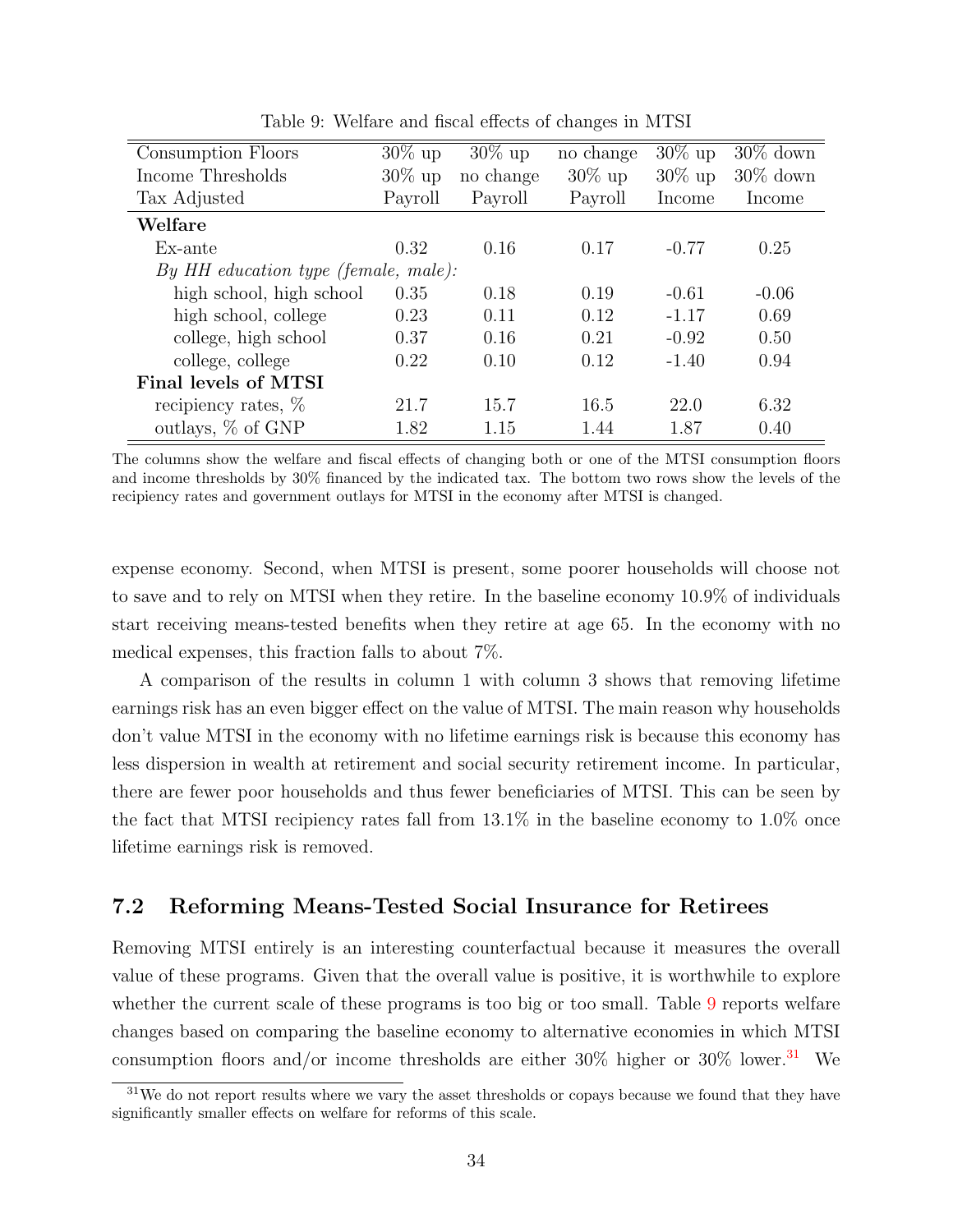report ex-ante utility and utility by educational type.

The most interesting result in this table is that the welfare of all newborn households increases if MTSI is expanded, either by increasing the consumption floors, the income thresholds or both, as long as it is financed with a payroll tax. This point is illustrated in columns 1–3. Ex-ante welfare is largest when the floors and thresholds are both increased and the effects of increasing each individually roughly add up. More importantly, all education types are better off in all three scenarios. Since educational status is the only source of initial heterogeneity, these results imply that all newborn households would prefer to be born into the economy with higher means-tested benefits and higher payroll taxes even after they know their educational type. A novel feature of this policy reform is that if implemented along a transition it would benefit both newborn households and current retirees since retirees would enjoy higher benefits at no change in taxes. As a result, in our open economy, the only possible compensations during a transition would go to workers and are likely to be small.

Welfare falls, however, if the same expansion of MTSI is financed by higher income taxes instead. Ex-ante welfare of a newborn household declines by 0.77% and all educational types are worse off. The main reason for this difference is that the payroll tax only applies to labor income and is proportional, while the income tax applies to both labor and capital income and is progressive. As a result an expansion of MTSI financed by the income tax leads to a larger negative wealth effect which generates a larger reduction in savings, an increase in male labor supply and a greater increase in MTSI recipiency rates.

Our finding that households don't want to increase MTSI if it is financed with a higher income tax raises the question of whether they would prefer a smaller MTSI program and lower income taxes. The final column of Table [9](#page-33-0) shows that ex-ante utility is in fact 0.25% higher when MTSI is reduced by 30%. However, there is disagreement among newborn households. Households with two high school educated members are worse off. However, their loss is smaller than the combined gain of the other types.

## 7.3 The Value of Social Security

A large previous literature, which we discussed in the introduction, has failed to find a welfare-enhancing role for U.S. SS. As we have shown above, this does not mean that there is no role for social insurance for the elderly. Medicaid and other U.S. MTSI programs for retirees significantly enhance welfare. Our model is different from those used by previous literature to evaluate SS, in particular, we model medical expenses and MTSI. This raises the question of whether SS is also valued. In this section we show that the answer is no.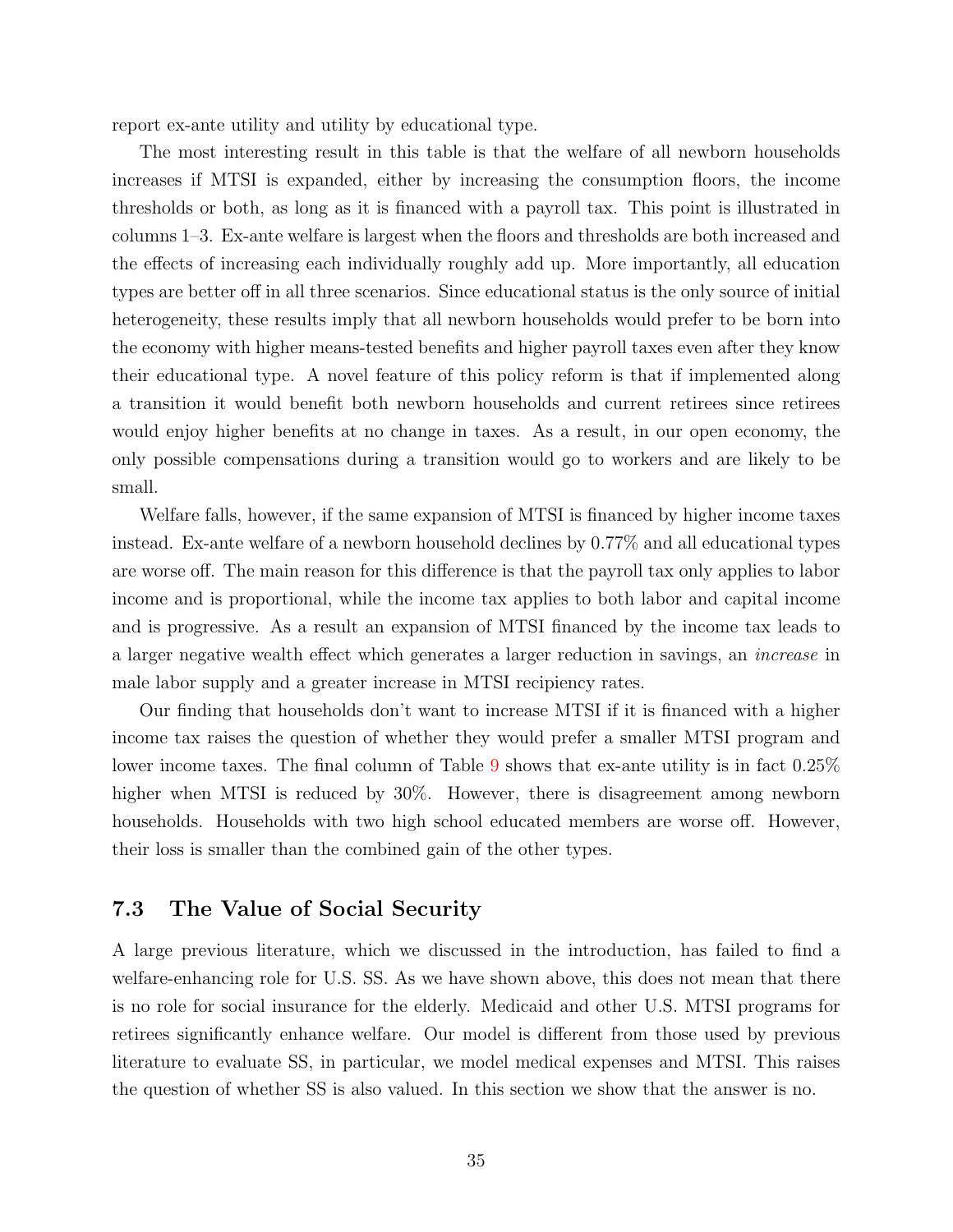Columns 1 and 2 of Table [10](#page-36-0) document the welfare effects of removing SS from our baseline economy and from an economy with no MTSI. Removing SS has large positive welfare effects whether MTSI is present or not. When SS is removed from the baseline economy, ex-ante welfare of a newborn household increases by  $12.2\%$ .<sup>[32](#page-35-0)</sup> The welfare gains from removing SS are due to several factors. First, SS is a pay-as-you-go system and it is well known that the effective real return on SS contributions is lower than the return on capital in dynamically efficient economies such as ours. Second, SS is a much larger program than MTSI and financing it requires higher distortionary taxes. Third, many of the benefits provided by SS overlap with benefits that are provided by MTSI. When SS is removed from an economy with no MTSI, ex-ante welfare increases by only  $2.6\%$ .<sup>[33](#page-35-1)</sup>

# 7.4 The Interactions of Means-Tested Social Insurance and Social Security

The final two columns of Table [10](#page-36-0) report the welfare effects of removing MTSI from two economies. Column 3 removes MTSI from the baseline economy and was previously reported in Table [8.](#page-31-0) Column 4 considers removing MTSI in an economy with no SS. Comparing across these two economies shows that the benefits of MTSI are even larger when SS is absent. Reducing MTSI to the Townsendian consumption floor results in an ex-ante welfare loss of 13.9% of consumption absent SS. This is more than double the decline in welfare that occurs when MTSI is removed from the baseline economy.

Given that all agents prefer the economy with MTSI but no SS, it is of interest to consider in more detail how the properties of the model change when SS is removed. Removing SS increases MTSI recipiency rates from 13.1% to 38.8%. This large increase in recipiency rates can be decomposed into two effects. First, there is an incentive effect. SS forces some poorer households to save for retirement who would choose not to save otherwise. Forced savings increase the expected return from private savings and some households alter their strategy and choose to save on their own as well. Thus removing SS exacerbates the negative incentive effects that MTSI has on saving behavior. Second, there is an insurance effect. Some of the insurance against survival, lifetime earnings and medical expense risks that was provided by SS is now provided by MTSI.

Both effects can be seen in Figure [6](#page-37-1) which displays the increase in MTSI recipiency rates

<span id="page-35-1"></span><span id="page-35-0"></span><sup>32</sup>Changes in aggregate variables when SS is removed are standard and reported in Table [11.](#page-39-0)

<sup>&</sup>lt;sup>33</sup>The welfare cost of removing social security in the economy with no MTSI, though positive, is small in our model as compared to e.g. Hong and Ríos-Rull [\(2007\)](#page-41-1) who consider a similar economy. They report about a 12% welfare gain from removing SS. An important distinction between our analysis and theirs is that we model medical expenses and their associated risks. When medical expenses are absent the welfare gain from removing SS increases to 10.8%.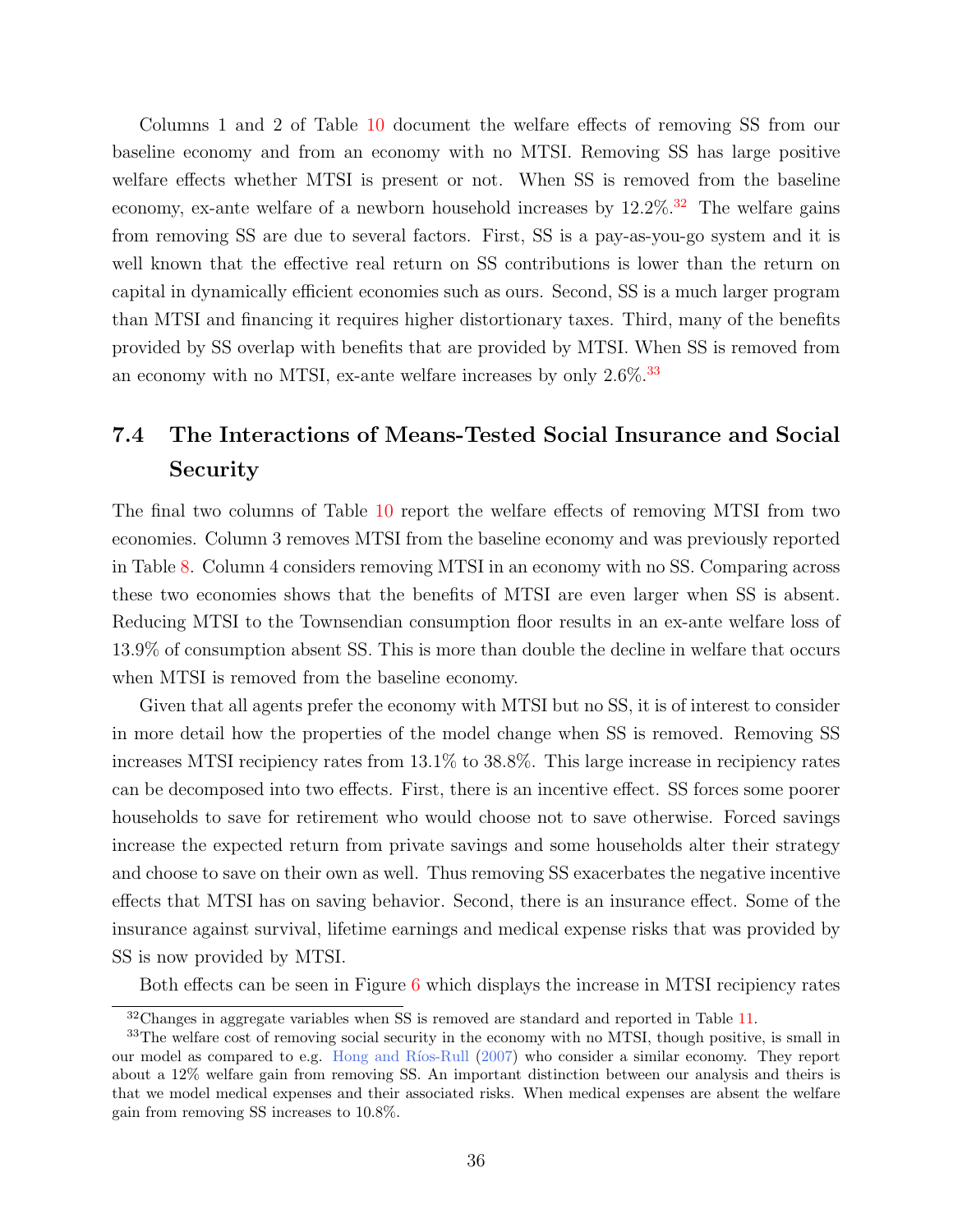|                                      | Removing SS     |         | Removing MTSI    |         |
|--------------------------------------|-----------------|---------|------------------|---------|
| Economy                              | <b>Baseline</b> | No MTSI | Baseline No SS   |         |
| Welfare                              |                 |         |                  |         |
| Ex-ante                              | 12.2            | 2.6     | $-4.3$           | $-13.9$ |
| By HH education type (female, male): |                 |         |                  |         |
| high school, high school             | 12.5            | 1.6     | $-5.4$           | $-16.3$ |
| high school, college                 | 11.3            | 4.7     | $-2.3$           | $-8.8$  |
| college, high school                 | 12.1            | 4.8     | $-1.7$           | $-9.0$  |
| college, college                     | 11.0            | 7.2     | $\left( \right)$ | $-3.8$  |
| Initial (final) levels of MTSI       |                 |         |                  |         |
| recipiency rates, $%$                | 13.1(38.8)      | 0.00    | 13.1             | 38.8    |
| outlays, % of GNP                    | 1.02(3.49)      | 0.00    | 1.02             | 3.49    |

<span id="page-36-0"></span>Table 10: A comparison of the welfare effects of removing SS with the welfare effects of removing MTSI

The first two columns show the percentage change in welfare when SS is removed from the baseline economy and the economy with no MTSI. The second two columns show the welfare change when MTSI is removed from the baseline and the economy with no SS. The last two rows show the MTSI recipiency rates and outlays for retirees in the initial economies. Numbers in parenthesis are the levels after removal of SS. After removal of MTSI all levels are essentially zero.

by age for each male permanent earnings quintile when social security is removed. The negative incentive effect can be measured by the change in the fraction of households who choose to roll into MTSI at or shortly after retirement. This percentage increases by about 10% at age 65 for permanent earnings quintiles 1–3 and rises quickly during the first 5 years of retirement as these households exhaust their savings and qualify for MTSI. The insurance effect can be inferred from the change in the pattern of MTSI enrollment by age for quintiles 4 and 5. Recipiency rates don't change for these two quintiles until age 70. Thereafter they start to rise reaching nearly 20% at age 90 for those in quintile 4.

The increase in MTSI recipiency rates when SS is removed is accompanied by an increase in MTSI outlays but, surprisingly, a decrease in taxes. Wealth in the economy without SS is so much higher that the government can both finance the increase in MTSI outlays and decrease tax rates at the same time.

Our finding that the MTSI recipiency rate for retirees increases by 25.7% when SS is removed depends on the presence of both medical expenses and earnings risk. For recipiency rates to increase significantly we need both poor people and significant shocks after retirement. If either one of these features is absent both the insurance and incentive effects of SS removal decline. In particular, if we consider an economy with no medical expenses, recipiency rates only increase by 18.1% when SS is removed. If instead we consider an economy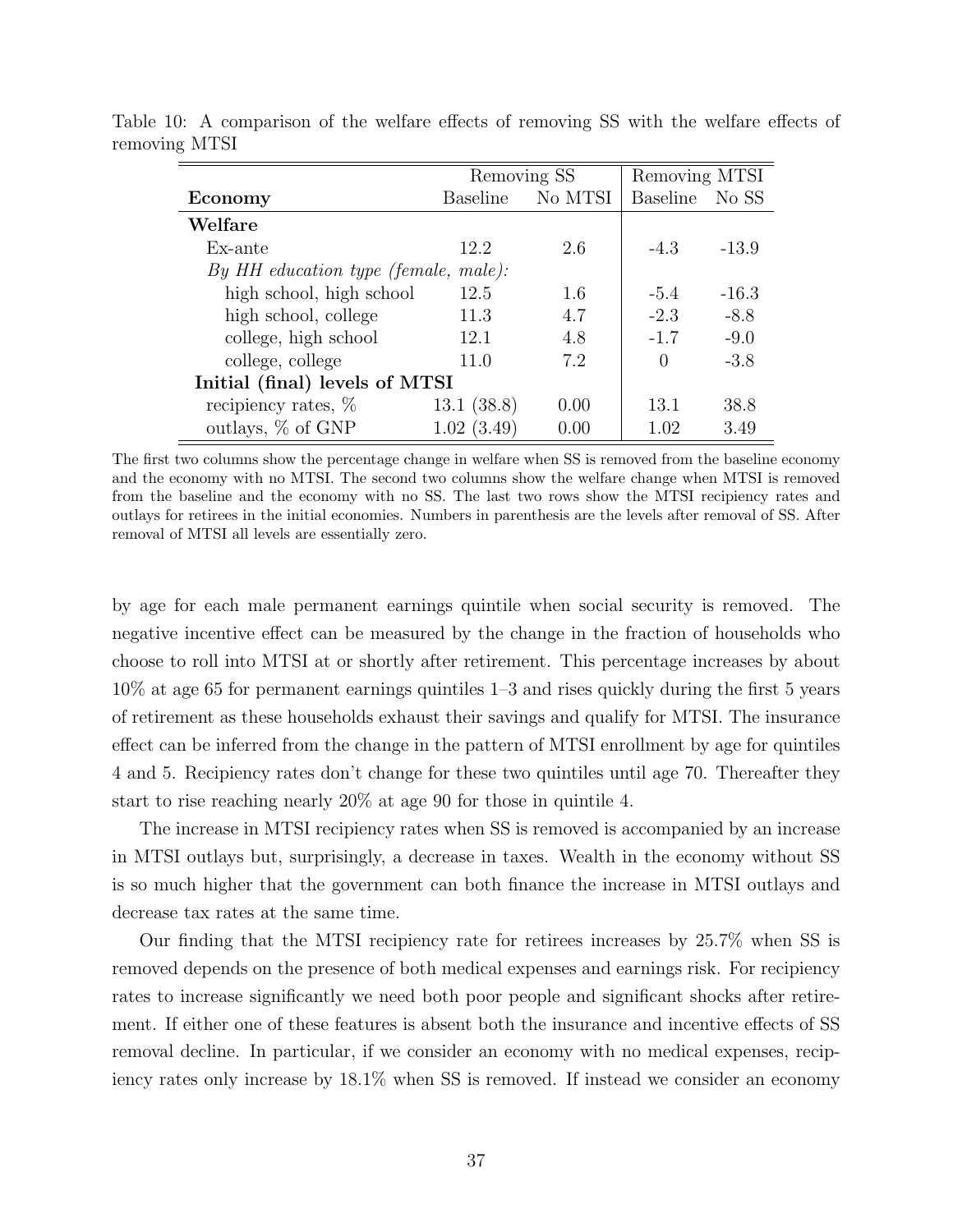<span id="page-37-1"></span>

Figure 6: The percentage increase in MTSI recipiency rates of retirees when social security is removed from the baseline economy. The change in the recipiency rates is shown by age and male permanent earnings quintile. The percentage increase is calculated by subtracting the recipiency rates in the baseline economy from those in the economy with MTSI only.

with no earnings risk, recipiency rates increase by  $8.7\%$  when SS is removed.<sup>[34](#page-37-2)</sup>

#### <span id="page-37-0"></span>7.5 Robustness

Have we overstated the welfare-enhancing effects of U.S. MTSI programs for retirees? We have considered the robustness of our results to the setting of the no-MTSI consumption floors and income thresholds, the incidence of the low earnings shock, and the assumption that those experiencing the nursing home shock can only qualify for MTSI via the medically needy path. Results are reported in Section 5 of the Online Appendix. Here we briefly summarize them. Ex-ante households value MTSI even if the no-MTSI consumption floors and income thresholds are 1000 times larger than their Townsendian values. They also continue to value MTSI if only high-school-educated males are subject to the low earnings shock. If households experiencing a nursing home shock can qualify for MTSI under either path, the model understates the persistence of the lowest wealth quintile conditional on a nursing home event and yet the costs of removing MTSI are virtually the same as in our baseline specification.

There is a reason to believe that our estimates of the value of MTSI may be too conservative. The average Frisch labor supply elasticity for females in our model is 2.4. If we reduce it to about 1 which is more consistent with micro estimates, the welfare loss from removing MTSI increases from 4.3% to 5.3%. Also, we have assumed that medical expenses

<span id="page-37-2"></span><sup>&</sup>lt;sup>34</sup> Our result that welfare is much higher in the economy with MTSI only is very robust to other details of the model: anticipated death, open economy, and/or general equilibrium. As long as lifetime earnings risk and medical expenses are present, utility of newborn households is higher when MTSI is the only form of social insurance available to retirees.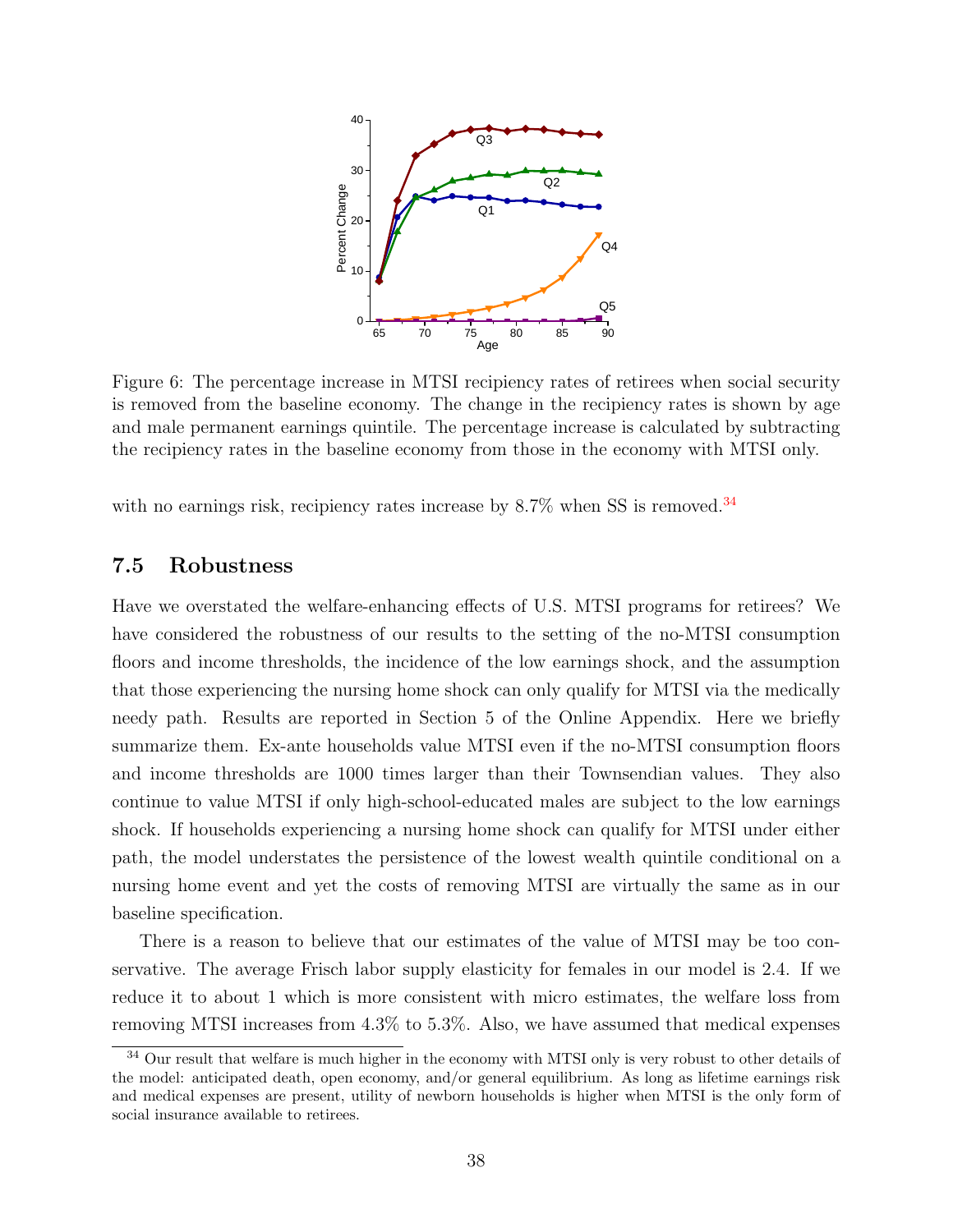are not growing. Since 1980 health expenses as a fraction of GDP have doubled.[35](#page-38-0) If we were to model this observation, the welfare benefits of MTSI would be even larger.

Our conclusions are premised on a model that abstracts from private insurance markets for the risk of being born into a particular type of household, experiencing low lifetime earnings, high medical expenses after retirement and/or a long life. For some of these risks, such as lifetime earnings risk, the extent of private insurance markets is very small and the coverage is incomplete.<sup>[36](#page-38-1)</sup> For other risks such as long-term care and life insurance, private insurance products exist but appear to be imperfect. It is doubtless the case that if these markets were modeled and no social insurance was available, demand for products such as life insurance and long-term care insurance would increase. However, it is our view that the increase in take-up rates in these markets would be small. [Brown and Finkelstein](#page-40-9) [\(2008\)](#page-40-9) show that Medicaid may crowd out the demand for private long-term care insurance. However, [Hendren](#page-41-12) [\(2013\)](#page-41-12) finds that rejection rates in nongroup life, disability and long-term care insurance markets are high. He argues that an important reason for this is asymmetric information. Namely, individuals have superior information about their health status as compared to issuers and this information is significant in the sense that it can have a very large impact on payouts and thus pricing. Adverse selection limits the functioning of these markets in several ways. Insurers deny coverage to individuals who have observable characteristics that predispose them to these risks. Other individuals who know they have low risk will choose not to purchase insurance. Moreover, some poor individuals will not be able to afford private insurance even if they want it. Absent a government mandate or other types of regulation it is likely that many individuals will end up old, sick alone, poor and uninsured.

## 8 Conclusion

One of the central objectives of public policy is to provide for those who are sick and do not have the financial means to cover their medical and living expenses. For the aged, this risk is significant and can be compounded by a spousal death event leaving the retiree not only sick and poor but also alone. We have shown that U.S. MTSI programs are highly valued when these risks are recognized. In fact, the current scale of MTSI may be too small. We have found that there would be general agreement among households to increase the scale of current U.S. MTSI programs by 1/3 if that increase was financed with a higher payroll tax.

<span id="page-38-1"></span><span id="page-38-0"></span><sup>35</sup>See OECD Health Data.

<sup>&</sup>lt;sup>36</sup>The only private market we know of that offers even partial coverage against lifetime earnings risk is private disability insurance. Only 3% of nongovernment workers directly participate in this market and only 30% participate indirectly through their employer (see [Hendren](#page-41-12) [\(2013\)](#page-41-12)).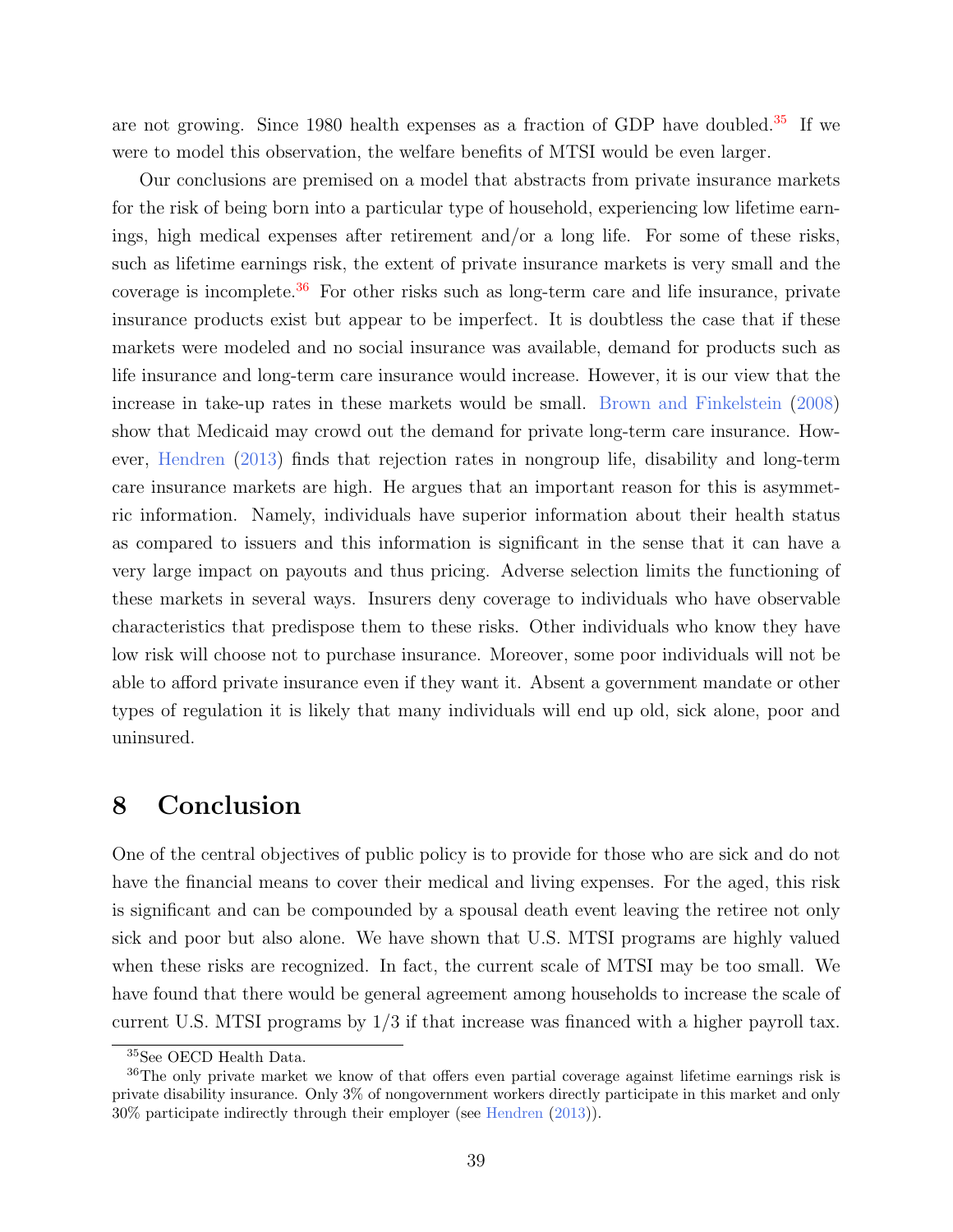# 9 Appendix

#### 9.1 Additional details on the two-period model

The government budget constraint is

$$
(1+r)\left[\theta y_h + (1-\theta)y_l\right]\tau = \gamma \Big\{\phi\big[\theta TR_h^b + (1-\theta)TR_l^b\big] + (1-\phi)\big[\theta TR_h^g + (1-\theta)TR_l^g\big]\Big\},\
$$

where TR<sup>j</sup> are transfers to individuals of type  $i \in \{h, l\}$  who are in state  $j \in \{b, g\}$ . We assume that accidental bequests are taxed and consumed by the government. This assumption is made because we want to omit the potentially large redistributional consequences of giving the bequests to survivors. Thus government consumption  $g$  is given by

$$
g = (1 - \gamma)(1 + r)(\theta a_h + (1 - \theta)a_l),
$$

where  $a_i$  is the savings of agents of type i where  $i \in \{h, l\}$ . The aggregate resource constraint is

$$
\theta c_h^y + (1 - \theta)c_l^y + \gamma \left[ \phi(\theta c_h^b + (1 - \theta)c_l^b) + (1 - \phi)(\theta c_h^g + (1 - \theta)c_l^g) + \phi m \right] + g =
$$
  

$$
(1 + r\tau)(\theta y_h + (1 - \theta)y_l) + r(\theta a_h + (1 - \theta)a_l),
$$

where  $c_i^y$ <sup>y</sup> is the consumption of individuals of type  $i \in \{h, l\}$  when young and  $c_i^j$  $j, j \in \{b, g\},\$ is their consumption when old in each medical expense state.

## <span id="page-39-0"></span>9.2 Additional Tables

Table 11: Aggregate variables in baseline with and without MTSI

|                                | Baseline | No MTSI | No SS |
|--------------------------------|----------|---------|-------|
| Output                         | 1.00     | 1.07    | 1.07  |
| Consumption                    | 0.67     | 0.73    | 0.73  |
| Wealth                         | 2.78     | 4.03    | 4.21  |
| Tax Revenue Relative to Output | 0.20     | 0.17    | 0.13  |
| Aggregate Labor input          | 1.00     | 1.00    | 0.98  |
| Older Male Labor-Force Part.   | 0.71     | 0.68    | 0.68  |
| Female Labor-Force Part.       | 0.50     | 0.53    | 0.47  |
| Working Females' Hours         | 0.33     | 0.35    | 0.32  |

Results are reported for the baseline economy, baseline economy with MTSI at the Townsendian level and baseline economy with no SS. All flows are annualized. The measure of output is GNP.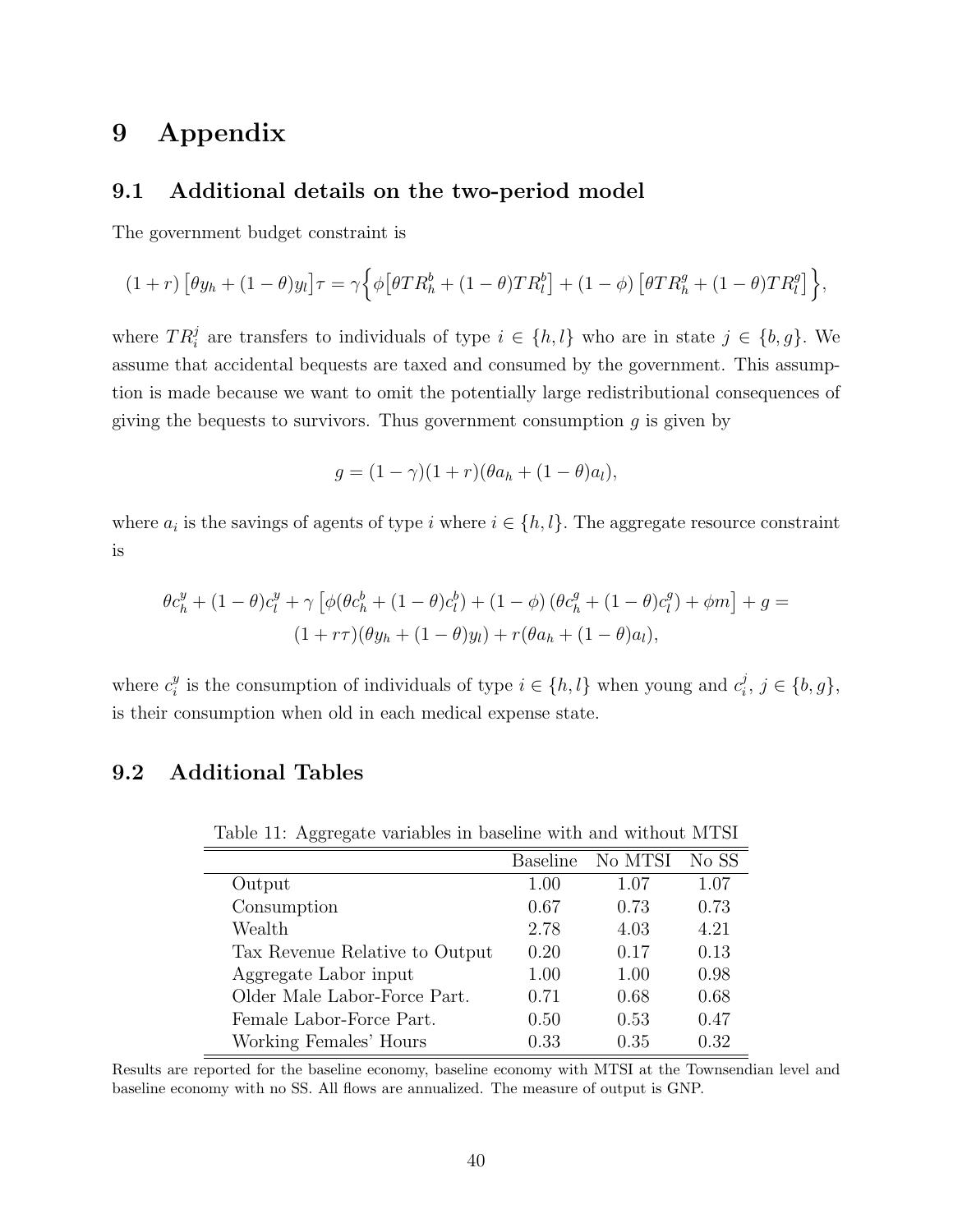# References

- <span id="page-40-8"></span>Attanasio, O., S. Kitao and G. Violante, "Financing Medicare: A General Equilibrium Analysis," in J. B. Shoven, ed., Topics in Demography and the Economy (University of Chicago Press, 2011), 333–366.
- <span id="page-40-1"></span>AUERBACH, A. J. AND L. J. KOTLIKOFF, *Dynamic Fiscal Policy* (Cambridge University Press, 1987).
- <span id="page-40-9"></span>BROWN, J. R. AND A. FINKELSTEIN, "The Interaction of Public and Private Insurance: Medicaid and the Long-Term Care Insurance Market," American Economic Review 98 (2008), 1083–1102.
- <span id="page-40-2"></span>Conesa, J. C. and D. Krueger, "Social Security Reform with Heterogeneous Agents," Review of Economic Dynamics 2 (1999), 757–795.
- <span id="page-40-4"></span>DE NARDI, M., E. FRENCH AND J. B. JONES, "Why do the Elderly Save? The Role of Medical Expenses," Journal of Political Economy 118 (2010), 37–75.

<span id="page-40-7"></span>———, "Medicaid Insurance in Old Age," Working Paper, 2013.

- <span id="page-40-10"></span>DE NARDI, M., E. FRENCH, J. B. JONES AND A. GOOPTA, "Medicaid and the Elderly," Economic Perspectives 36 (2012), 17–34.
- <span id="page-40-3"></span>FELDSTEIN, M., "Should Social Security Be Means Tested?," Journal of Political Economy 95 (1987), 468–484.
- <span id="page-40-11"></span>FRENCH, E. AND J. B. JONES, "On the Distribution and Dynamics of Health Care Costs," Journal of Applied Econometrics 19 (2004), 705–721.
- <span id="page-40-0"></span>FUSTER, L., A. IMROHOROĞLU AND S. IMROHOROĞLU, "Elimination of Social Security in a Dynastic Framework," Review of Economic Studies 74 (2007), 113–145.
- <span id="page-40-12"></span>Guner, N., R. Kaygusuz and G. Ventura, "Taxing Women: A Macroeconomic Analysis," Journal of Monetary Economics 59 (2012), 111–128.
- <span id="page-40-5"></span>Guvenen, F., "An Empirical Investigation of Labor Income Processes," Review of Economic Dynamics 12 (2009), 58–79.
- <span id="page-40-6"></span>HEATHCOTE, J., F. PERRI AND G. VIOLANTE, "Unequal We Stand: An Empirical Analysis of Economic Inequality in the United States, 1967–2006," Review of Economic Dynamics 13 (2010a), 15–51.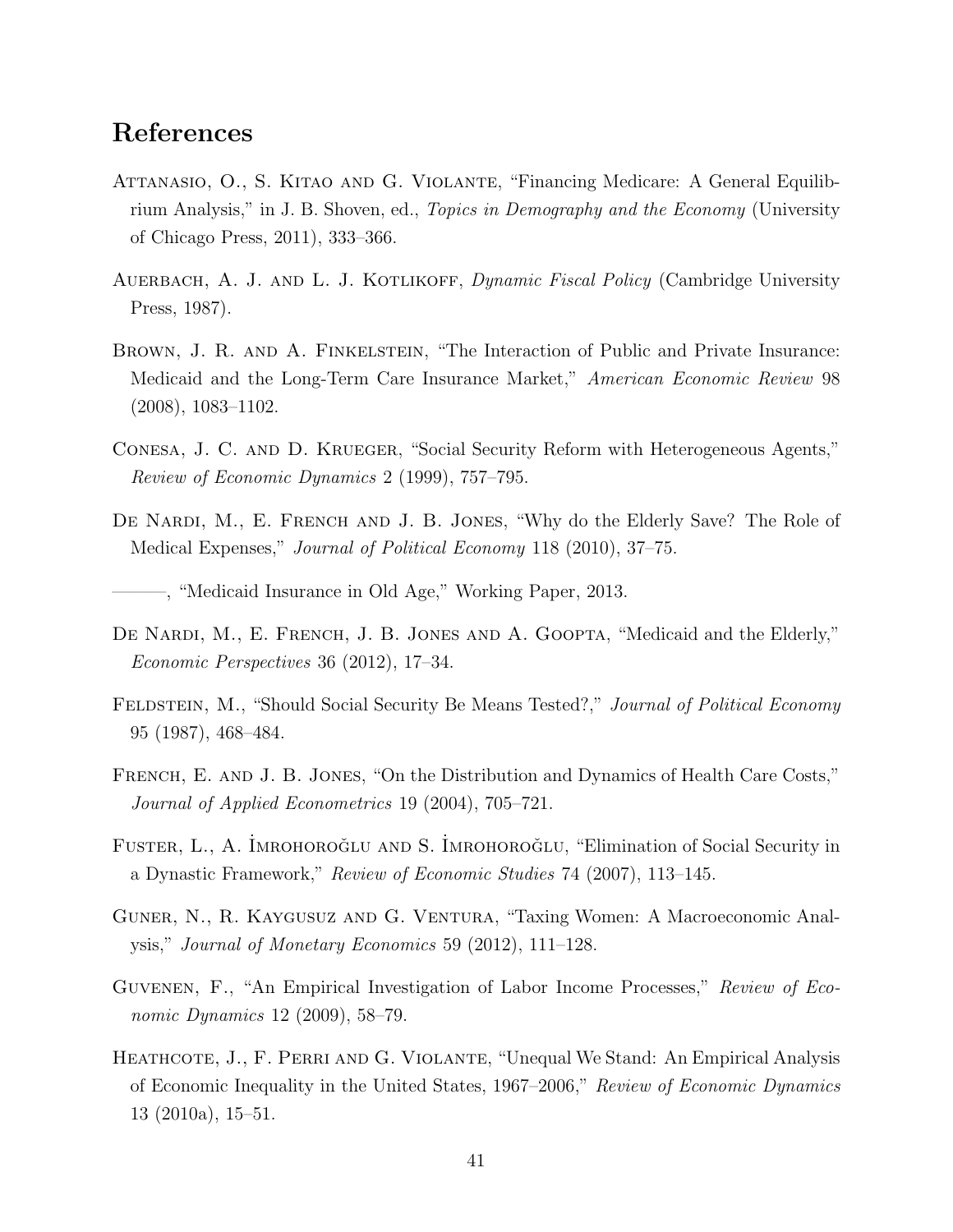- <span id="page-41-5"></span>HEATHCOTE, J., K. STORESLETTEN AND G. VIOLANTE, "Insurance and Opportunities: The Welfare Implications of Rising Wage Dispersion," Journal of Monetary Economics 55 (2008), 201–525.
- <span id="page-41-10"></span>HEATHCOTE, J., K. STORESLETTEN AND G. L. VIOLANTE, "The Macroeconomic Implications of Rising Wage Inequality in the United States," Journal of Political Economy 118 (2010b), 681–722.
- <span id="page-41-12"></span>HENDREN, N., "Private Information and Insurance Rejections," *Econometrica* 81 (2013), 1713–1762.
- <span id="page-41-8"></span>Hendricks, L., "Bequests and Retirement Wealth in the United States," , 2001.
- <span id="page-41-1"></span>HONG, J. H. AND J. RíOS-RULL, "Social Security, Life Insurance and Annuities for Families," Journal of Monetary Economics 54 (2007), 118–140.
- <span id="page-41-9"></span>Hoover, D. R., S. Crystal, R. Kumar, U. Sambamoorthi and J. C. Cantor, "Medical Expenditures during the Last Year of Life: Findings from the 1992-1996 Medicare Current Beneficiary Survey," Health Services Research 37 (2002), 1625–1642.
- <span id="page-41-3"></span>HUBBARD, R. G., J. SKINNER AND S. P. ZELDES, "Precautionary Savings and Social Insurance," Journal of Political Economy 103 (1995), 360–399.
- <span id="page-41-6"></span>HUGGETT, M., G. VENTURA AND A. YARON, "Sources of Lifetime Inequality," American Economic Review 101 (2011), 2923–2954.
- <span id="page-41-2"></span>˙Imrohoroglu, A., S. Imrohoroglu and D. H. Joines, "A Life Cycle Analysis of Social Security," Economic Theory 6 (1995), 83–114.
- <span id="page-41-0"></span>———, "Social Security in an Overlapping Generations Economy with Land," Review of Economic Dynamics 2 (1999), 638–665.
- <span id="page-41-11"></span>Kaygusuz, R., "Taxes and Female Labor Supply," Review of Economic Dynamics 13 (2010), 725–741.
- <span id="page-41-7"></span>Keane, M. and R. Rogerson, "Micro and Macro Labor Supply Elasticities: A Reassessment of Conventional Wisdom," Journal of Economic Literature 50 (2012), 464–76.
- <span id="page-41-4"></span>Kopecky, K. and T. Koreshkova, "The Impact of Medical and Nursing Home Expenses on Savings," American Economic Journal: Macroeconomics 6 (2014), 29–72.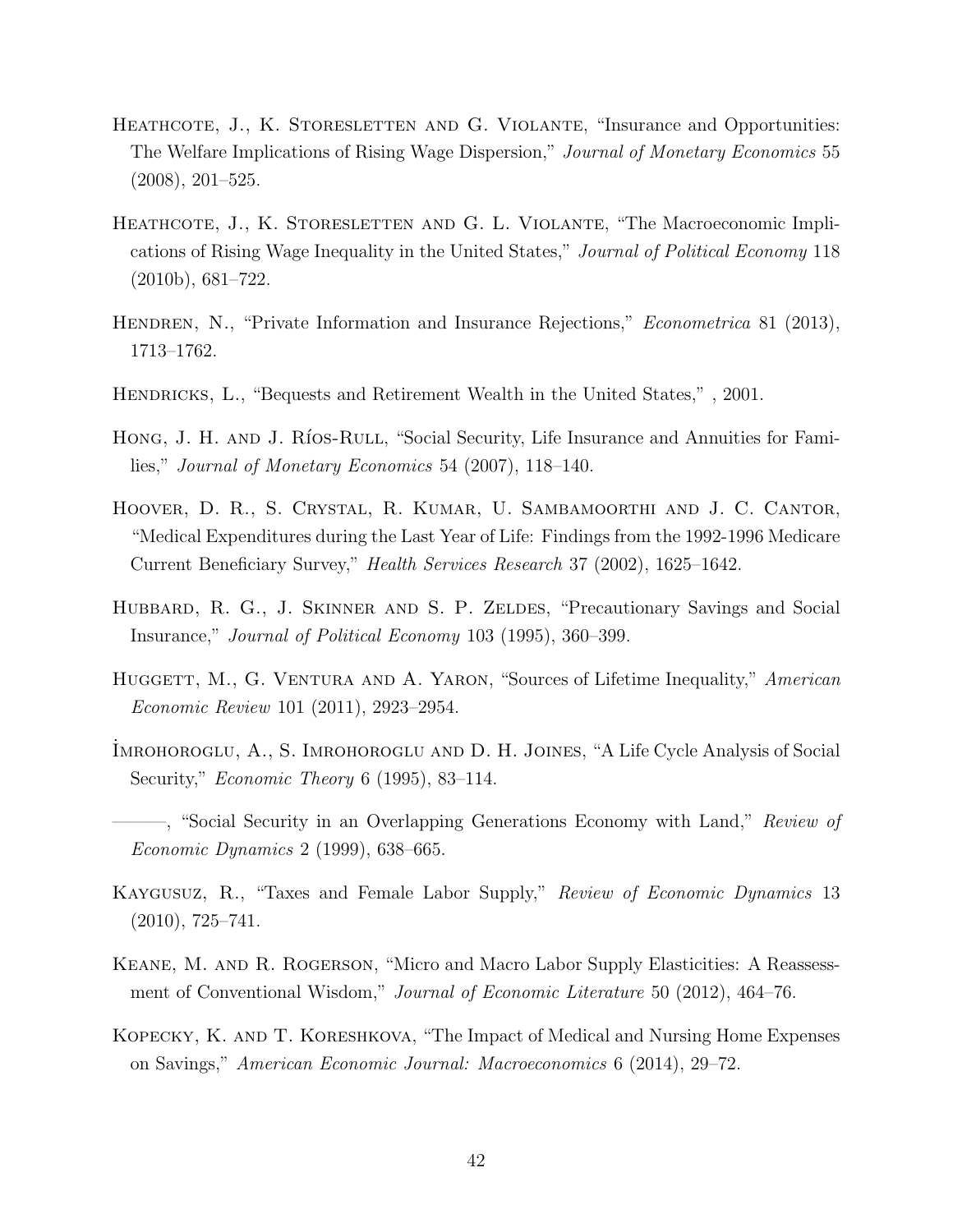- <span id="page-42-2"></span>Krueger, A. B. and B. D. Meyer, "Labor Supply Effects of Social Insurance," in A. J. Auerbach and M. Feldstein, eds., Handbook of Public Economics, (Elsevier, 2002), 2327–2392.
- <span id="page-42-1"></span>Neumark, D. and E. Powers, "The Effect of Means-Tested Income Support for the Elderly on Pre-Retirement Saving: Evidence From the SSI Program in the U.S.," (1998).
- <span id="page-42-0"></span>NISHIYAMA, S. AND K. SMETTERS, "Does Social Security Privatization Produce Efficiency Gains?," The Quarterly Journal of Economics 122 (2007), 1677–1719.
- <span id="page-42-5"></span>POTERBA, J. M., S. F. VENTI AND D. A. WISE, "Family Status Transitions, Latent Health, and the Post-Retirement Evolution of Assets," in Explorations in the Economics of Aging (University of Chicago Press.ed. D. Wise, University of Chicago Press: D. Wise, 2011).
- <span id="page-42-4"></span>SEFTON, J., J. VAN DE VEN AND M. WEALE, "Means Testing Retirement Benefits: Fostering Equity or Discouraging Savings?," The Economic Journal 118 (2008), 556–590.
- <span id="page-42-3"></span>Tran, C. and A. Woodland, "Trade-Offs in Means Tested Pension Design," Unpublished Manuscript, 2012.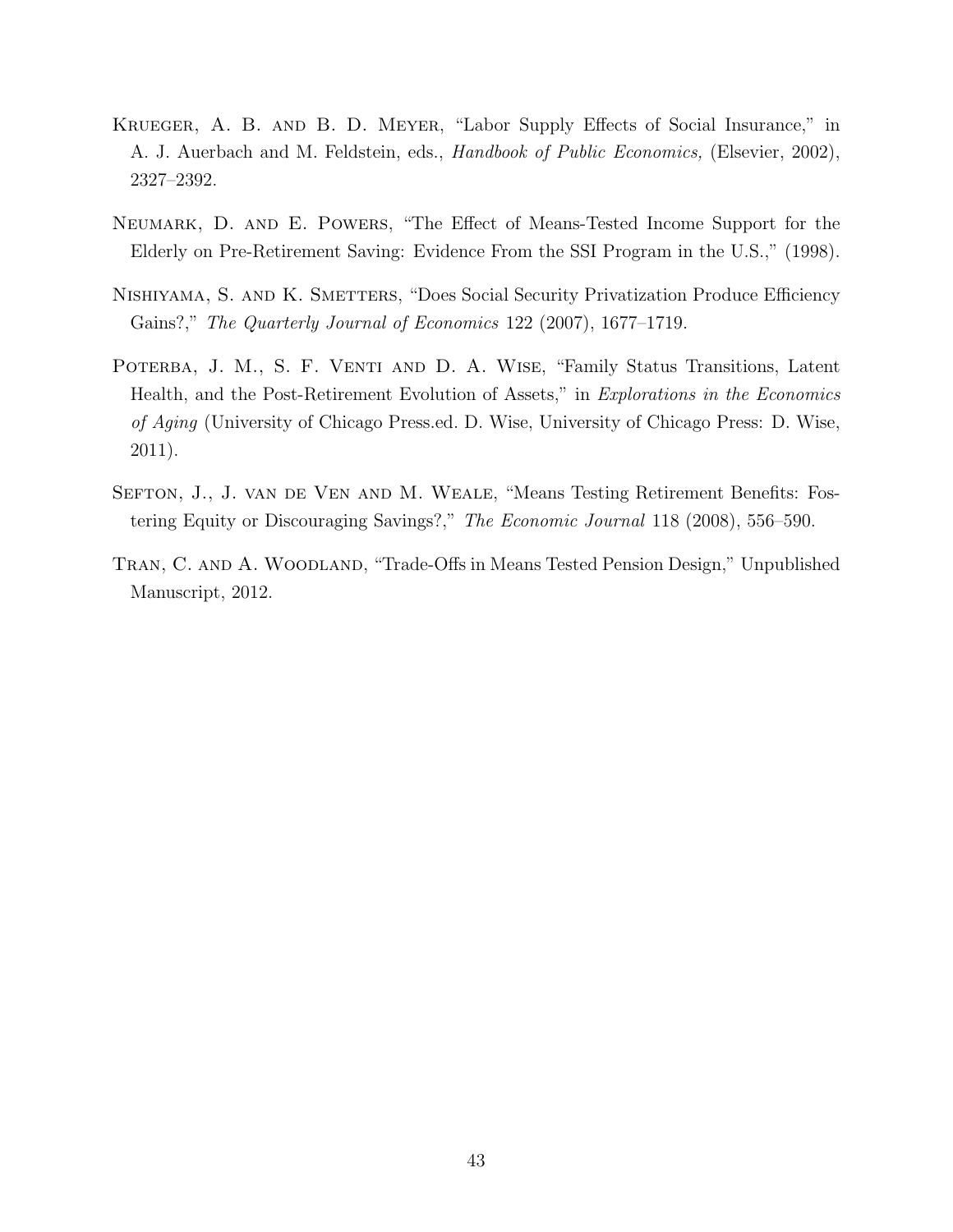# Online Appendix

# Old, Sick, Alone and Poor: A Welfare Analysis of Old-Age Social Insurance Programs

R. Anton Braun Federal Reserve Bank of Atlanta <r.anton.braun@atl.frb.org>

Karen A. Kopecky Federal Reserve Bank of Atlanta <karen.kopecky@atl.frb.org>

Tatyana Koreshkova Concordia University and CIREQ <tatyana.koreshkova@concordia.ca>

February 2015

This Appendix is not intended for publication but is to be made available to readers on the Journal's webpage.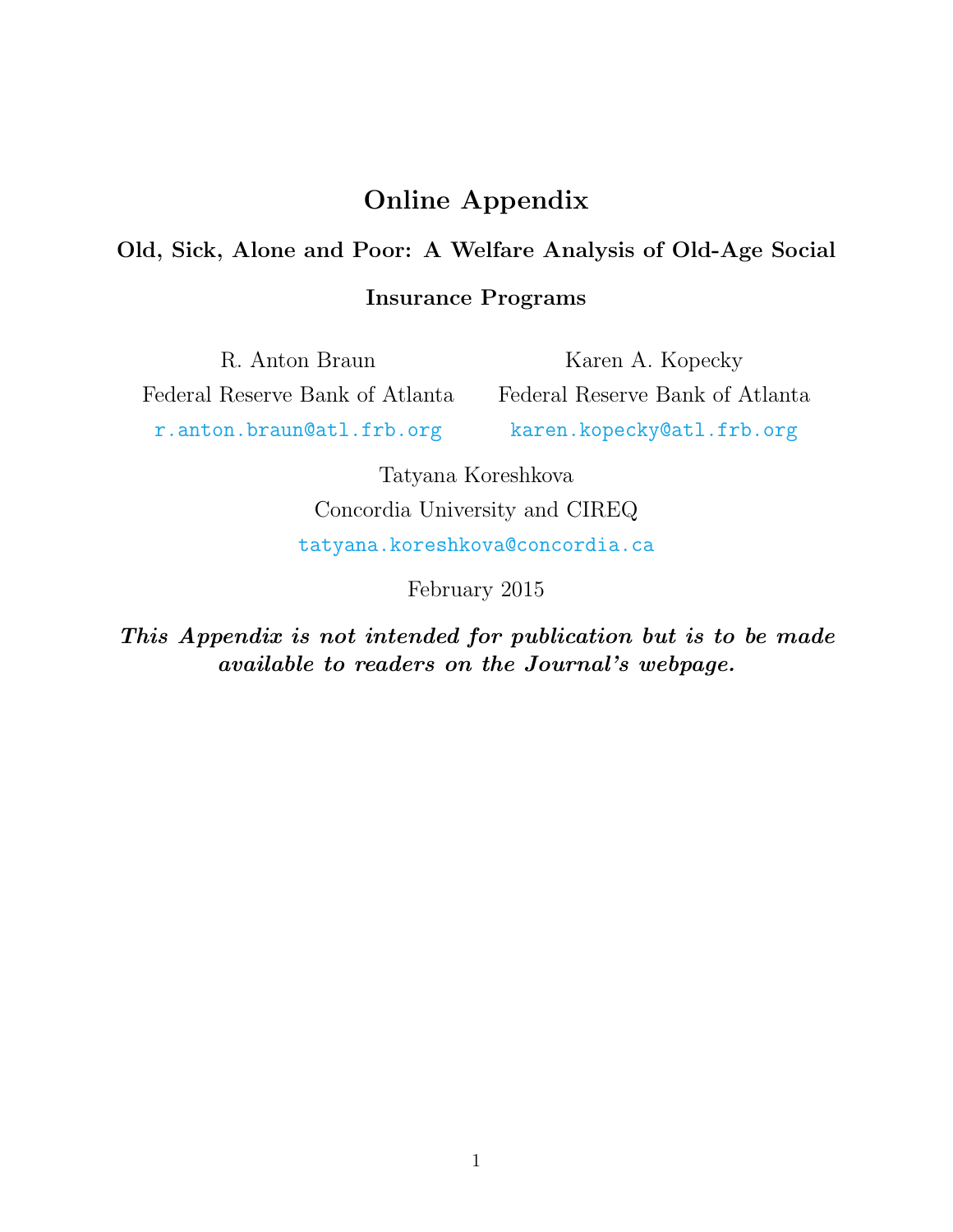# 1 Our HRS Sample and Wealth Transitions

The principal data set used in this paper is the 1995–2010 waves of HRS and AHEAD and includes retired individuals aged 65 and above who are single or married to retired spouses. Our sample is essentially the same as that of [Kopecky and Koreshkova](#page-63-0) [\(2014\)](#page-63-0) and we refer the interested reader to that paper for more specifics on the construction of the sample. We define healthy individuals to be those who self-report their health status to be excellent, very good or good.

### 1.1 Wealth Transition Computations

We use the wealth variable ATOTN which is reported at the household level in the HRS. This wealth measure is the sum of the value of owned real estate (excluding primary residence), vehicles, businesses, IRA/Keogh accounts, stocks, bonds, checking/savings accounts, CDs, treasury bills and "other savings and assets," less any debt reported. To carry out an analysis of individuals, wealth is divided by two for married couples (and is left as is for single people). Additionally, irregular patterns in the dataset are fixed to eliminate spurious wealth transitions. For example, if a person has wealth  $> 0$  in period 1, wealth  $= 0$  in period 2, and wealth  $> 0$  in period 3, the wealth in period 2 is replaced by the average of the wealth in period 1 and period 3. These patterns are present in less than 1 percent of the total number of observations. Finally, wealth is censored at  $-$ \$500 (if  $-$ \$500  $\lt$  wealth  $\lt$  0) and at \$500 (if  $0 \le$  wealth  $\lt$  \$500) to avoid problems of dividing by 0 or very small numbers when calculating percent changes in wealth from period to period. Wealth is reported in real terms. This is accomplished by deflating reported nominal wealth using the CPI.

For the unconditional wealth transitions, we omit most imputations of wealth performed by RAND. In particular, we only include observations where there is no imputation or wealth lies in a reported range. For the conditional wealth transitions, the resulting samples are too small if we omit the wealth imputations performed by RAND so we include all of their imputed wealth data. Their imputations of wealth only use a households current characteristics. As a result, we are concerned that some of these imputations create spurious wealth transitions. These effects are partially controlled for by the interpolation scheme we described above. To further control for these effects, we trim the top and bottom 1% of wealth transitions in each two year interval. The omitted observations do not appear to be clustered in any systematic way.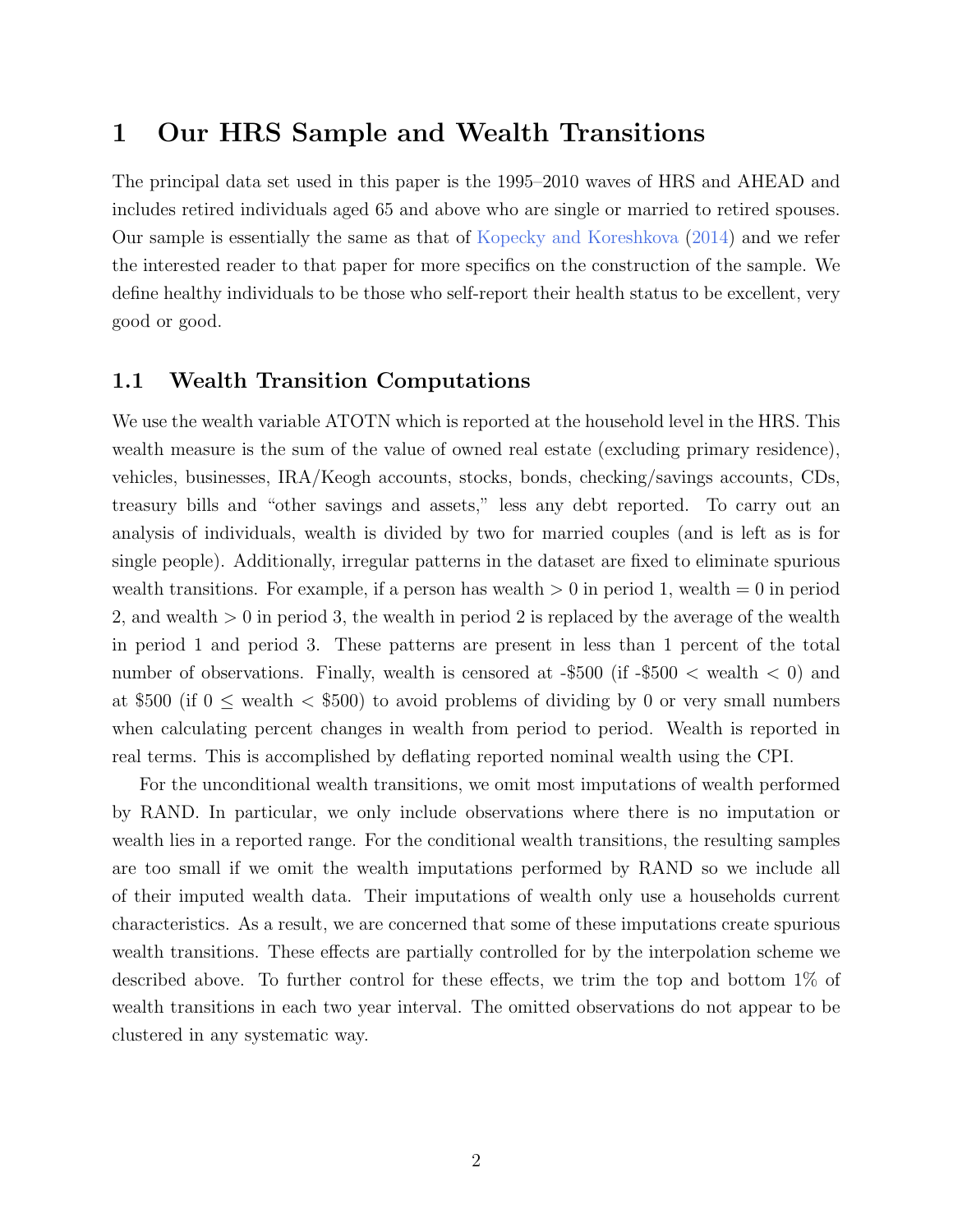|                 | $65-74$ Year-olds |      |      | $75 - 84$ Year-olds             | $85+$ Year-olds |         |  |
|-----------------|-------------------|------|------|---------------------------------|-----------------|---------|--|
| Quintile        |                   |      |      | Married Widowed Married Widowed | Married         | Widowed |  |
|                 | 72.5              | 80.0 | 69.6 | 75.9                            | 80.2            | 76.1    |  |
| $\overline{2}$  | 17.3              | 22.9 | 17.2 | 20.6                            | 28.1            | 28.0    |  |
| 3               | 3.4               | 6.5  | 4.4  | 6.9                             | 8.1             | 11.5    |  |
| 4               | 1.0               | 1.6  | 1.1  | 2.4                             | 3.7             | 6.2     |  |
| $\ddot{\Omega}$ |                   | 11   | 0.3  | 0.5                             | 26              | 2.8     |  |

<span id="page-45-0"></span>Table 1: Percentage of retired women moving from each quintile of the wealth distribution to quintile 1 two years later by marital status

The percentage of women moving down to quintile 1 from quintiles 2–5 in a 2-year period by marital status in the initial period. The first row is the percentage of women who stay in quintile 1. Source: Authors' computations using our HRS sample.

### 1.2 Additional Wealth Transitions

Table [1](#page-45-0) has three noteworthy properties. Observe first that impoverishment increases with age among both married and widowed women. This point is clearest if one compares women aged 65-74 with those aged 85+. The probability of a transition into wealth quintile 1 is higher for those starting in each of quintiles 2-5 for women who are 85 or older. This regularity is equally apparent among married and widowed women and can also be seen if one compares women aged 75-84 with those aged 85+ instead. A second interesting property of Table [1](#page-45-0) is that a higher percentage of widows transit to quintile 1 from each other wealth quintile as compared to married women. This pattern is robust across wealth quintiles and also across age with one exception. For 85+ year old women in the second wealth quintile, the percentage experiencing transitions to quintile 1 is about the same for married women and widows. The third property is that low wealth is more persistent for widows than married women aged 65–74 and 75–84. The percentage of quintile 1 to quintile 1 transitions for married women and widows is respectively 73% and 80% for women aged 65–74 and 70% for married versus 76% for widows in the 75–84 age group.

Table [2](#page-46-0) reports wealth mobility transitions to the first wealth quintile for married men and widowers. Observe that the results for older men are similar to those for older women. Men aged 85+ also exhibit higher transitions into quintile 1 than men aged 65-74. However, this only occurs for those starting in wealth quintiles 3-5. Widowers have higher probabilities of impoverishment as compared to married men and the lowest wealth state is more persistent for widowers.

Poor health is also associated with higher flows into the lowest wealth quintile as Table [3](#page-46-1) shows. Some of the differences are small, but we find it remarkable that the pattern is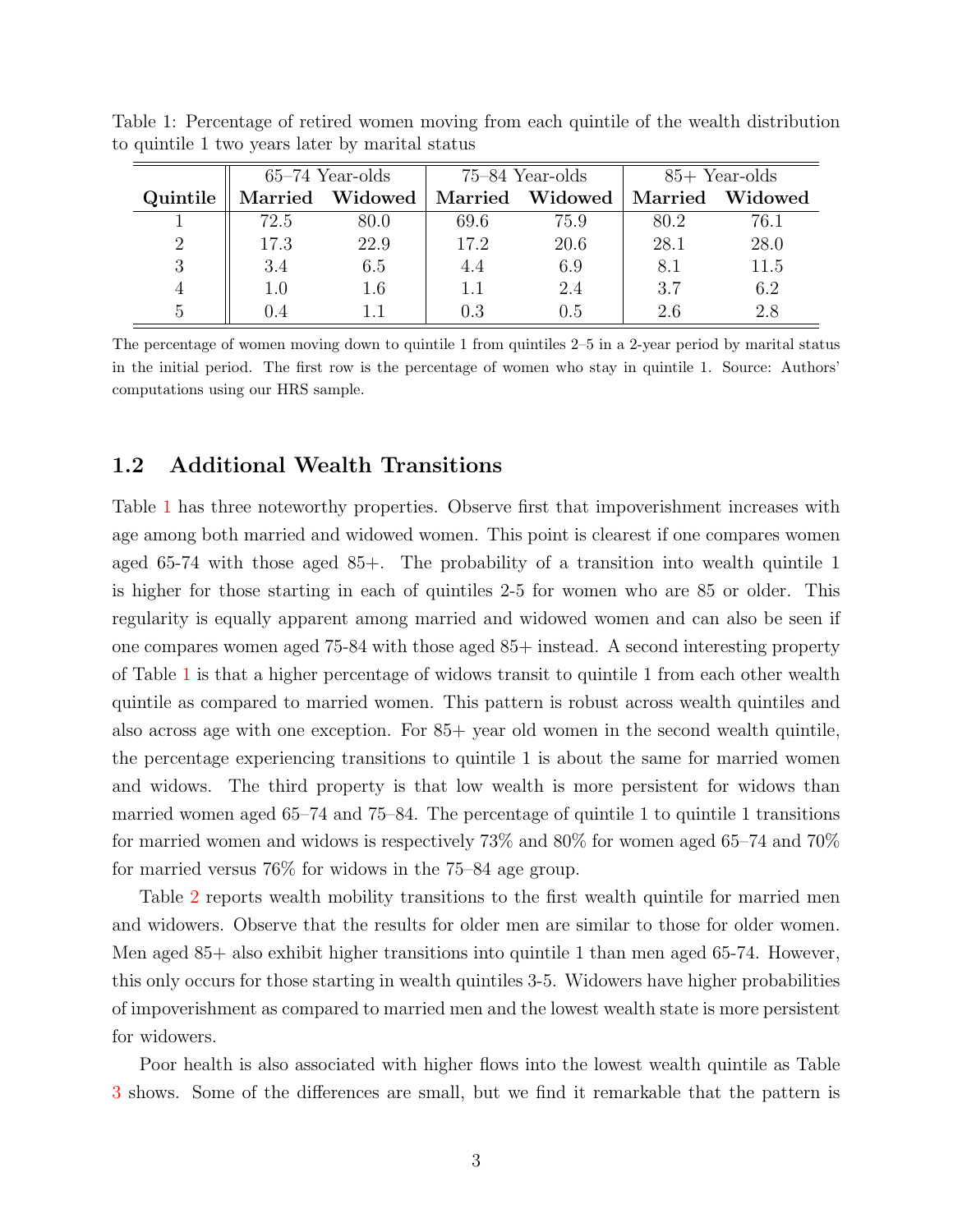|                |      | $65-74$ Year-olds |      | $75 - 84$ Year-olds | $85+$ Year-olds |         |  |
|----------------|------|-------------------|------|---------------------|-----------------|---------|--|
| Quintile       |      | Married Widowed   |      | Married Widowed     | Married         | Widowed |  |
|                | 74.5 | 75.7              | 73.9 | 79.0                | 70.7            | 73.9    |  |
| $\overline{2}$ | 18.3 | 24.1              | 17.4 | 18.8                | 15.0            | 19.2    |  |
| 3              | 3.9  | 12.2              | 3.5  | 9.6                 | 4.6             | 8.1     |  |
| 4              | 1.3  | 3.5               | 2.0  | 2.0                 | 4.1             | 4.3     |  |
| $\overline{5}$ |      | 17                | 0 9  | 1.8                 | (1.0)           |         |  |

<span id="page-46-0"></span>Table 2: Percentage of retired men moving from each quintile of the wealth distribution to quintile 1 two years later by marital status

The percentage of men moving down to quintile 1 from quintiles 2–5 in a 2-year period by marital status in the initial period. The first row is the percentage of men who stay in quintile 1. Source: Authors' computations using our HRS sample.

<span id="page-46-1"></span>Table 3: Percentage of retired individuals moving from each quintile of the wealth distribution to quintile 1 two years later by health status

|                | $65-74$ Year-olds |           |      | $75 - 84$ Year-olds | $85+$ Year-olds |           |  |
|----------------|-------------------|-----------|------|---------------------|-----------------|-----------|--|
| Quintile       | Healthy           | Unhealthy |      | Healthy Unhealthy   | Healthy         | Unhealthy |  |
|                | 69.7              | 80.9      | 70.8 | 79.3                | 67.8            | 73.1      |  |
| 2              | 15.6              | 22.6      | 15.1 | 22.1                | 17.7            | 27.5      |  |
| 3              | 3.4               | 5.5       | 3.8  | 7.2                 | 7.8             | 8.2       |  |
| $\overline{4}$ | 0.9               | 2.2       | 1.3  |                     | 4.1             | 4.7       |  |
| 5              | (0.4)             | 1.5       | 0.5  | 1.3                 | 1.4             | 2.8       |  |

The percentage of individuals moving down to quintile 1 from quintiles 2–5 in a 2-year period by health status in the initial period. The first row is the percentage of individuals who stay in quintile 1. Source: Authors' computations using our HRS sample.

consistent across quintiles and all three age groups. A report of poor health is also associated with higher persistence of low wealth. The difference is largest for the  $65-74$  age group and narrows a bit as individuals age.

Table [4](#page-47-0) reports wealth mobility transitions to the first wealth quintile conditional on whether or not individuals experience a nursing home stay and Table [5](#page-47-1) reports the transitions conditional on whether or not they experience a hospital stay. Both nursing home and hospital stays are associated with an increased frequency of transitions to quintile 1. Hospital stays have a smaller impact compared to nursing home stays but the impoverishing effect of a hospital stay is clearly discernible in Table [5.](#page-47-1) Given that acute medical expenses are transient in nature, it is not surprising at all to see a weaker pattern of impoverishment for hospital stays than nursing home stays.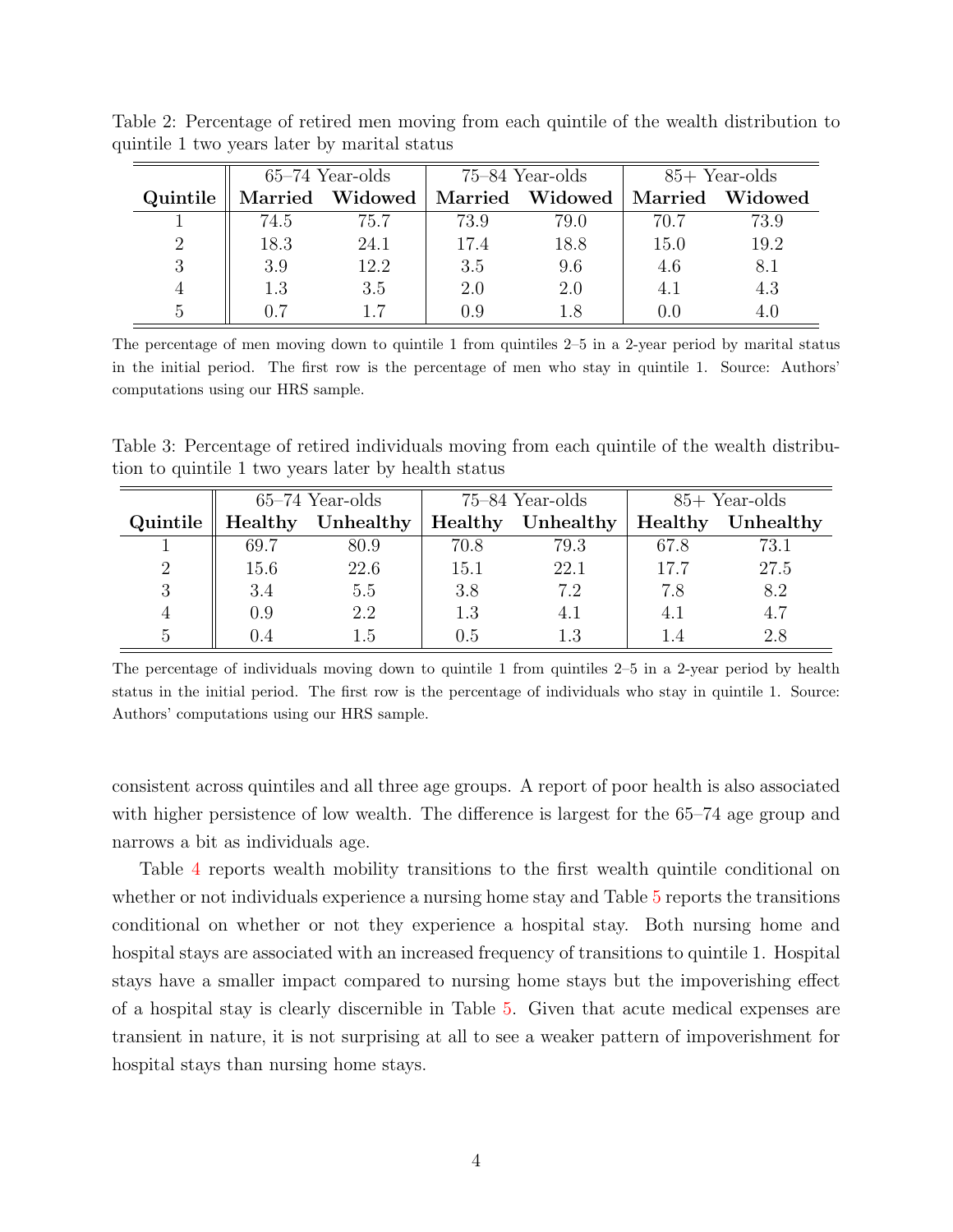|                |      | $65-74$ Year-olds |      | 75–84 Year-olds | $85+$ Year-olds |              |  |
|----------------|------|-------------------|------|-----------------|-----------------|--------------|--|
| Quintile       |      | None NH Stay      |      | None NH Stay    |                 | None NH Stay |  |
|                | 74.4 | 85.2              | 67.5 | 80.2            | 74.3            | 87.4         |  |
| $\overline{2}$ | 16.5 | 37.2              | 18.5 | 37.3            | 17.4            | 39.4         |  |
| 3              | 4.1  | 18.4              | 6.2  | 17.6            | 4.1             | 25.0         |  |
| $\overline{4}$ | 1.6  | 15.8              | 3.0  | 11.7            | 14.4            | 15.3         |  |
| $\overline{5}$ | 0.6  | 2.0               | 0.9  | 7.3             | 0.6             | 3.9          |  |

<span id="page-47-0"></span>Table 4: Percentage of retired individuals moving from each quintile of the wealth distribution to quintile 1 two years later conditional on having a nursing home (NH) stay

The percentage of individuals moving down to quintile 1 from quintiles 2–5 in a 2-year period conditional on spending at least 90 days in a nursing home during that period. The first row is the percentage of individuals who stay in quintile 1. Source: Authors' computations using our HRS sample.

<span id="page-47-1"></span>Table 5: Percentage of retired individuals moving from each quintile of the wealth distribution to quintile 1 two years later conditional on whether or not they stayed overnight in a hospital

|                | $65-74$ Year-olds |                    |      | 75–84 Year-olds    | $85+$ Year-olds |                    |  |
|----------------|-------------------|--------------------|------|--------------------|-----------------|--------------------|--|
| Quintile       |                   | None Hospital Stay |      | None Hospital Stay |                 | None Hospital Stay |  |
|                | 75.1              | 78.3               | 73.8 | 77.3               | 70.7            | 71.8               |  |
| $\overline{2}$ | 17.9              | 18.8               | 16.4 | 18.8               | 19.7            | 24.3               |  |
| 3              | 3.4               | 5.1                | 4.3  | 5.5                | 6.6             | 9.6                |  |
| 4              |                   | 1.3                | 1.4  | 3.0                | 3.1             | 5.4                |  |
| $\overline{5}$ | 0.5               |                    | 0.5  | $\rm 0.9$          | 2.0             |                    |  |

The percentage of individuals moving down to quintile 1 from quintiles 2–5 in a 2-year period conditional on an overnight hospital stay during the 2-year period. The first row is the percentage of individuals who stay in quintile 1. Source: Authors' computations using our HRS sample.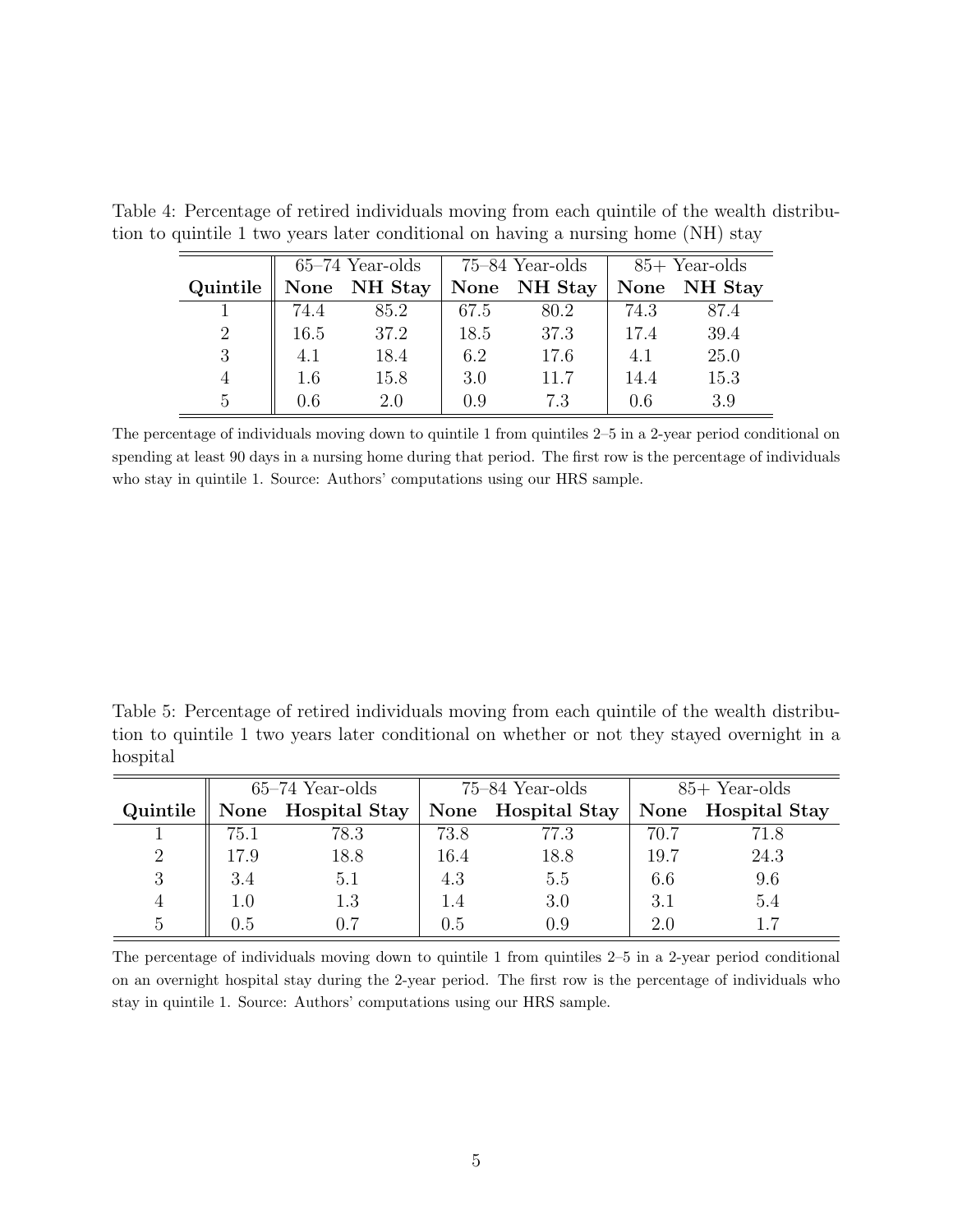# 2 Additional Features of the Model

## 2.1 Evolution of the population

Let the fraction of households with health and marital status  $(h^m, h^f, d)$  at age j be denoted by  $\lambda_j(h^m, h^f, d)$  and be determined as follows. First, for  $j = 1, 2, 3, ..., R$ , let  $\lambda_j(g, g, 0) = 1$ , and set it to 0 for all other combinations of  $h^m$ ,  $h^f$  and d. Then set

$$
\lambda_{R+1}(h^m, h^f, d) = \sum_{\mathbf{s}} \int_{\bar{e}^m} \Lambda_d(\bar{e}^m) \Lambda_h^m(s^m) \Lambda_h^f(s^f) \iota_R(\bar{e}^m, \mathbf{s}) d\bar{e}^m,
$$

where  $\iota_R(\bar{e}^m, \mathbf{s})$  is the distribution of households across  $(\bar{e}^m, \mathbf{s})$  at age R. Finally, set

$$
\lambda_j(g, g, 0) =
$$
\n
$$
\lambda_{j-1}(g, g, 0)\pi_j(0|g, g, 0)\nu_j^m(g, 0)\nu_j^f(g, 0) + \lambda_{j-1}(b, g, 0)\pi_j(0|b, g, 0)\nu_j^m(b, 0)\nu_j^f(g, 0) + \lambda_{j-1}(g, b, 0)\pi_j(0|g, b, 0)\nu_j^m(g, 0)\nu_j^f(b, 0) + \lambda_{j-1}(b, b, 0)\pi_j(0|b, b, 0)\nu_j^m(b, 0)\nu_j^f(b, 0),
$$

 $\lambda_i(b,q,0) =$  $\lambda_{j-1}(g,g,0)\pi_j(0|g,g,0)\left(1-\nu_j^m(g,0)\right)\nu_j^f$  $\psi_j^f(g,0) + \lambda_{j-1}(b,g,0)\pi_j(0|b,g,0) \left(1-\nu_j^m(b,0)\right)\nu_j^f$  $j^f(g,0)$  $+\lambda_{j-1}(g,b,0)\pi_j(0|g,b,0)\left(1-\nu_j^m(g,0)\right)\nu_j^f$  $\lambda_{j}^{f}(b,0)+\lambda_{j-1}(b,b,0)\pi_{j}(0|b,b,0)\left(1-\nu_{j}^{m}(b,0)\right)\nu_{j}^{f}$  $j^I(b,0),$ 

$$
\lambda_j(g, b, 0) =
$$
\n
$$
\lambda_{j-1}(g, g, 0)\pi_j(0|g, g, 0)\nu_j^m(g, 0) \left(1 - \nu_j^f(g, 0)\right) + \lambda_{j-1}(b, g, 0)\pi_j(0|b, g, 0)\nu_j^m(b, 0) \left(1 - \nu_j^f(g, 0)\right)
$$
\n
$$
+ \lambda_{j-1}(g, b, 0)\pi_j(0|g, b, 0)\nu_j^m(g, 0) \left(1 - \nu_j^f(b, 0)\right) + \lambda_{j-1}(b, b, 0)\pi_j(0|b, b, 0)\nu_j^m(b, 0) \left(1 - \nu_j^f(b, 0)\right),
$$

$$
\lambda_j(b, b, 0) =
$$
  
\n
$$
\lambda_{j-1}(g, g, 0)\pi_j(0|g, g, 0) (1 - \nu_j^m(g, 0)) (1 - \nu_j^f(g, 0))
$$
  
\n
$$
+ \lambda_{j-1}(b, g, 0)\pi_j(0|b, g, 0) (1 - \nu_j^m(b, 0)) (1 - \nu_j^f(g, 0))
$$
  
\n
$$
+ \lambda_{j-1}(g, b, 0)\pi_j(0|g, b, 0) (1 - \nu_j^m(g, 0)) (1 - \nu_j^f(b, 0))
$$
  
\n
$$
+ \lambda_{j-1}(b, b, 0)\pi_j(0|b, b, 0) (1 - \nu_j^m(b, 0)) (1 - \nu_j^f(b, 0)),
$$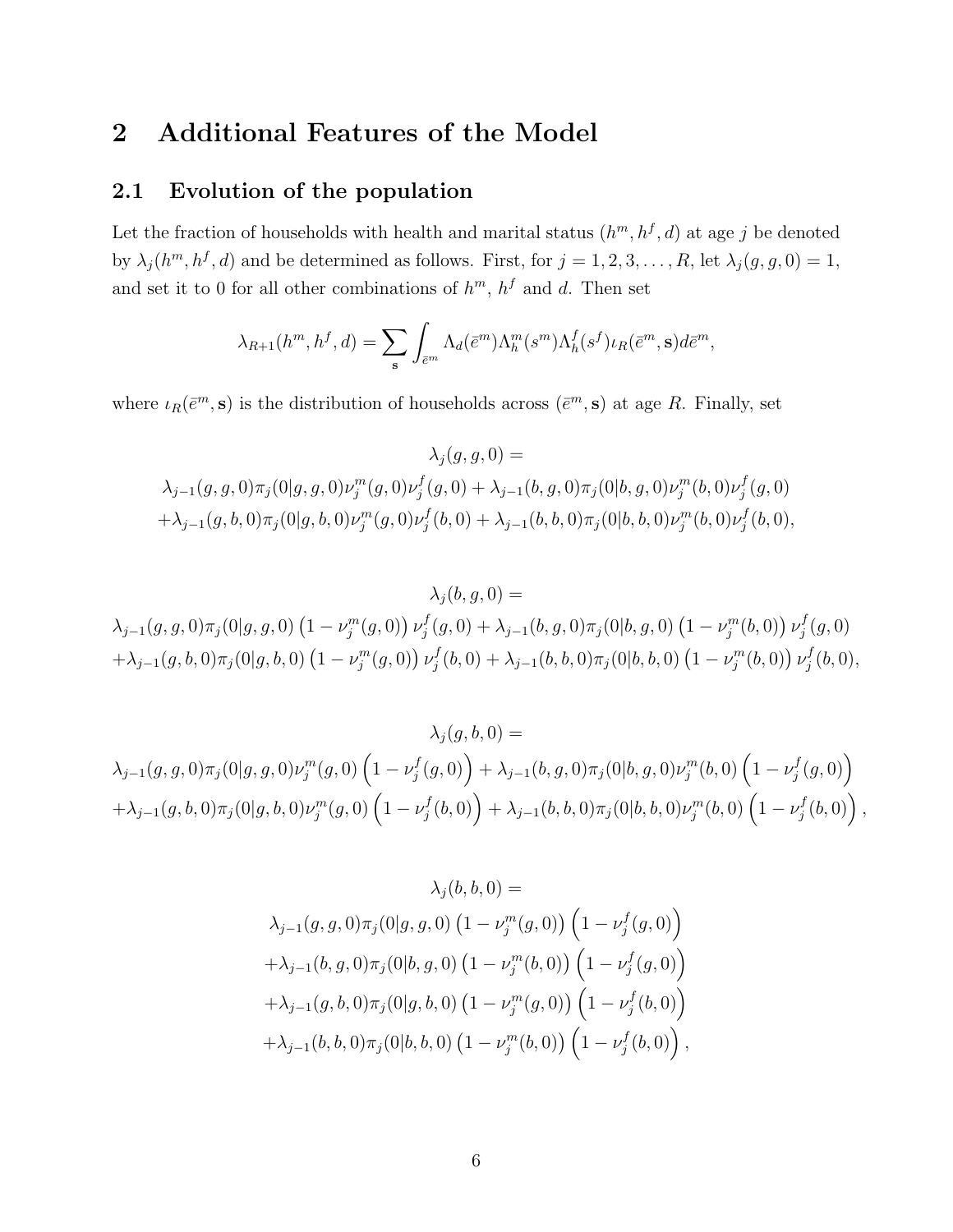$$
\lambda_j(h^m, b, 1) =
$$
\n
$$
\lambda_{j-1}(g, g, 0)\pi_j(1|g, g, 0) \left(1 - \nu_j^f(g, 0)\right) + \lambda_{j-1}(b, g, 0)\pi_j(1|b, g, 0) \left(1 - \nu_j^f(g, 0)\right)
$$
\n
$$
+ \lambda_{j-1}(g, b, 0)\pi_j(1|g, b, 0) \left(1 - \nu_j^f(b, 0)\right) + \lambda_{j-1}(b, b, 0)\pi_j(1|b, b, 0) \left(1 - \nu_j^f(b, 0)\right)
$$
\n
$$
+ \lambda_{j-1}(h^m, b, 1)\pi_j^f(b, 0) \left(1 - \nu_j^f(b, 0)\right) + \lambda_{j-1}(h^m, g, 1)\pi_j^f(g, 0) \left(1 - \nu_j^f(g, 0)\right),
$$

$$
\lambda_j(h^m, g, 1) =
$$
  
\n
$$
\lambda_{j-1}(g, g, 0)\pi_j(1|g, g, 0)\nu_j^f(g, 0) + \lambda_{j-1}(b, g, 0)\pi_j(1|b, g, 0)\nu_j^f(g, 0)
$$
  
\n
$$
+ \lambda_{j-1}(g, b, 0)\pi_j(1|g, b, 0)\nu_j^f(b, 0) + \lambda_{j-1}(b, b, 0)\pi_j(1|b, b, 0)\nu_j^f(b, 0)
$$
  
\n
$$
+ \lambda_{j-1}(h^m, b, 1)\pi_j^f(b, 0)\nu_j^f(b, 0) + \lambda_{j-1}(h^m, g, 1)\pi_j^f(g, 0)\nu_j^f(g, 0),
$$

$$
\lambda_j(b, h^f, 2) =
$$
\n
$$
\lambda_{j-1}(g, g, 0)\pi_j(2|g, g, 0) (1 - \nu_j^m(g, 0)) + \lambda_{j-1}(b, g, 0)\pi_j(2|b, g, 0) (1 - \nu_j^m(b, 0))
$$
\n
$$
+ \lambda_{j-1}(g, b, 0)\pi_j(2|g, b, 0) (1 - \nu_j^m(g, 0)) + \lambda_{j-1}(b, b, 0)\pi_j(2|b, b, 0) (1 - \nu_j^m(b, 0))
$$
\n
$$
+ \lambda_{j-1}(b, h^f, 2)\pi_j^m(b, 0) (1 - \nu_j^m(b, 0)) + \lambda_{j-1}(g, h^f, 2)\pi_j^m(g, 0) (1 - \nu_j^m(g, 0)),
$$

and

$$
\lambda_j(g, h^f, 2) =
$$
  
\n
$$
\lambda_{j-1}(g, g, 0)\pi_j(2|g, g, 0)\nu_j^m(g, 0) + \lambda_{j-1}(b, g, 0)\pi_j(2|b, g, 0)\nu_j^m(b, 0)
$$
  
\n
$$
+ \lambda_{j-1}(g, b, 0)\pi_j(2|g, b, 0)\nu_j^m(g, 0) + \lambda_{j-1}(b, b, 0)\pi_j(2|b, b, 0)\nu_j^m(b, 0)
$$
  
\n
$$
+ \lambda_{j-1}(b, h^f, 2)\pi_j^m(b, 0)\nu_j^m(b, 0) + \lambda_{j-1}(g, h^f, 2)\pi_j^m(g, 0)\nu_j^m(g, 0).
$$

It follows that the fraction of households that are age  $j$  is given by

$$
\eta_j = \frac{\eta_{j-1}}{1+n} \sum_{h^m} \sum_{h^f} \sum_{d} \lambda_j(h^m, h^f, d), \text{ for } j = 2, 3, ..., J,
$$

where  $\eta_1$  is set such that

$$
\sum_{j=1}^J \eta_j = 1.
$$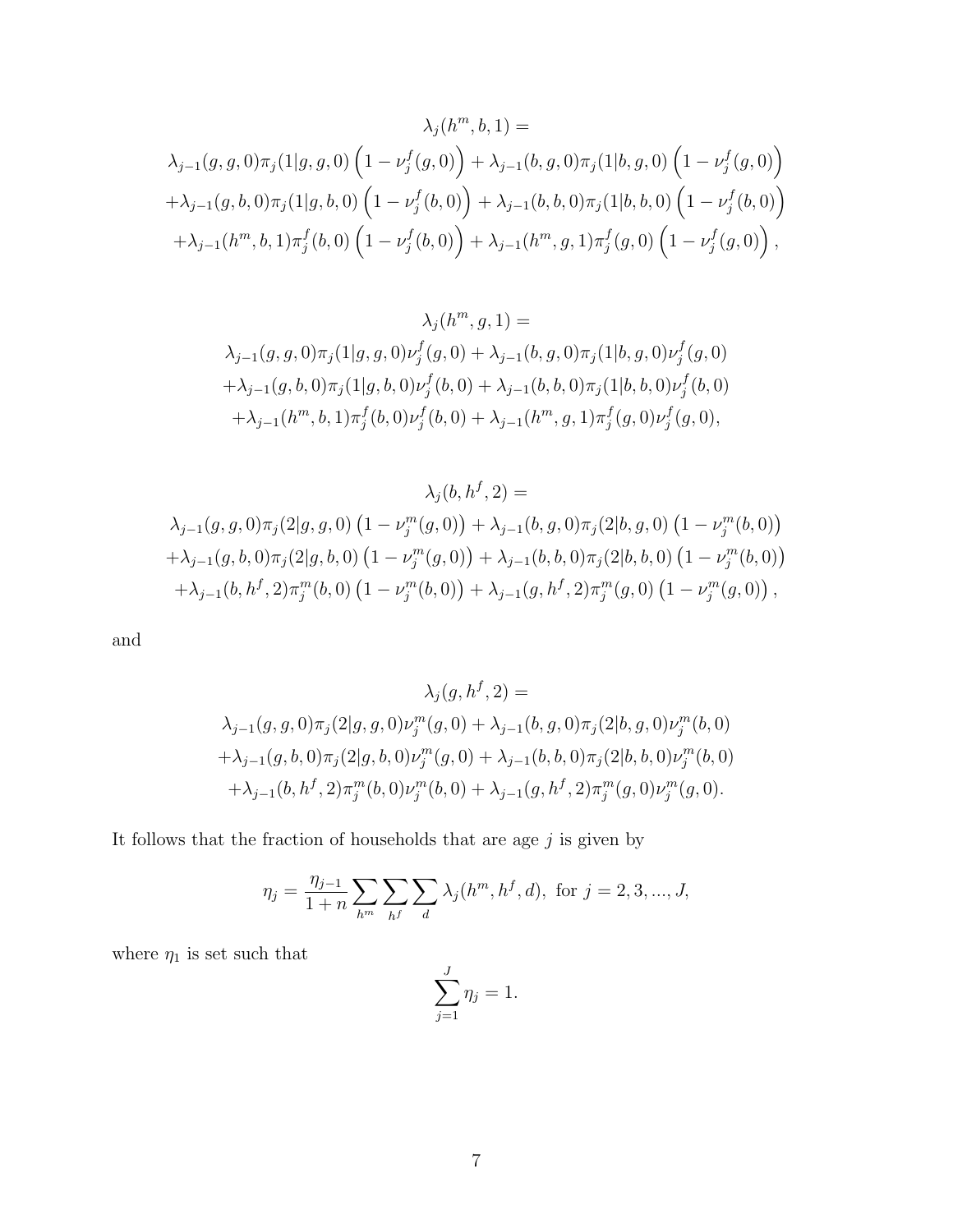### 2.2 Definition of Equilibrium

For the purposes of defining an equilibrium in a compact way, we suppress the household state into a vector  $(j, x)$ , where

$$
x = \begin{cases} x_W \equiv (a, \bar{\mathbf{e}}, \varepsilon_e, \mathbf{s}), & \text{if } 1 \le j \le R, \\ x_R \equiv (a, \bar{\mathbf{e}}, \mathbf{h}, \varepsilon_M, d, d'), & \text{if } R < j \le J. \end{cases}
$$

Accordingly, we redefine value functions, decision rules, income taxes, means-tested transfers and SS benefits to be functions of the household state  $(j, x)$ :  $V^W(j, x)$ ,  $V^R(j, x)$ ,  $c(j, x)$ ,  $a'(j, x), l_f(j, x_W), l_m(j, x_W), T_y(x), T_r(j, x)$  and  $S(x_R)$ . Define the household state spaces:

$$
X_W \subset [0, \infty) \times [0, \infty) \times [0, \infty) \times \{(hs, hs), (hs, col), (col, hs), (col, col)\},
$$
  

$$
X_R \subset [0, \infty) \times [0, \infty) \times \{(g, g), (b, g), (g, b), (b, b)\} \times [0, \infty) \times \{0, 1, 2\} \times \{0, 1, 2\}.
$$

and denote by  $\Xi(X)$  the Borel  $\sigma$ -algebra on  $X \in \{X_W, X_R\}$ . Let  $\Psi_j(X)$  be a probability measure of age-j households with state  $x \in X$ . Note that these households constitute a fraction  $\eta_i \Psi_i(X)$  of the total number of households.

DEFINITION. Given a fiscal policy  $\{S(\bar{\mathbf{e}}, d), \tau_c, \tau_{mc}(e), \tau_{ss}(e), T_y(x), \underline{a}^d, \underline{c}^d, y^d, \kappa\}$  and a real interest rate  $r$ , a steady-state competitive equilibrium consists of household policies  ${c(j,x), a'(j,x), l_f(j,x), l_m(j,x)}_{j=1}^J$  and associated value functions  ${V^W(j,x)}_{j=1}^R$ ,  ${V^R(j,x)}_{j=R+1}^J$ , government purchases and prices  $\{G, w\}$ , per capital stocks  $\{\bar{K}, K\}$  and an invariant distribution  $\{\Psi_j\}_{j=1}^J$  such that

- 1. At the given prices and taxes, the household policy functions  $c(j, x)$ ,  $a'(j, x)$ ,  $l_f(j, x)$ and  $l_m(j, x)$  achieve the value functions.
- 2. At the given prices, firms are on their input demand schedules:  $w = F_L(K, L)$  and  $r = F_K(K, L) - \delta.$
- 3. Aggregate savings are given by  $\sum_j \eta_j \int_X a'(j, x) d\Psi_j = (1 + n)\overline{K}$ .
- 4. Markets clear:

(a) Goods 
$$
\sum_{j} \eta_{j} \int_{X} c(j, x) d\Psi_{j} + (1+n) \bar{K} + \tilde{M} + G = F(K, L) + (1-\delta) \bar{K} + (r+\delta)(\bar{K} - K),
$$
  
\nwhere  $\tilde{M} = \sum_{j=R}^{J} \eta_{j} \int_{X_{R}} \Phi(j, \mathbf{h}, \varepsilon_{M}, d, d') d\Psi_{j}.$   
\n(b) Labor:  $\sum_{j} \eta_{j} \int_{X} \{ (1 - l_{f}(j, x)) \Omega^{f}(j, \varepsilon_{e}, s^{f}) + (1 - l_{m}(j, x) \mathbf{I}_{j \geq \bar{j}} - \bar{l} \mathbf{I}_{j < \bar{j}}) \Omega^{m}(j, \varepsilon_{e}, s^{m}) \} d\Psi_{j} = L.$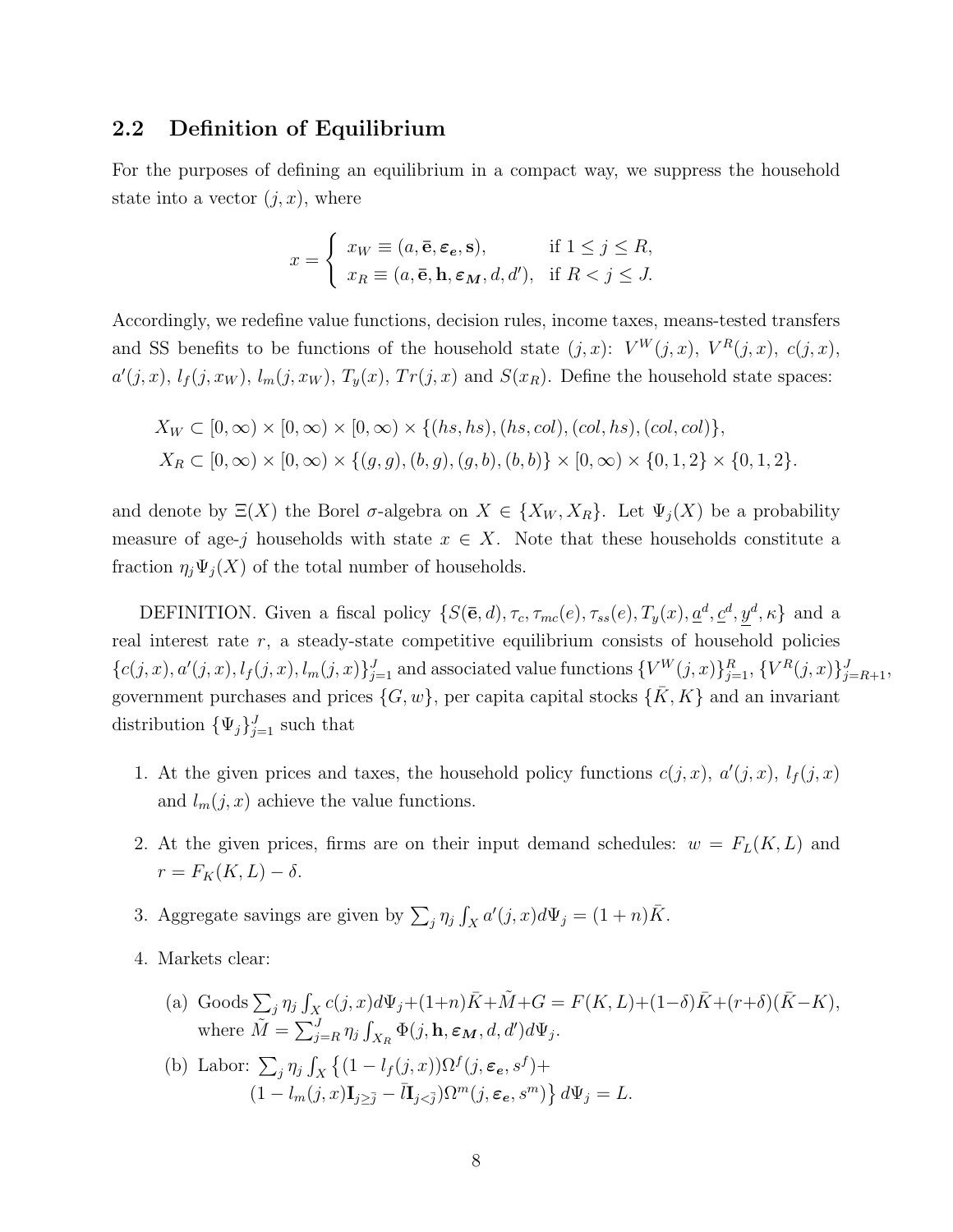5. Distributions of households are consistent with household behavior:

$$
\Psi_{j+1}(X_0) = \int_{X_0} \left\{ \int_X Q_j(x, x') \mathbf{I}_{j'=j+1} d\Psi_j \right\} dx',
$$

for all  $X_0 \in \Xi$ , where **I** is an indicator function and  $Q_j(x, x')$  is the probability that a household of age j and current state x transits to state  $x'$  in the following period.

6. The government's budget is balanced:

 $Income Taxes+Corporte Taxes + Medicine Taxes + PayrollTaxes =$  $SS benefits + Transfers + G$ 

where income tax revenue is given by

$$
IncomeTaxes = \sum_{j=1}^{J} \eta_j \int_X T_y(x) d\Psi_j,
$$

corporate profits tax revenue is

$$
CorporateTaxes = \sum_{j=1}^{R} \eta_j \int_{X_W} \tau_c r a(j, x) d\Psi_j,
$$

Medicare tax revenue is

$$
MedicareTaxes = \sum_{j=1}^{R} \eta_j \int_{X_W} \left\{ \tau_{mc} \left( e^m(j,x) \right) e^m(j,x) + \tau_{mc} \left( e^f(j,x) \right) e^f(j,x) \right\} d\Psi_j,
$$

payroll tax revenue is

$$
PayrollTaxes = \sum_{j=1}^{R} \eta_j \int_{X_W} \left\{ \tau_{ss} \left( e^m(j,x) \right) e^m(j,x) + \tau_{ss} \left( e^f(j,x) \right) e^f(j,x) \right\} d\Psi_j
$$

SS benefits are

$$
SSbenefits = \sum_{j=R+1}^{J} \eta_j \int_{X_R} S(x) d\Psi_j
$$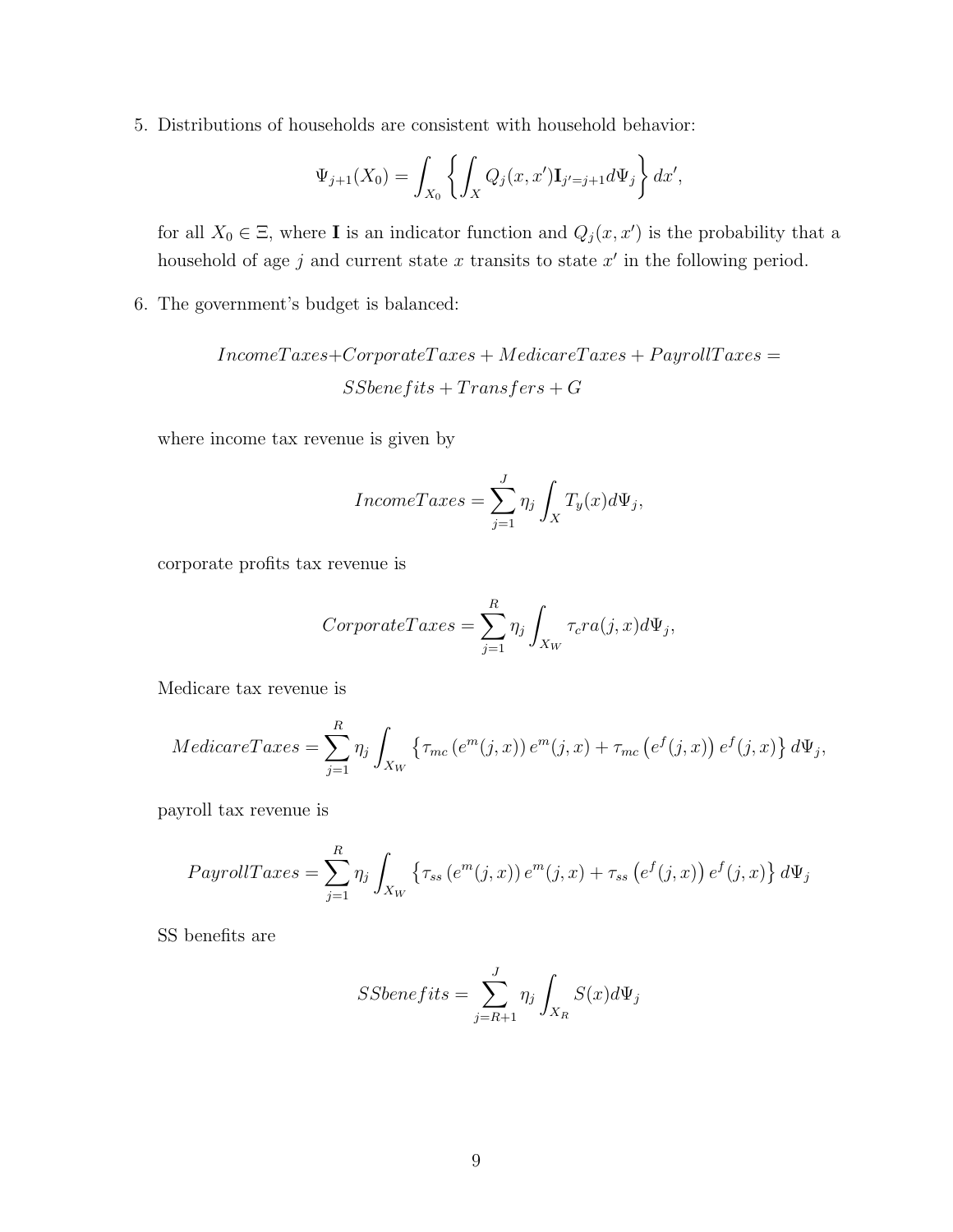and means-tested transfer payments are

$$
Transfers = \sum_{j=1}^{J} \eta_j \int_X Tr(j, x) d\Psi_j.
$$

## 2.3 Computational Algorithm

The steps in computing the equilibrium of the baseline economy are as follows. First, a guess of average earnings is made. From this guess, a guess on average household income is derived. Second, individual maximization problems are solved. Agents' problems in the last period of their lives are solved first, followed by the previous period, up to the first period. To this end, the state space is discretized and optimal assets and labor supply are found via grid search. Value functions are constructed using piecewise linear interpolation. The grids for assets and average lifetime earnings consist of 100 and 10 nonlinearly-spaced points, respectively. Increases in these grid sizes does not significantly change the solution. Female labor supply is chosen from an evenly-spaced grid of 10 points. Third, the distribution of the population over the discrete state is computed using forward iteration. Finally, average earnings and average household income are updated. This procedure is iterated on until both average earnings and average household income converge. The government budget constraint is cleared by setting government spending to the residual.

The algorithm to compute counterfactual economies is similar. The main difference is that, in addition to average earnings and average household income, the tax rate used to clear the government budget constraint is also iterated on while government spending as a fraction of output is held fixed at the baseline economy level.

# 3 Calibration Details

## 3.1 Stochastic Structure of Medical expenses

When calibrating the five state Markov process of medical expense shocks, we allow one of the states to be associated with nursing home stays. We set the fifth state to reproduce the average annual cost of a nursing home stay for a Medicaid recipient. This cost is \$33,500 in year 2000 dollars and includes both the cost of care and the cost of room and board.<sup>[1](#page-52-0)</sup> We focus on Medicaid recipients because it allows us to decompose this expense into a consumption and medical expense component. In particular, for these individuals, the consumption component

<span id="page-52-0"></span><sup>1</sup>This number is based on Medicaid per diem rates in [Meyer](#page-64-0) [\(2001\)](#page-64-0).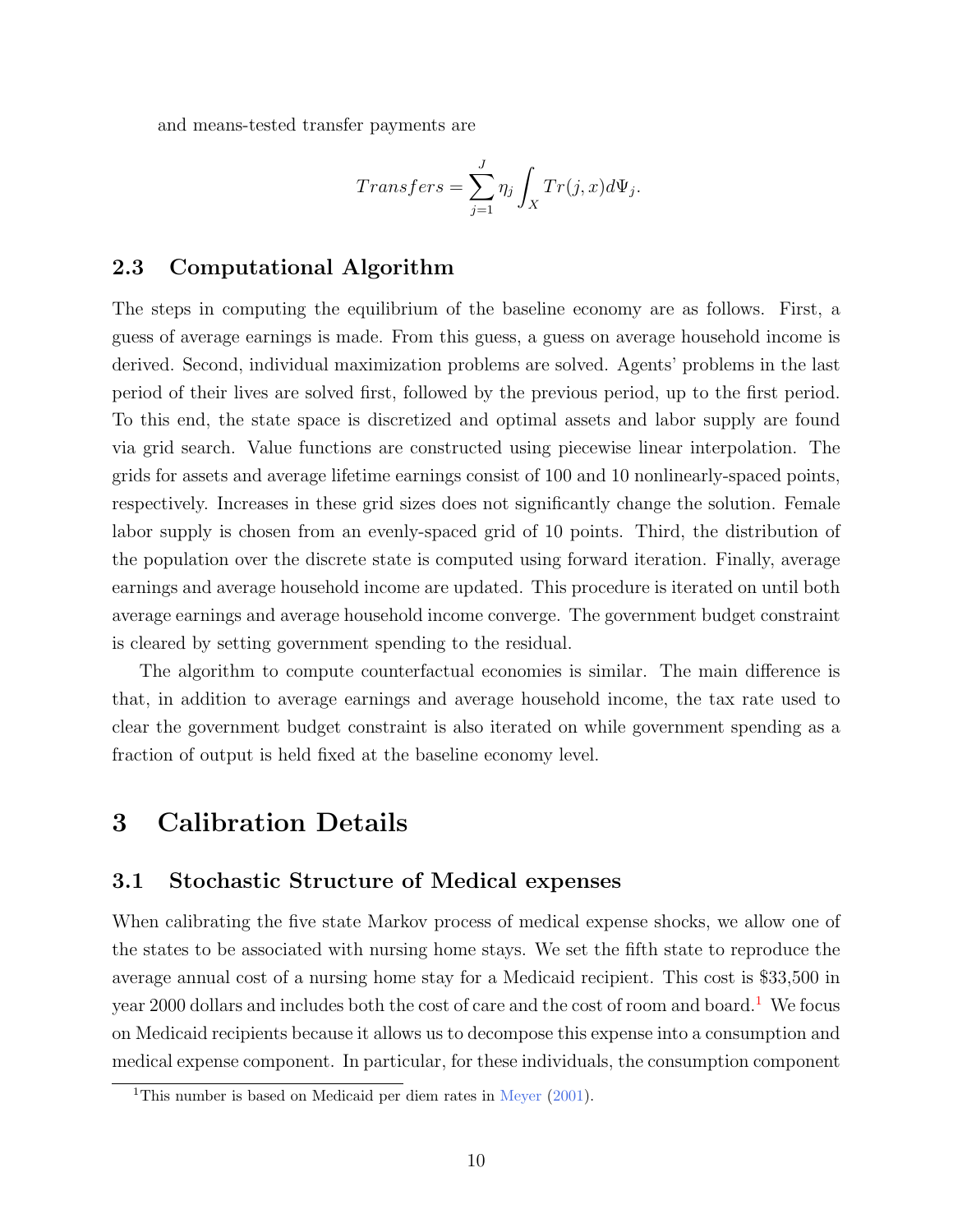is given by c. One way to assess this calibration is to consider the situation of a private payer. Under the assumption that  $1/2$  of total consumption is room and board for nursing home care, total average nursing home expenses for a private payer in the model are about \$70,000 per year in year 2000 dollars. For purposes of comparison the average annual cost of a semi-private room was \$60,000 in 2005 and the cost of a private room was \$75,000 in 2005 according to the Metlife Market Survery of Nursing Home and Assisted Living Costs.

The probabilities of a nursing home stay are assumed to vary with age. We estimate the transition probabilities in and out of this state using the following targets. The probabilities of entry into the nursing home state are chosen to match the distribution of age of first nursing home entry for individuals aged 65 and above. This distribution is taken from [Murtaugh,](#page-64-1) [Kemper, Spillman and Carlson](#page-64-1) [\(1997\)](#page-64-1). They find that 21% of nursing home stayers have their first entry between ages 65–74, 46% between ages 75–84, and 33% after age 85. The probabilities of exiting the nursing home state are chosen to match the average years of nursing home stay over their lifetime organized by age of first entry. We limit attention to stays of at least 90 days because we want to focus on true long-term care expenses. [Murtaugh et al.](#page-64-1) [\(1997\)](#page-64-1) do not report the figures we need. However, we are able to impute these durations by combining data they provide with data from [Liu, McBride and Coughlin](#page-63-1) [\(1994\)](#page-63-1). The specific targets are as follows. For those who had a first entry between 65-74, the average duration of all nursing home stays is 3.9 years. For those whose first entry is between the ages of 75-84 the average duration is 3.2 years and for those with first entry after age 85 the average duration is 2.9 years.

The above targets are all conditional on a nursing home entry. In order to estimate the unconditional probability of a nursing home entry, we target the probability that a 65 year old will enter a nursing home before death for a long term stay. That probability is 0.295 and is imputed using data from the two sources above.

In order to hit these targets, as well as the [French and Jones](#page-63-2) [\(2004\)](#page-63-2) AR(1) targets, we use a simulated method of moments procedure that does a bias correction for the well known downward bias in estimated AR(1) coefficients.

## 3.2 Preferences

We set  $\beta = 0.944$  to obtain a wealth to earnings ratio in the model of 3.2. This is the wealth to earnings ratio for the bottom 95 percent of the wealth distribution in the US and the same target used by Hong and Ríos-Rull [\(2007\)](#page-63-3). Following the macro literature, we set  $\sigma$ equal to [2](#page-53-0).0.<sup>2</sup> The degree of joint consumption is governed by  $\chi$ . We set  $\chi$  to 0.67 following

<span id="page-53-0"></span><sup>&</sup>lt;sup>2</sup>See for example Castañeda, Díaz-Giménez and Ríos-Rull [\(2003\)](#page-63-4), [Heathcote, Storesletten and Violante](#page-63-5) [\(2010\)](#page-63-5) and [Storesletten, Telmer and Yaron](#page-64-2) [\(2004\)](#page-64-2).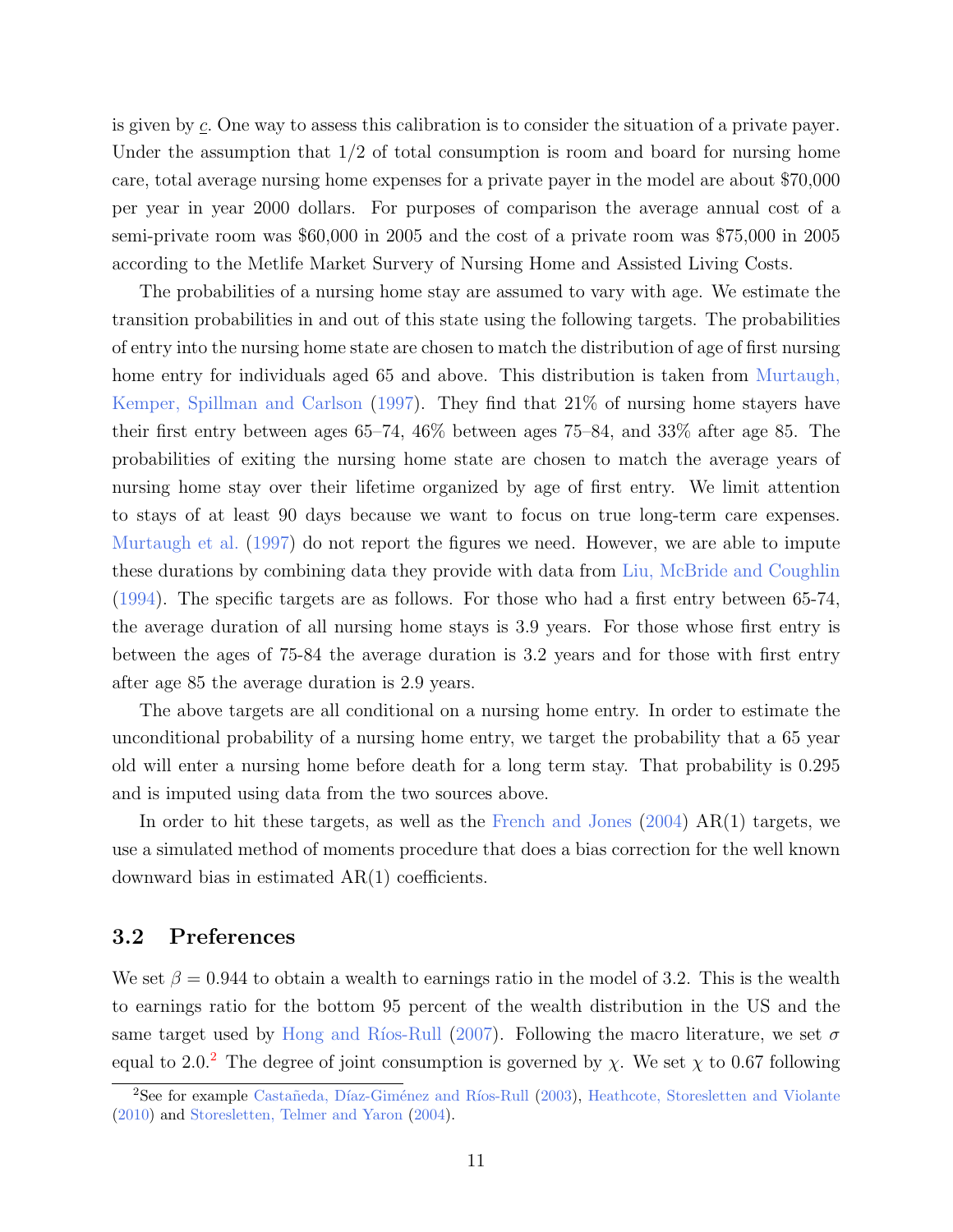[Attanasio, Low and Sanchez-Marcos](#page-63-6) [\(2008\)](#page-63-6).

We set  $\gamma$ , the leisure exponent for females to 2. This is the baseline value used by [Erosa,](#page-63-7) [Fuster and Kambourov](#page-63-7) [\(2014\)](#page-63-7). This choice in conjunction with steady-state hours worked implies a theoretical Frisch-elasticity of 2.43. This choice implies that the correlation between the year-on-year growth rate of the husbands wages and the corresponding growth rate of the wive's hours worked is −0.34 in our model. For purposes of comparison, the model of [Heathcote et al.](#page-63-5) [\(2010\)](#page-63-5) produces a correlation of  $-0.11$  for the same statistic.

We allow  $\psi(\mathbf{s})$  to vary with the education level of each household member. The targets, taken from [McGrattan and Rogerson](#page-64-3) [\(2007\)](#page-64-3), are average female hours by educational attainment of both household members. Expressed as a fraction of a total time endowment of 100 hours per week, they are 0.16 for high-school-educated households, 0.17 for households where the female has a high-school degree and her spouse has a college degree, 0.24 for households where the female has a college degree and her husband has a high-school degree, and 0.21 for college-educated households. The corresponding parameter values are 3.5, 1.7, 2.25, and 1.7.

The parameters that governs the extent of disutility the household experiences if the female or older male is participating in the labor market,  $\phi_f(s)$  and  $\phi_m(s)$ , also vary with education. The targets for  $\phi_f(s)$ , taken from [Kaygusuz](#page-63-8) [\(2010\)](#page-63-8), are female participation rates by educational attainment of each household member. The participation rates are for married females aged 50 to 59. For high-school-educated households the rate is 0.48. For households with high-school-educated females and college-educated males the rate is 0.45. For households with college-educated females and high-school-educated males the rate is 0.68 and for college-educated households the rate is 0.58. The corresponding parameter values are 0.21, 0.16, 0.11, and 0.11. The targets for  $\phi_m(s)$  are the participation rates by educational attainment of each household member for married males aged 55 to 64. For high-schooleducated households the rate is 0.68. For households with high-school-educated females and college-educated males the rate is 0.77. For households with college-educated females and high-school-educated males the rate is 0.72 and for college-educated households the rate is 0.82. The corresponding parameter values are 1.33, 0.94, 0.71, and 0.59. The targets for all these parameters are based on IPUMS data from the 1980 and 1990 U.S census.

#### 3.3 Technology

Consumption goods are produced according to a production function,

$$
F(K, L) = AK^{\alpha}L^{1-\alpha},
$$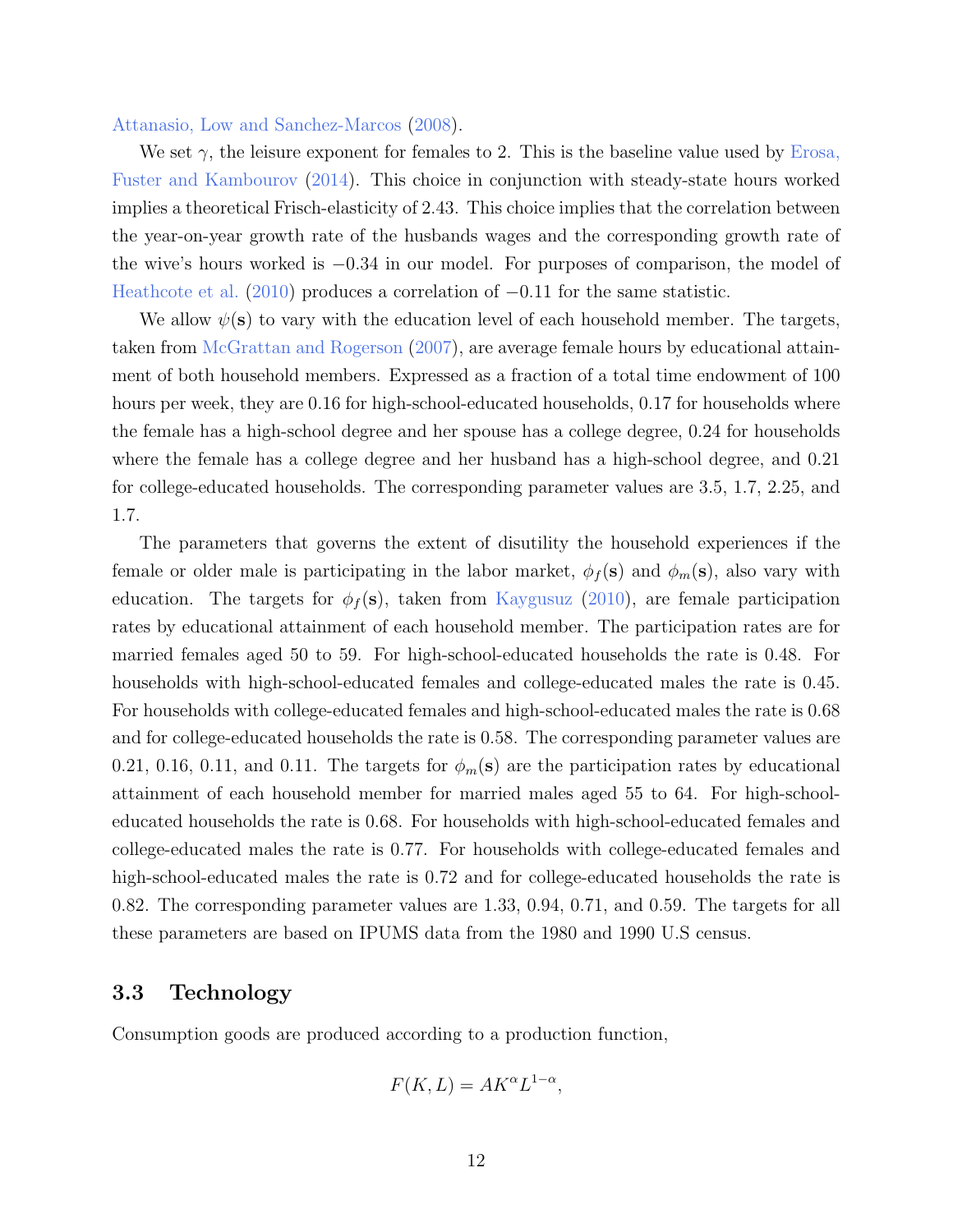where capital depreciates at rate  $\delta$ . The parameters  $\alpha$  and  $\delta$  are set using their direct counterparts in the U.S data: a capital income share of 0.3 and an annual depreciation rate of 7% [\(Gomme and Rupert,](#page-63-9) [2007\)](#page-63-9). The parameter A is set such that the wage per efficiency unit of labor is normalized to one under the baseline calibration.

### 3.4 Earnings Process

The basic strategy for calibrating the labor productivity process follows [Heathcote et al.](#page-63-5) [\(2010\)](#page-63-5) who also consider earnings for married households. We assume that college graduates begin their working career four years later than high school graduates. The specific form of the labor productivity process is:

$$
\log \Omega^{i}(j, \epsilon_e, s^i) = \alpha_1 \mathbf{I}(s^i = col) + \alpha_2 \mathbf{I}(i = f) + \beta_1 j + \beta_2 j^2 + \beta_3 j^3 + \epsilon_e^{i},
$$

where  $\alpha_1$  and  $\alpha_2$  are intercepts that capture the college premium and the gender gap. The β's determine the experience premium. The specific values of these parameters are  $\alpha =$  $4.96 \times 10^{-1}$ ,  $\alpha_2 = -4.78 \times 10^{-1}$ ,  $\beta_1 = 4.80 \times 10^{-2}$ ,  $\beta_2 = -8.06 \times 10^{-4}$  and  $\beta_3 = -6.46 \times 10^{-7}$ . All these values are taken from [Heathcote et al.](#page-63-5) [\(2010\)](#page-63-5).

Following [Heathcote et al.](#page-63-5) [\(2010\)](#page-63-5), we assume that females and males face a persistent productivity shock process. In particular,  $\epsilon_e^i$  is assumed to follow an AR(1) process with a serial correlation coefficient of  $\epsilon_e^i = 0.973$  and a standard deviation of 0.01. We allow the innovation to earning productivity to be correlated with the spouse's innovation. [Heathcote](#page-63-5) [et al.](#page-63-5) [\(2010\)](#page-63-5) choose this correlation to reproduce a targeted correlation of male wage growth and female wage growth of 0.15. We set the correlation of the earnings innovations to match this same target. The resulting correlation between the two earnings innovations is 0.05.

[Heathcote et al.](#page-63-5) [\(2010\)](#page-63-5) also allow for a transient shock to labor productivity. We abstract from this second shock. This reduces the size of the state space for working households and allows us to model the problem of retirees in more detail.

The distribution of initial productivity levels  $\Gamma_e$  is assumed to be bivariate normal with a standard deviation of 0.352, a correlation of 0.517 and a gender productivity gap of 0.62 in 1970. All of these targets are taken from [Heathcote et al.](#page-63-5) [\(2010\)](#page-63-5) and apply to males and females.[3](#page-55-0)

One difference between us and [Heathcote et al.](#page-63-5) [\(2010\)](#page-63-5) is that we allow for an earnings state that has a much lower level of earnings as compared to what Gaussian quadrature methods would imply. See Section 5.2 of the paper for more details.

<span id="page-55-0"></span><sup>3</sup>Specifications similar to this have been used by [Attanasio et al.](#page-63-6) [\(2008\)](#page-63-6) and [Heathcote, Storesletten and](#page-63-10) [Violante](#page-63-10) [\(2008\)](#page-63-10) to model the joint earnings of married couples.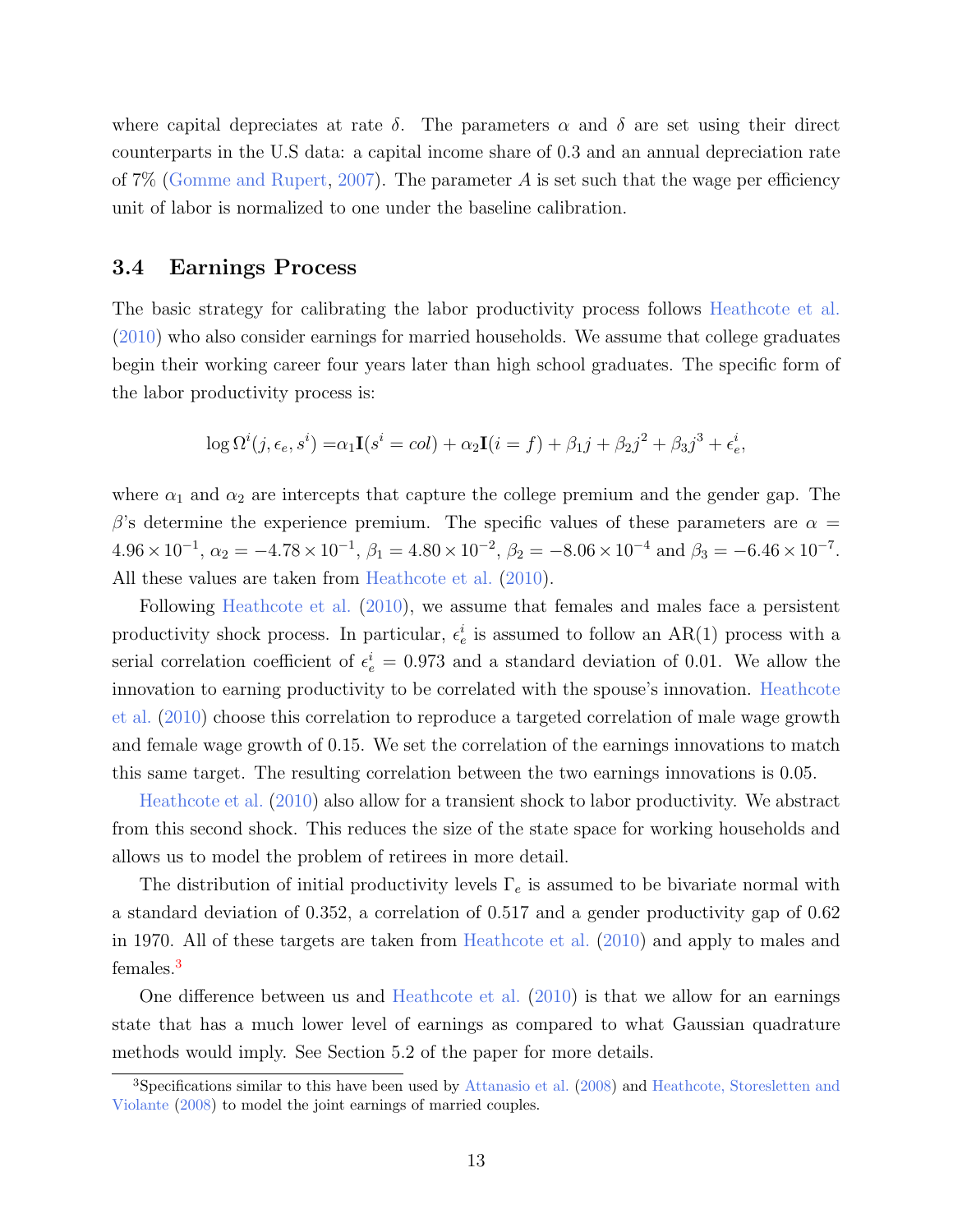#### 3.5 Progressive Income Tax Formula

The effective progressive income tax formula is given by:

$$
\tau^{y}(y^{disp}, d) = \left[\eta_1^d + \eta_2^d \log\left(\frac{y^{disp}}{\bar{y}}\right)\right] y^{disp} \tag{1}
$$

where  $y^{disp}$  is disposable household income,  $\bar{y}$  is mean income in the economy. [Guner,](#page-63-11) [Kaygusuz and Ventura](#page-63-11) [\(2012\)](#page-63-11) estimate  $\eta_1^0 = 0.113$  and  $\eta_2^0 = 0.073$  for married households and  $\eta_1^{d \in \{1,2\}} = 0.153$  and  $\eta_2^{d \in \{1,2\}} = 0.057$  for single households. We shift the income tax formula down by 0.07 to match income tax revenue as a fraction of GDP in the model and the data.

The U.S. Federal tax code allows tax-filers a deduction for medical expenses that exceed 7.5% of income. Our income tax schedules indirectly account for deductions when estimating effective tax functions. However, their effective tax functions are averages across many households and do not capture the full benefit of this deduction to those who experience large medical expense shocks such as long-term care. We allow for a deduction for medical expenses that exceed 7.5% of income.

U.S. Federal tax code provides for an exemption of SS benefits. This exemption is phased out in two stages as income rises. Table [6](#page-57-0) reports exemption thresholds and minimum income levels by marital status. The left column of Table [6](#page-57-0) reports the actual dollar amounts in the year 2000. The right column expresses these figures as a fraction of average earnings of full-time, prime-age male workers. According to our source, the thresholds and minimum income are not indexed to inflation or wage growth.

We use these thresholds to compute the exemptions formulas in the following way. We start by calculating provisional income, Y, which is defined as asset income,  $Y^a$ , plus half of the household's SS income,  $Y^{ss}$ . If  $Y < T_i^1, i \in \{s, m\}$ , there is a full exemption for SS benefits and taxable income for that household is equal to  $Y^a$  net of the medical expense tax deduction. If  $T_i^1 < Y < T_i^2$ ,  $i \in \{s, m\}$ , taxable income is given by

$$
Y^a + 0.5 \min(Y^{ss}, Y - T_i^1),
$$

net of the medical expense tax deduction if eligible. If  $Y > T_i^2, i \in \{s, m\}$ , then taxable income is given by

$$
Y^a + \min\Big\{ 0.85Y^{ss}, 0.85\big[Y - T_i^2 + \min(\underline{Y}_i, 0.5Y_i^{ss})\big]\Big\},\,
$$

net of medical expense tax deduction if eligible.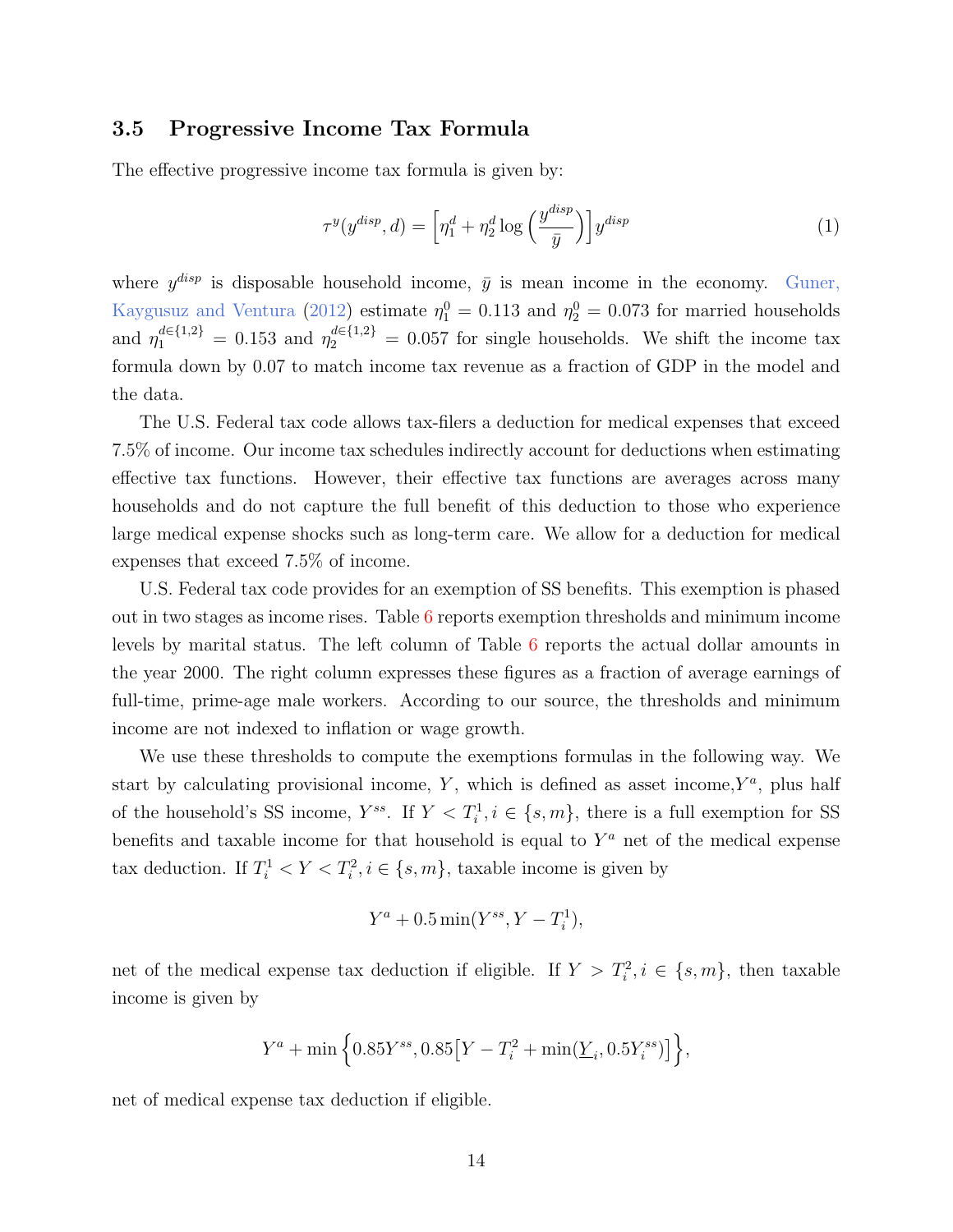| Description                |        | Levels $(\$)$ % of ave. earnings |
|----------------------------|--------|----------------------------------|
| Threshold 1                |        |                                  |
| Single $(T_s^1)$           | 25,000 | 53                               |
| Married $(T_m^1)$          | 32,000 | 67                               |
| Threshold 2                |        |                                  |
| Single $(T_{\rm s}^2)$     | 34,000 | 72                               |
| Married $(T_m^2)$          | 44,000 | 93                               |
| Minimum income             |        |                                  |
| single $(\underline{Y}_s)$ | 4,500  | 9                                |
| married $(Y_m)$            | 6,000  | 13                               |

<span id="page-57-0"></span>Table 6: Exemption thresholds and minimum income levels for taxation of social security benefit income

Source: Scott, C. and J. Mulvey (2010). "Social Security: Calculation and History of Taxing Benefits", Congressional Research Service.

## 3.6 Social Security Benefits

The U.S. Social Security system links a worker's benefits to an index of the worker's average earnings,  $e$ . Benefits are adjusted to reflect the annual cap on contributions and there is also some progressivity built into the U.S. Social Security system. We use the following formula to link contributions to benefits for an individual

$$
\hat{S}(\bar{e}) = \begin{cases}\ns_1 \bar{e}, & \text{for } \bar{e} \leq \tau_1, \\
s_1 \tau_1 + s_2 (\bar{e} - \tau_1), & \text{for } \tau_1 \leq \bar{e} \leq \tau_2, \\
s_1 \tau_1 + s_2 (\tau_2 - \tau_1) + s_3 (\bar{e} - \tau_2), & \text{for } \tau_2 \leq \bar{e} \leq \tau_3, \\
s_1 \tau_1 + s_2 (\tau_2 - \tau_1) + s_3 (\tau_3 - \tau_2), & \text{for } \bar{e} \geq \tau_3.\n\end{cases}
$$

Following the Social Security administration, we set the marginal replacement rates,  $s_1$ ,  $s_2$ , and  $s_3$  to 0.90, 0.33, and 0.15, respectively. The threshold levels,  $\tau_1$ ,  $\tau_2$ , and  $\tau_3$ , are set to 20%, 125% and 246% of average earnings for all workers. The U.S. Social Security system also provides spousal and survivor benefits. We model these benefits. Household benefits are determined using the following formula

$$
S(\bar{\mathbf{e}}, d) = \begin{cases} \hat{S} \left( \max_{i \in \{m, f\}} \{\bar{e}^i\} \right) + \max \left\{ 0.5 \hat{S} \left( \max_{i \in \{m, f\}} \{\bar{e}^i\} \right), \hat{S} \left( \min_{i \in \{m, f\}} \{\bar{e}^i\} \right) \right\}, & \text{if } d = 0, \\ \max \left\{ \hat{S} \left( \bar{e}^m \right), \hat{S} \left( \bar{e}^f \right) \right\}. & \text{if } d \in \{1, 2\}. \end{cases}
$$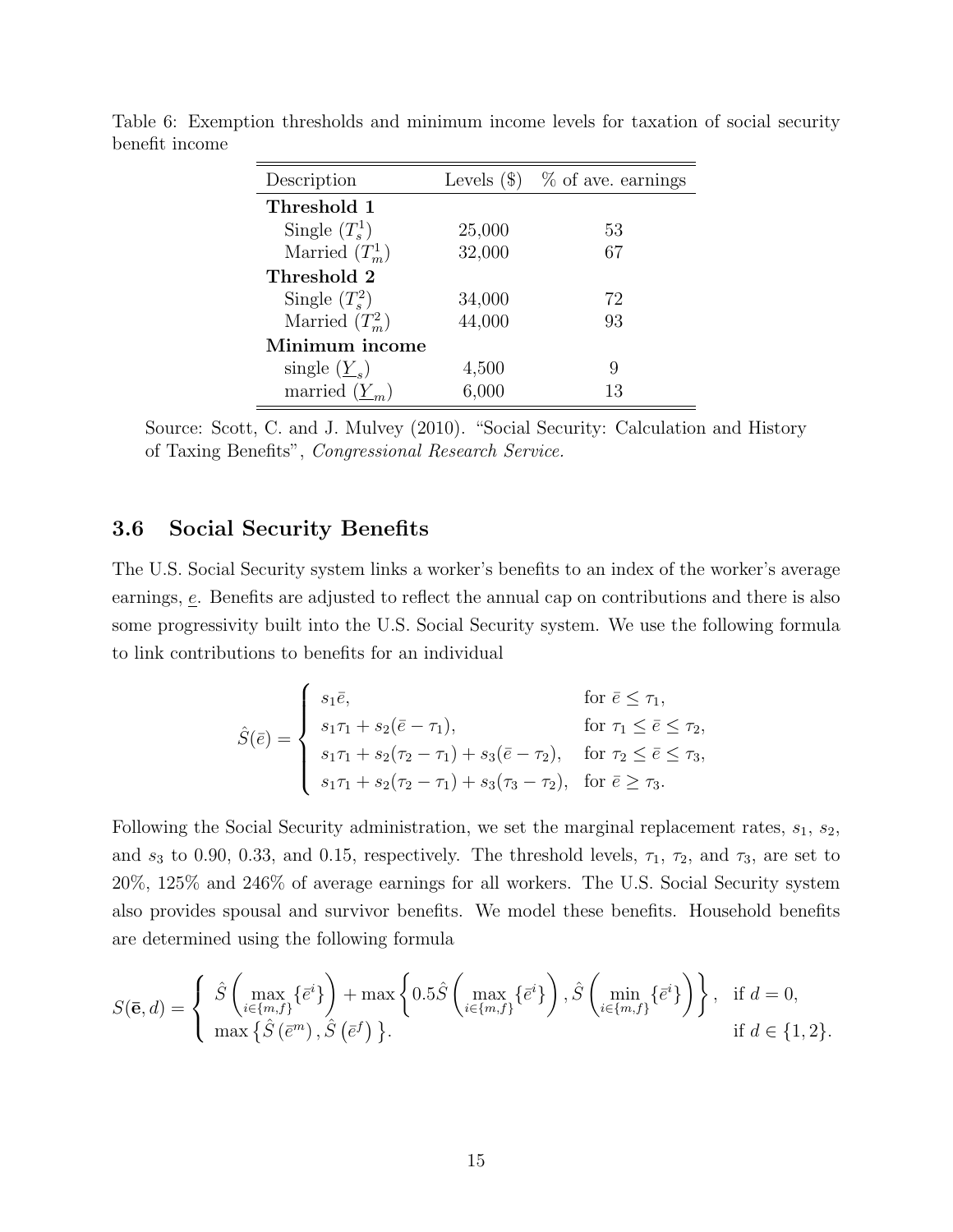| Age      | 65–74 | 75–84 | $85+$ |
|----------|-------|-------|-------|
| Married  |       |       |       |
| data     | 0.028 | 0.029 | 0.043 |
| model    | 0.017 | 0.031 | 0.037 |
| Widows   |       |       |       |
| data     | 0.065 | 0.055 | 0.088 |
| model    | 0.079 | 0.061 | 0.058 |
| Widowers |       |       |       |
| data     | 0.077 | 0.066 | 0.090 |
| model    | 0.057 | 0.049 | 0.056 |

<span id="page-58-0"></span>Table 7: Bi-annual Flows into Medicaid by Age and Marital Status

The flows are the fraction of retirees with given initial marital status not receiving Medicaid but who become recipients over the next two years. Data source: Authors' computations using our HRS sample.

# 4 Other Model Assessment Results

## 4.1 Medicaid Flows

Another implication of the model that was not targeted is flows into Medicaid. Table [7](#page-58-0) reports flows into Medicaid by age and marital status. Observe that in the data, the flows into Medicaid are much lower for married than singles. Moreover, the flows increase monotonically with age for married but follow a U-shaped pattern for singles. Model flows into Medicaid reproduce almost all of these features of the data.

## 4.2 Other Wealth Transitions

Table [8](#page-59-0) indicates that the model is in reasonably good accord with the data with respect to both wealth transitions conditional on widowhood for men and medical expenses. First, observe that widowers of all ages face a higher probability and a higher persistence of low wealth compared to married men. One way to compare the effects of medical expenses is to interpret the second highest draw of the medical expense shock in the model as a hospital stay. Notice that, with this interpretation, hospital stays increase the likelihood and persistence of low wealth in the model as in the data. We do not read much into these statistics from the model for the 85+ widowers because the sample size for this group in our model simulated data is extremely small.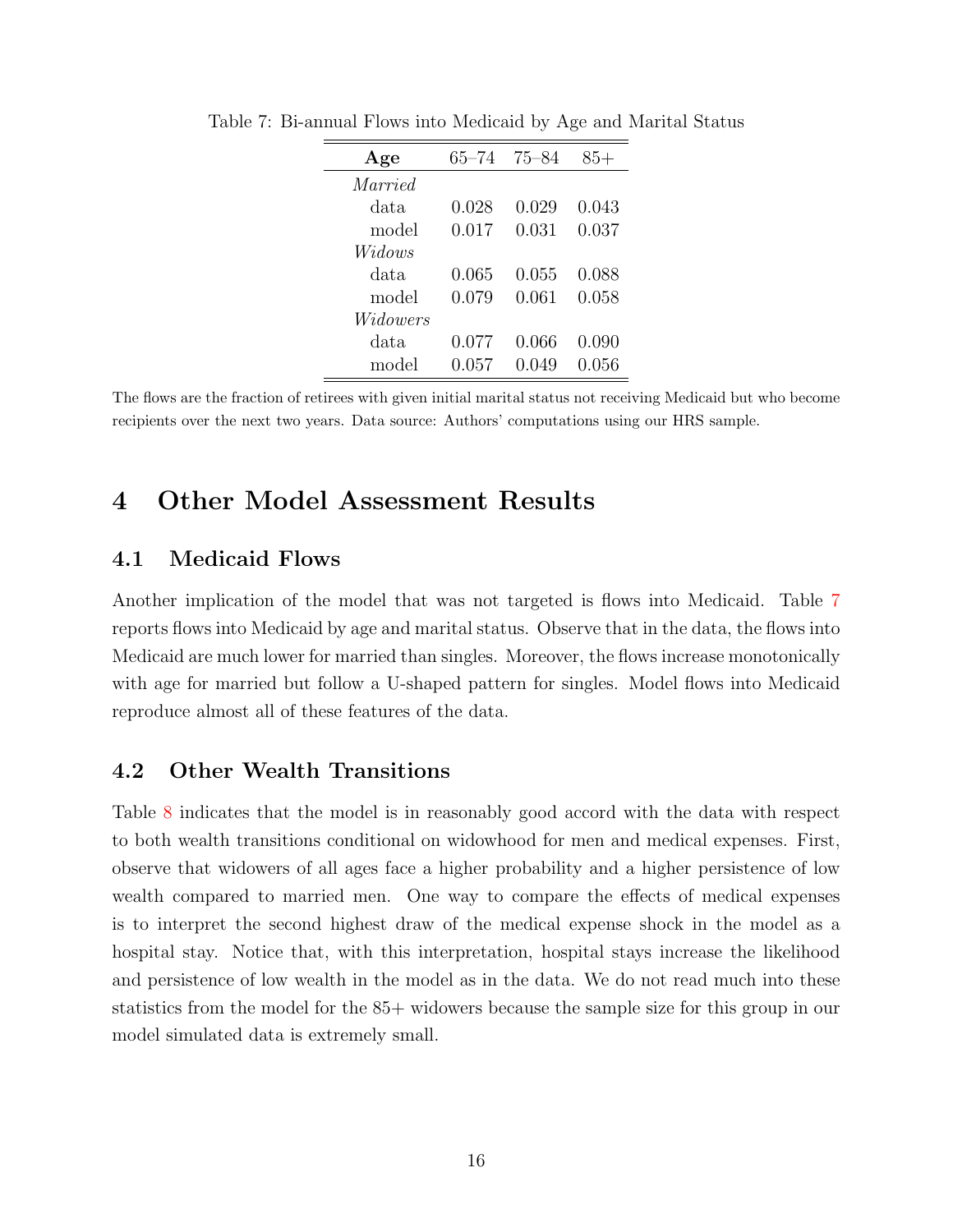|                      |           | Model     |       | Data      |       |       |  |
|----------------------|-----------|-----------|-------|-----------|-------|-------|--|
| Cohort               | $65 - 74$ | $75 - 84$ | $85+$ | $65 - 74$ | 75–84 | $85+$ |  |
| Marital Status (Men) |           |           |       |           |       |       |  |
| married              | 1.10      | 3.24      | 5.83  | 6.08      | 5.93  | 5.90  |  |
| widower              | 4.05      | 5.14      | 32.96 | 10.36     | 8.05  | 8.89  |  |
| Hospital             |           |           |       |           |       |       |  |
| no hospital stay     | 3.71      | 5.60      | 6.28  | 5.71      | 5.67  | 7.87  |  |
| hospital stay        | 7.86      | 14.21     | 18.69 | 6.47      | 7.04  | 10.25 |  |
| Marital Status (Men) |           |           |       |           |       |       |  |
| married              | 87.2      | 74.6      | 26.4  | 74.5      | 73.9  | 70.7  |  |
| widower              | 97.5      | 89.9      | 100   | 75.7      | 79.0  | 73.9  |  |
| Hospital             |           |           |       |           |       |       |  |
| no hospital stay     | 78.1      | 66.5      | 67.7  | 75.1      | 73.1  | 70.7  |  |
| hospital stay        | 96.3      | 90.6      | 67.1  | 78.3      | 77.3  | 71.8  |  |

<span id="page-59-0"></span>Table 8: Additional conditional transitions into and persistence of low wealth statistics

The upper-panel numbers are the percentage of individuals in wealth quintiles 2–5 who move to quintile 1 two years later conditional on their initial status. The lower-panel numbers are the percentage of individuals in wealth quintile 1 who are still in quintile 1 two years later conditional on their initial status. Wealth quintiles are determined from an individual wealth distribution specific to each age group. Married individuals are assigned half of the household wealth.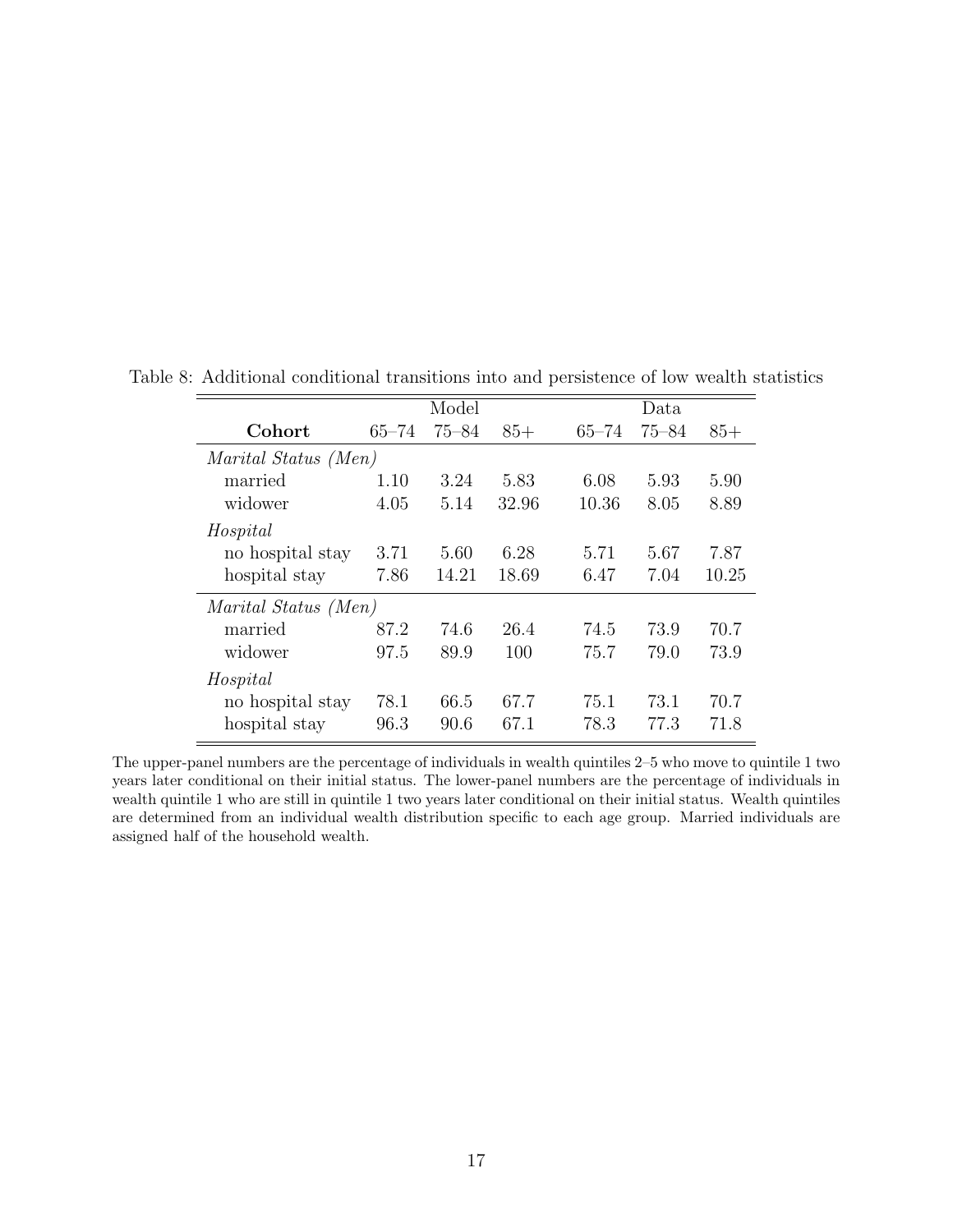# 5 Additional Figures

<span id="page-60-0"></span>

Figure 1: MTSI recipiency rates of retirees in the baseline economy and the baseline economy without SS.

The left panel of Figure [1](#page-60-0) shows the MTSI recipiency rates in the baseline economy. The right panel shows the same rates in the economy without SS. These rates were used to construct the changes in recipiency rates shown in Figure 6 in the paper.

# 6 Additional Robustness Experiments

Table [9](#page-61-0) reports the welfare costs of removing MTSI under our baseline and three alternative scenarios about the size of the consumption floors and income thresholds delivered by informal insurance arrangements when MTSI is absent. In each scenario, the floors and income thresholds are adjusted proportionately. Ex-ante welfare of a newborn household falls even when the floors offered by informal insurance are increased by a factor of 1000 relative to their baseline values. In addition, most types of households continue to experience a welfare loss when MTSI is absent.

We have posited a non-Gaussian process for earnings. In particular, we have included a low earnings state that helps us reproduce the left tail of the earnings distribution. In the baseline model this shock hits all households with equal probability. For retirees in the HRS this was a reasonable assumption. However, in more recent cohorts the poverty rate of high-school educated individuals relative to college-educated individuals has doubled.[4](#page-60-1) The second column of Table [10](#page-61-1) illustrates how the welfare effects of removing MTSI change when the low earnings shock is assumed to hit households with high-school-educated males

<span id="page-60-1"></span><sup>4</sup>Pew Research Center (2014) "The Rising Cost of Not Going to College"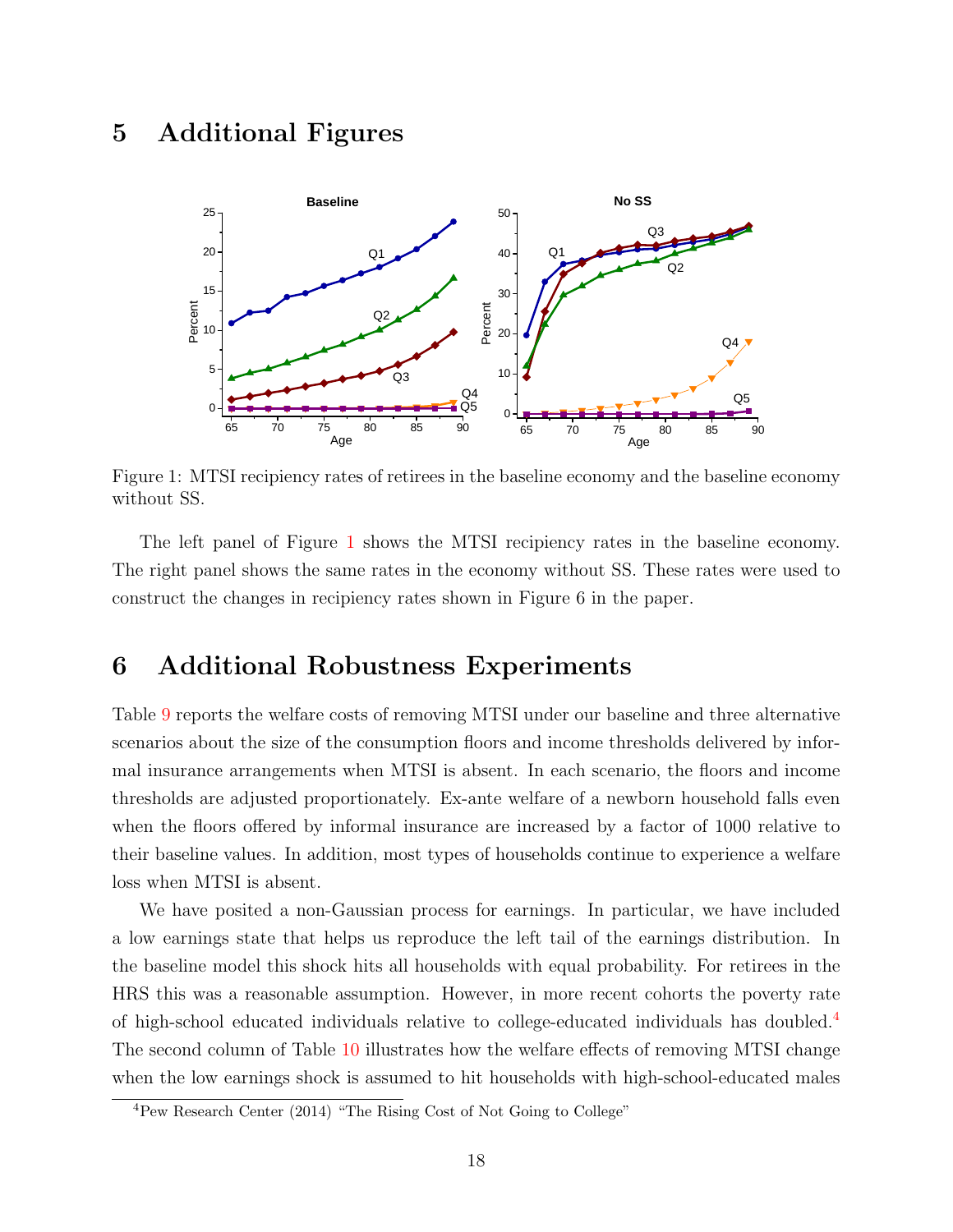| Economy                                     | <b>Baseline</b> |         | $c = 1.1e-4$ $c = 0.0011$ $c = 0.011$ |         |
|---------------------------------------------|-----------------|---------|---------------------------------------|---------|
|                                             | $c = 1.1e-5$    |         |                                       |         |
| Welfare                                     |                 |         |                                       |         |
| Ex-ante                                     | $-4.3$          | $-2.8$  | $-1.7$                                | $-0.67$ |
| By male permanent earnings:                 |                 |         |                                       |         |
| quintile 1                                  | $-7.0$          | $-4.9$  | $-3.2$                                | $-1.8$  |
| quintile 2                                  | $-4.9$          | $-3.3$  | $-2.1$                                | $-0.99$ |
| quintile 3                                  | $-3.9$          | $-2.5$  | $-1.5$                                | $-0.54$ |
| quintile 4                                  | $-3.0$          | $-1.8$  | $-0.9$                                | $-0.12$ |
| quintile 5                                  | $-1.2$          | $-0.41$ | 0.20                                  | 0.70    |
| By household education type (female, male): |                 |         |                                       |         |
| high school, high school                    | $-5.4$          | $-3.7$  | $-2.3$                                | $-1.2$  |
| high school, college                        | $-2.3$          | $-1.1$  | $-0.21$                               | 0.49    |
| college, high school                        | $-1.7$          | $-0.96$ | $-0.34$                               | 0.17    |
| college, college                            | 0.0             | 0.52    | 0.90                                  | 1.2     |
| No MTSI                                     |                 |         |                                       |         |
| percent of retirees at floor                | 0.07            | 0.34    | 2.5                                   | 2.6     |

<span id="page-61-0"></span>Table 9: Welfare effects of removing MTSI under different assumptions about the alternative consumption floor

The welfare effects of replacing MTSI in the baseline economy with the Townsendian consumption floor (first column) and consumption floors that are 10 (second column), 100 (third column) and 1000 (fourth column) times larger than the Townsendian level. The last row of the table shows the percent of retirees at the floors when MTSI is not available.

| Economy                                     | Baseline | HS only | NH not     |
|---------------------------------------------|----------|---------|------------|
|                                             |          | shock   | med. needy |
| Ex-ante                                     | $-4.3$   | $-4.2$  | $-4.3$     |
| By household education type (female, male): |          |         |            |
| high school, high school                    | $-5.4$   | $-5.6$  | $-5.4$     |
| high school, college                        | $-2.3$   | 0.69    | $-2.2$     |
| college, high school                        | $-1.7$   | $-1.9$  | $-1.7$     |
| college, college                            |          | 1.8     | 0.08       |

<span id="page-61-1"></span>Table 10: Welfare effects of removing MTSI under different model assumptions

The welfare effects of replacing MTSI with the Townsendian consumption floor in the baseline economy (first column), an economy where only high-school-educated males can get the low-earnings shock (second column) and an economy where households that get the nursing home shock are not only eligible for MTSI through the medically-needy pathway (third column).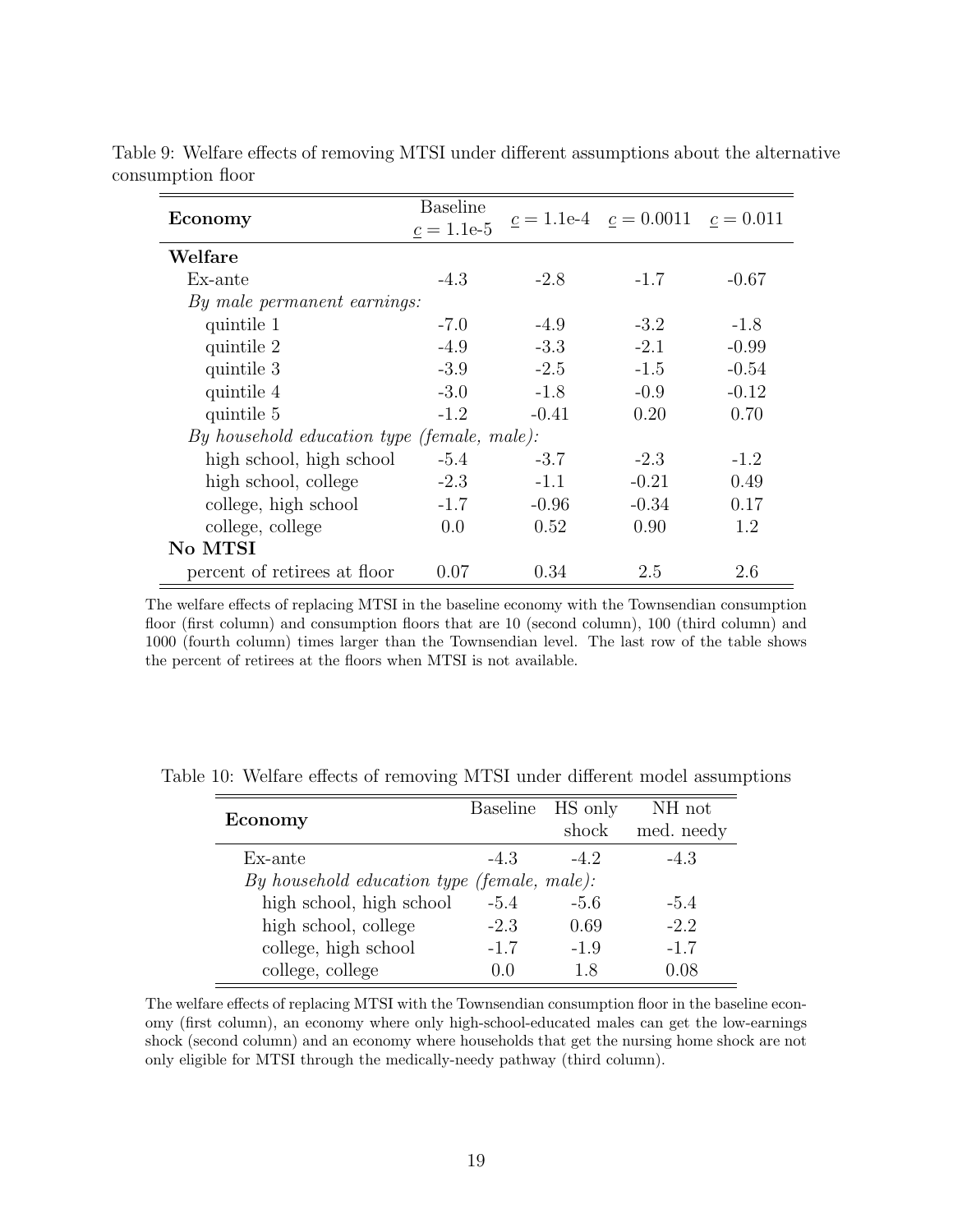<span id="page-62-1"></span>

|                           | <b>Baseline</b> |       |       |           | NH not med. needy |       |       | Data      |       |  |
|---------------------------|-----------------|-------|-------|-----------|-------------------|-------|-------|-----------|-------|--|
| Cohort                    | $65 - 74$       | 75–84 | $85+$ | $65 - 74$ | $75 - 84$         | $85+$ | 65–74 | $75 - 84$ | $85+$ |  |
| Transitions to Quintile 1 |                 |       |       |           |                   |       |       |           |       |  |
| no NH stay                | 4.35            | 6.21  | 6.12  | 5.23      | 7.86              | 9.43  | 5.79  | 5.67      | 7.16  |  |
| NH stay                   | 7.57            | 17.22 | 27.86 | 7.79      | 9.92              | 12.7  | 23.19 | 18.64     | 18.49 |  |
| Persistence of Quintile 1 |                 |       |       |           |                   |       |       |           |       |  |
| no NH stay                | 82.2            | 71.9  | 58.9  | 78.9      | 67.9              | 59.9  | 75.8  | 74.4      | 67.5  |  |
| NH stay                   | 97.6            | 99.9  | 99.2  | 80.7      | 73.9              | 66.4  | 90.7  | 85.2      | 80.2  |  |

Table 11: Conditional transitions into and persistence of low wealth

The upper (lower) panel numbers are the percentage of individuals in wealth quintiles 2–5 who move to (stay in) quintile 1 two years later conditional on nursing home status. Wealth quintiles are determined from an individual wealth distribution specific to each age group. Married individuals are assigned half of the household wealth.

only. The ex-ante welfare benefits of MTSI are smaller and there is now disagreement among households. Households with college-educated males now prefer the economy with Townsendian consumption floors to the one with MTSI.<sup>[5](#page-62-0)</sup>

In the baseline economy we assume that residents can only qualify for MTSI via the medically needy path. The final column of the same table shows how the welfare results change when we assume that can qualify for MTSI via either path. Notice that the welfare results are essential identical to those of the baseline. This economy is of interest because nursing home stays are less persistent in this economy as compared to the baseline as Table [11](#page-62-1) shows.

<span id="page-62-0"></span><sup>&</sup>lt;sup>5</sup>Notice that the welfare rankings also change. In the baseline economy, the households with high-schooleducated females value MTSI the most as it is more costly for these households to self-insure by increasing female labor supply when MTSI is removed. However, once college males no longer face the risk of incurring the low-income shock, households with high-school-educated females and college-educated males value MTSI much less.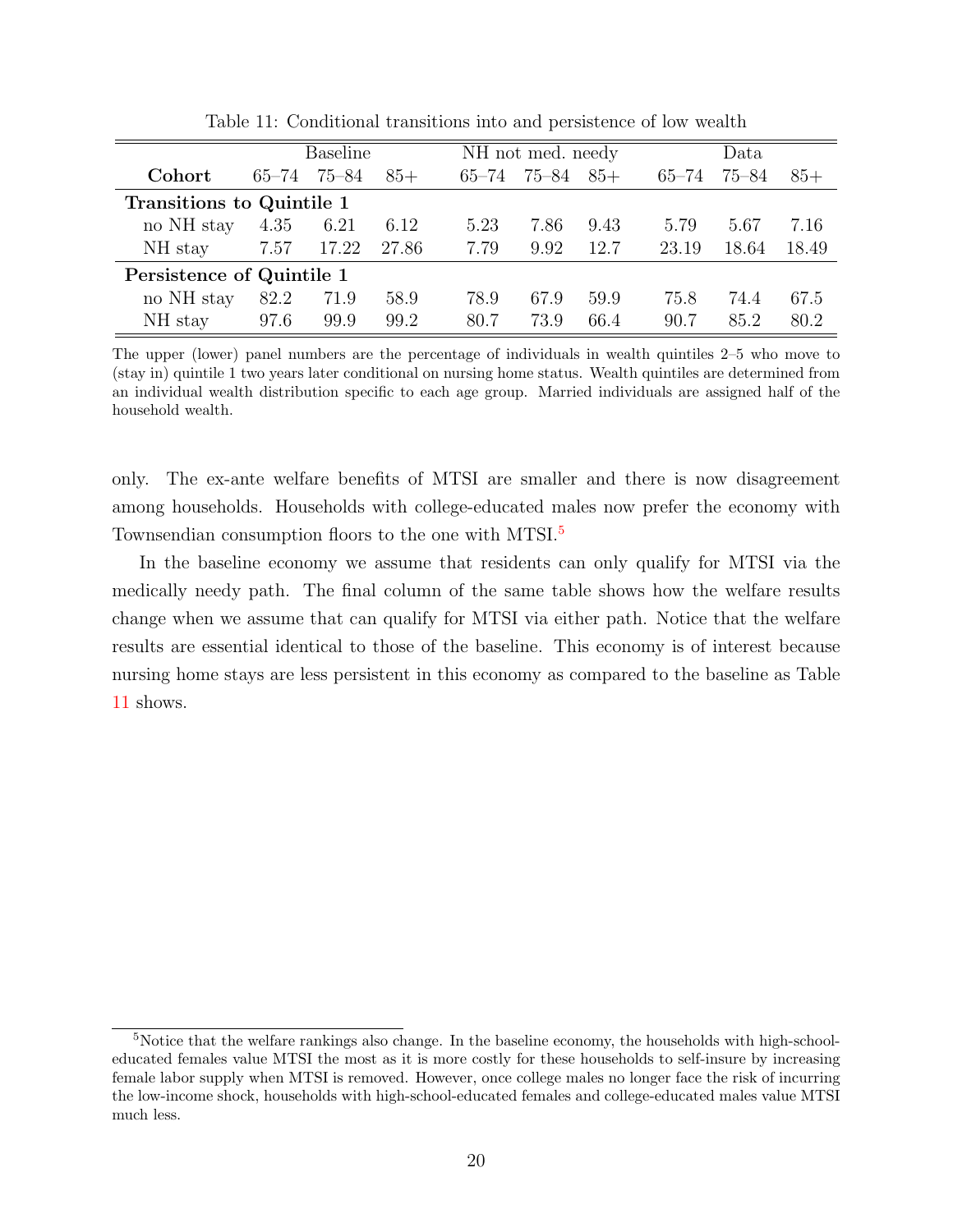# References

- <span id="page-63-6"></span>ATTANASIO, A., H. LOW AND V. SANCHEZ-MARCOS, "Explaining Changes in Female Labor Supply in a Life-Cycle Model," American Economic Review 98 (2008), 1517–52.
- <span id="page-63-4"></span>CASTAÑEDA, A., J. DÍAZ-GIMÉNEZ AND J.-V. RÍOS-RULL, "Accounting for the US Earnings and Wealth Inequality," Journal of Political Economy 111 (2003), 818–857.
- <span id="page-63-7"></span>Erosa, A., L. Fuster and G. Kambourov, "Towards a Micro Founded Theory of Aggregate Labor Supply," University of Toronto Working Paper 516, 2014.
- <span id="page-63-2"></span>French, E. and J. B. Jones, "On the Distribution and Dynamics of Health Care Costs," Journal of Applied Econometrics 19 (2004), 705–721.
- <span id="page-63-9"></span>Gomme, P. and P. Rupert, "Theory, Measurement and Calibration of Macroeconomic Models," Journal of Monetary Economics 54 (2007), 460–497.
- <span id="page-63-11"></span>Guner, N., R. Kaygusuz and G. Ventura, "Taxing Women: A Macroeconomic Analysis," Journal of Monetary Economics 59 (2012), 111–128.
- <span id="page-63-10"></span>HEATHCOTE, J., K. STORESLETTEN AND G. VIOLANTE, "Insurance and Opportunities: The Welfare Implications of Rising Wage Dispersion," Journal of Monetary Economics 55 (2008), 201–525.
- <span id="page-63-5"></span>HEATHCOTE, J., K. STORESLETTEN AND G. L. VIOLANTE, "The Macroeconomic Implications of Rising Wage Inequality in the United States," Journal of Political Economy 118 (2010), 681–722.
- <span id="page-63-3"></span>HONG, J. H. AND J. RíOS-RULL, "Social Security, Life Insurance and Annuities for Families," Journal of Monetary Economics 54 (2007), 118–140.
- <span id="page-63-8"></span>Kaygusuz, R., "Taxes and Female Labor Supply," Review of Economic Dynamics 13 (2010), 725–741.
- <span id="page-63-0"></span>Kopecky, K. and T. Koreshkova, "The Impact of Medical and Nursing Home Expenses on Savings," American Economic Journal: Macroeconomics 6 (2014), 29–72.
- <span id="page-63-1"></span>LIU, K., T. MCBRIDE AND T. COUGHLIN, "Risk of Entering Nursing Homes for Long versus Short Stays," Medical Care 32 (1994), 315–327.